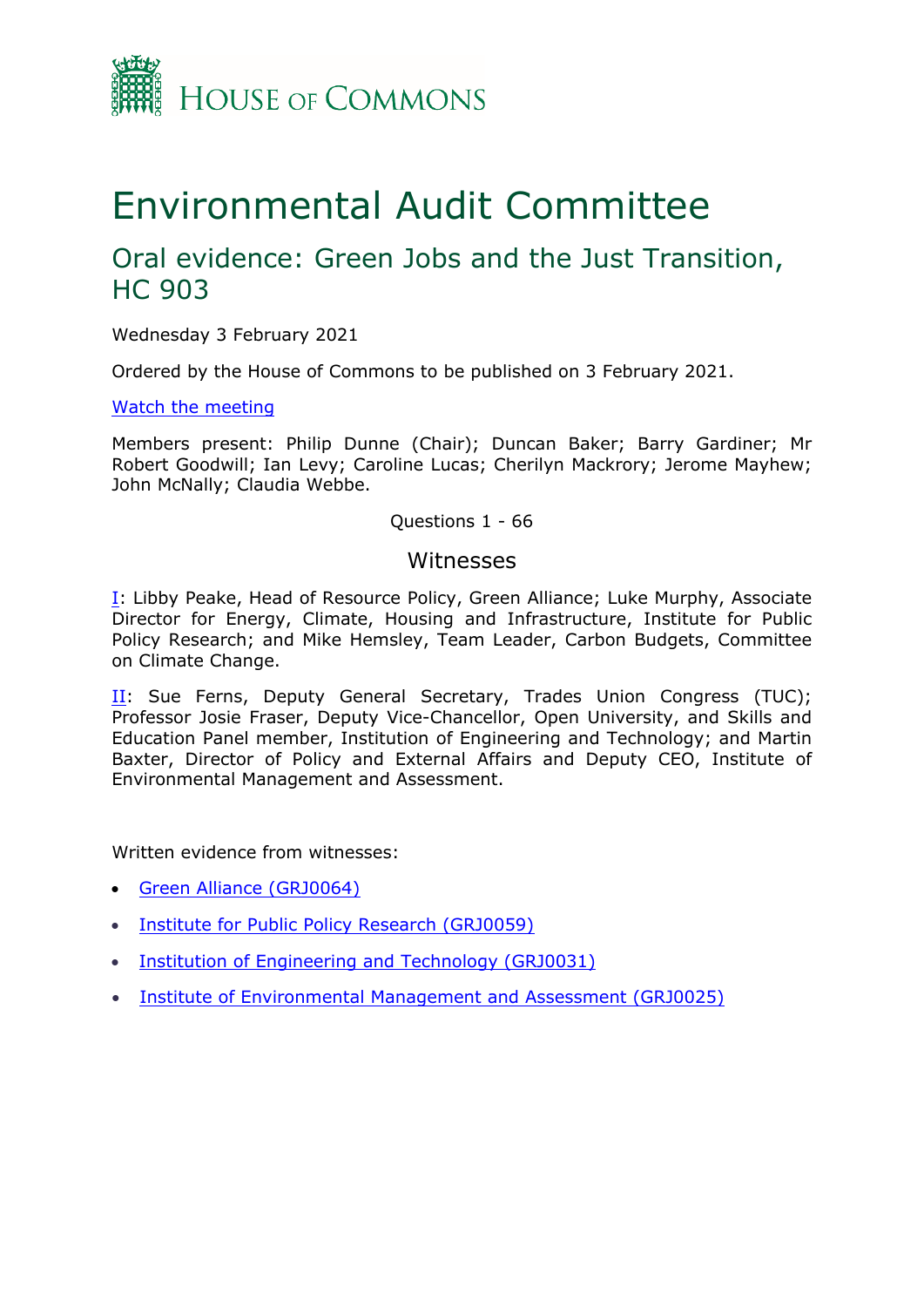

### Examination of Witnesses

Witnesses: Libby Peake, Luke Murphy and Mike Hemsley.

Q1 **Chair:** Good afternoon and welcome to the Environmental Audit Committee for the first oral hearing of our new inquiry into green jobs. This follows our inquiry into greening the recovery from Covid. We have the first of a number of oral sessions today. We received over 64 pieces of written evidence by mid-January, and we will be having a number of hearings in the run-up to Easter.

We are going to use this session to provide an overview of the issue, and to look at how green jobs can help the recovery from Covid and help to achieve the ambitions of net-zero Britain. I am very pleased to be able to introduce our first witnesses. We have two panels. We will be dividing it at about 3.30 pm. The first panel are from organisations that have an overview and look at these matters.

I would like to start by inviting our witnesses to introduce who they are and where they are from.

*Libby Peake:* My name is Libby Peake. I am head of resource policy at Green Alliance, which is a charity and think tank that focuses on achieving ambitious leadership for the environment.

*Luke Murphy:* My name is Luke Murphy. I am associate director for energy, climate, housing and infrastructure at the Institute for Public Policy Research.

*Mike Hemsley:* I am Mike Hemsley from the UK's Committee on Climate Change. We are an independent Government adviser advising on the UK's carbon budgets. Most recently, we advised on the Sixth Carbon Budget and, within that, I led some of the work on jobs and skills. It is a pleasure to be here today.

Q2 **Chair:** Thank you. I would like to start with Luke. Perhaps you could try to set the context for us by giving us your perception of what "green jobs" actually means and whether it is a useful descriptor when we try to think about employment in the green economy.

**Luke Murphy:** Yes, I do think it is a meaningful term, and certainly as we have defined it in our work. It is fair to say that green jobs have traditionally been described as those that contribute to the preservation or restoration of the environment. Traditionally, that has been associated with jobs like renewable energy and energy efficiency. As the CCC's recent work on the Sixth Carbon Budget has highlighted, that is likely to expand to sectors that are increasingly going to have a low-carbon remit, like financial services.

The other thing I would like to add is that our work employs a broader definition, so relating green jobs to building a sustainable economy. When you employ that wider definition, you can then incorporate other professions that are needed to secure a sustainable economy, such as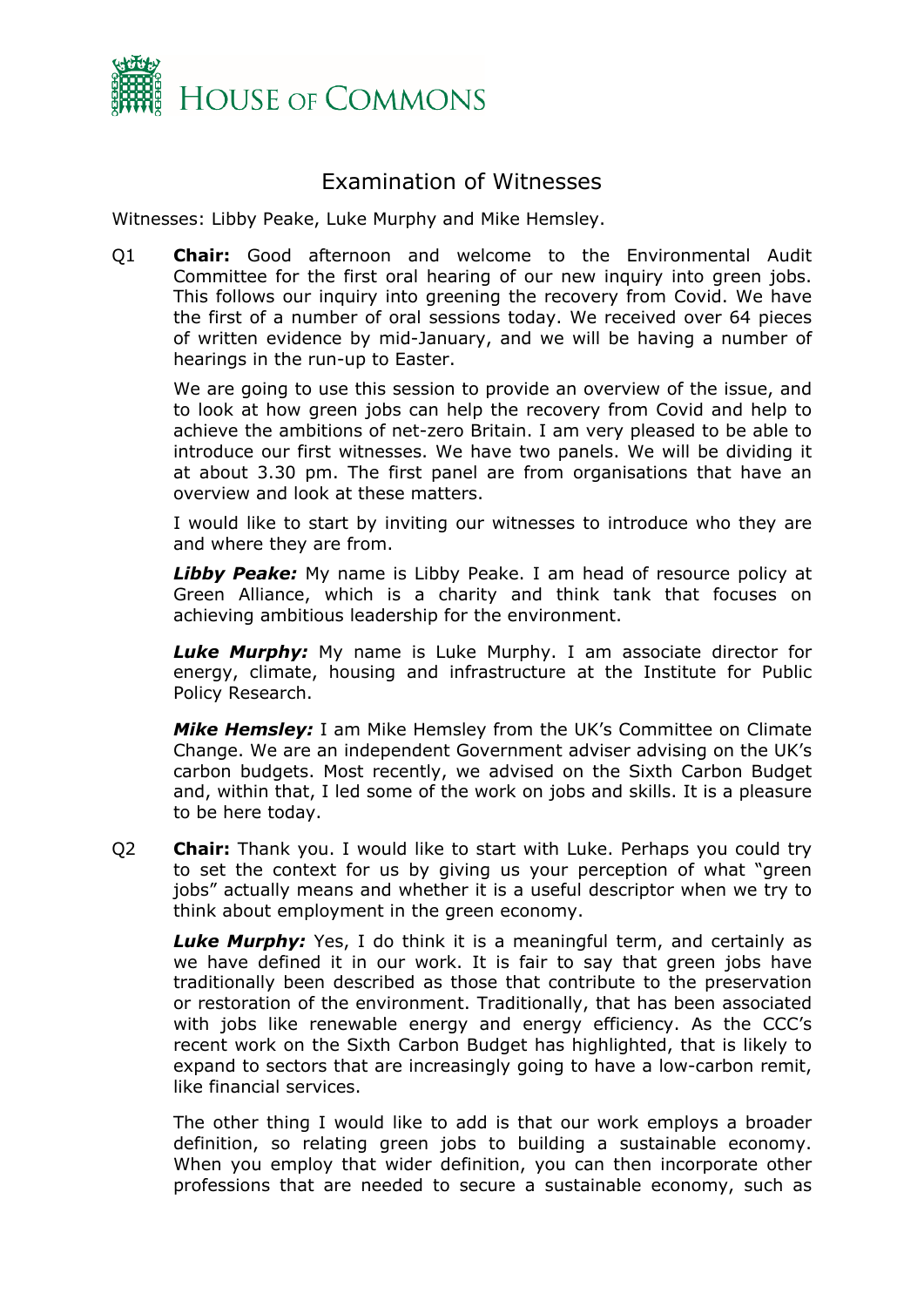

health and care workers. I do think it is meaningful, but it is fair to say that there are different definitions of a green job.

Q3 **Chair:** Can you tell us how many people currently in employment could be defined as engaged in green jobs today?

*Luke Murphy:* I do not have the exact figure in front of me, but the CCC's recent work identifies around a quarter of a million in low-carbon sectors, but Mike might be able to answer that better than I.

*Mike Hemsley:* Those kinds of numbers are certainly correct. There is a bit of diversity in some of the numbers. Some of them are what we call direct green jobs, so maybe actually building renewables, but then there might also be indirect jobs that may be at a company that builds some parts that go into renewable energy but also works on parts for other things.

The other thing to add is that increasingly it is useful to look at not just green jobs but jobs that are affected overall in the transition. We are talking about a whole host of jobs here. There might be carbon-intensive jobs at the moment, such as oil and gas, but in the long run they can transition. They have useful skills that can transition to be green jobs as well.

Q4 **Chair:** That highlights the challenge here. Luke referred to the finance sector as going green, so would it be fair, do you think, to include the million people who work in the City as being engaged in the green economy?

*Mike Hemsley:* Our work definitely recognises the need for them to be engaged in the green economy. You might struggle to argue at the moment that they are all fully engaged in the green economy, but we would certainly be keen to see them brought in more and we are seeing attitudes change there. You certainly raise the correct point. All these types of professions—the legal profession, financing, project management and things like that—will need to adapt in some form to a green and sustainable transition.

Q5 **Chair:** We will get on to that, but it is raising the challenge in my mind that a definition of people engaged in low-carbon jobs today may be meaningless if we are transitioning most of the economy into that world over the next 10 to 30 years, in which case does "green jobs" mean anything? It is really the point of this session and this inquiry to try to get to the bottom of that.

If we go to the short-term impact of the economic recovery, Mike, how important are green jobs in the short term? We know that last July the Government announced with some fanfare the Green Homes Grant scheme as part of the summer economic package, in order to stimulate activity in retrofitting homes, for example, and they put a target of 200,000 jobs. How significant are green jobs to the economic recovery post-Covid?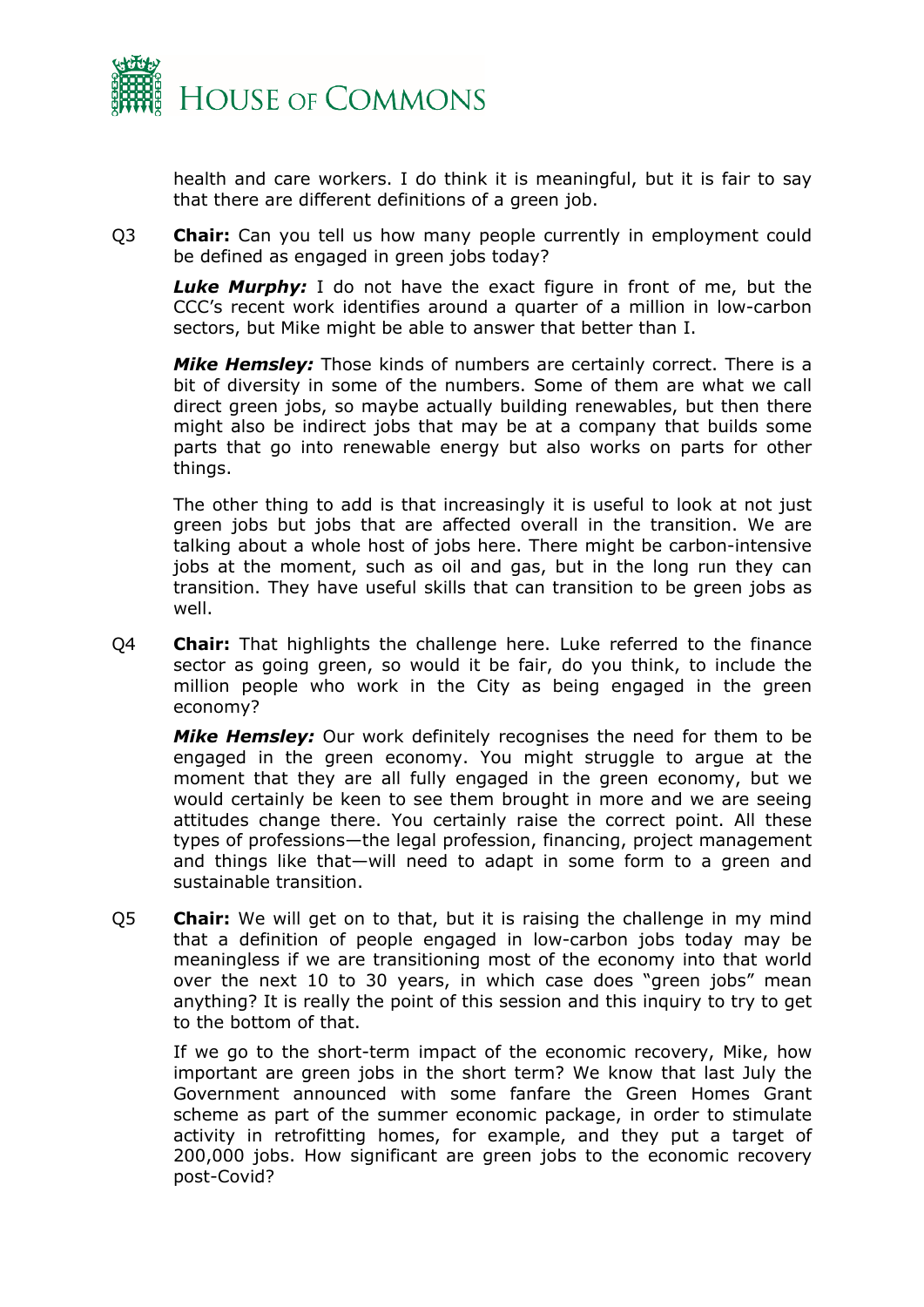

*Mike Hemsley:* In a report to Parliament last year—our annual progress report—we looked at this and suggested that there is quite a lot of overlap between green jobs and the ability to support the economic recovery. That is because a lot of the things that we are looking at are fairly labour intensive, and those tend to be quite good things, when you have some unemployment, to bring people into the workforce, to be productive and to lead to some kind of economic recovery.

You are correct to highlight that energy efficiency and installation of lowcarbon technologies under the Green Homes Grant is a really good step forward. We definitely expect that to lead to a surge in job creation. There are plenty of other things that could be done in the short term as well, and indeed are being done to some extent: investment in public transport, walking and cycling infrastructure, nature restoration as well. I would include tree planting and peatland restoration within that. Some money has been awarded for the former from the Government. We would also include flood resilience in that as well. We have shown that all of those can lead to short-term job creation that can also boost the economy.

Q6 **Chair:** That is a nice segue to Libby. Do you think there are short-term measures that can help the green economy, generate jobs and get people off the unemployment register?

*Libby Peake:* Absolutely. I would say that one of the main things that we should be looking to achieve by getting these jobs up and running as soon as possible is ensuring that there is no long-term scarring from unemployment. We know that unemployment is going to rise a lot in the short term and, if we don't re-engage the people who lose their jobs quite quickly, it means they could lose skills, they could become disengaged from the labour market and so on. In the long term it could have real impacts if we don't nip it in the bud.

In terms of things that we know—to build on some of the stuff that Mike said—we have done some research that looks into collating some of the stats that are out there with people who have identified so-called "shovel ready" jobs that could be accelerated quite quickly over the next couple of years. There are quite a few in the green sector that are ready to go. Regen says there are 18 gigawatts of green energy installations that have planning permission but are not off the ground yet. If those were accelerated, it would create 200,000 jobs, they say, so that is quite quickly.

You are speaking to the TUC later. It has said that investing £1.2 billion to purchase 4,000 electric vehicles would create 10,000 jobs. If half of UK towns and cities had best-practice cycle lanes and pedestrianisation over the next two years, it could create over 100,000 jobs.

Transition economics says that accelerating EV charging and infrastructure to 56% of rural businesses would create 23,700 jobs and, again, that is over just two years. Finally, Wildlife and Countryside Link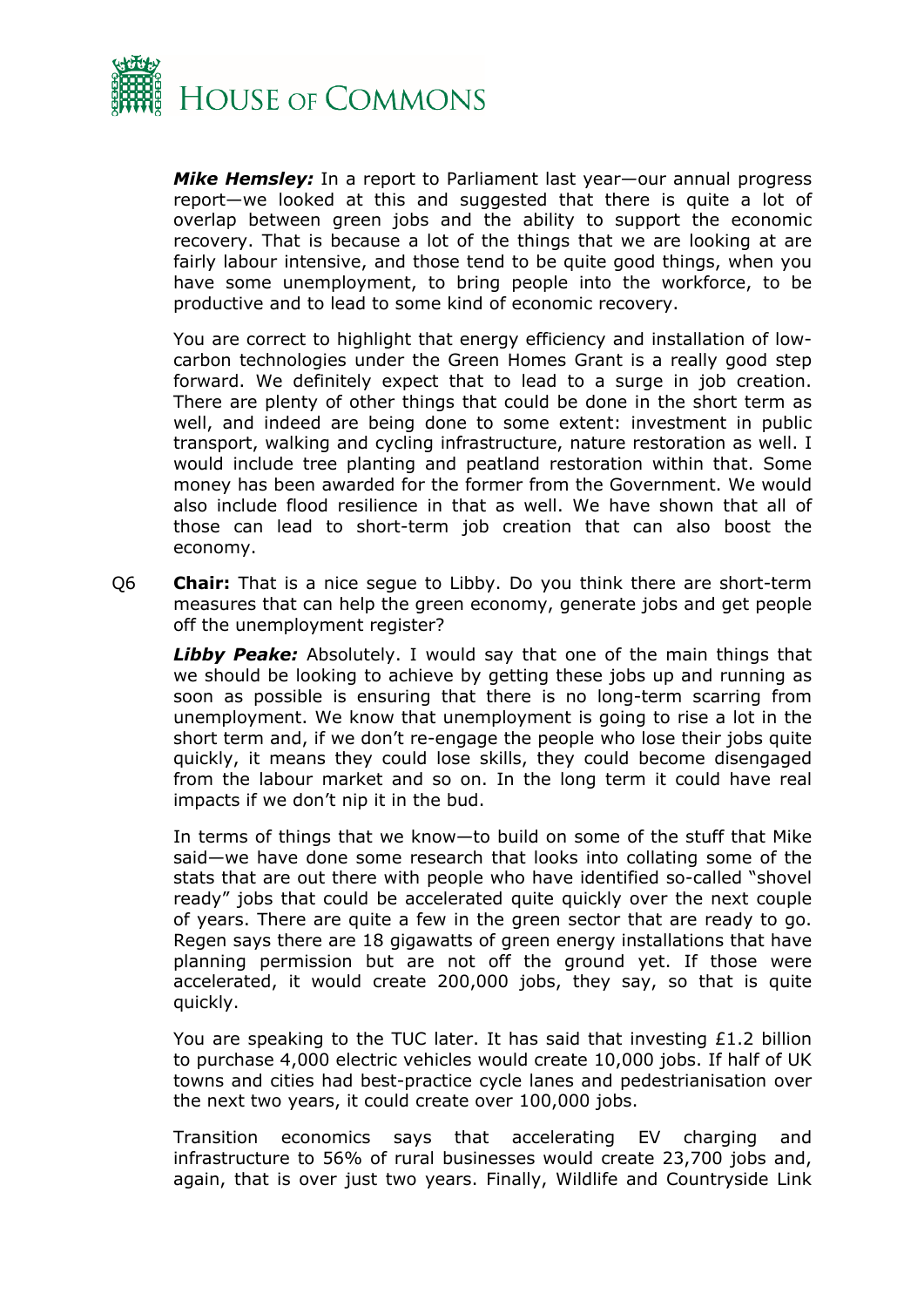

has identified 330 projects for nature restoration and tree planting that are ready to go. In the short term those would create 5,000 direct jobs and 5,000 indirect jobs, which may be smaller than others but, in light of the Dasgupta review we had yesterday, we know how important it is in securing the long-term viability of the economy to protect nature.

Q7 **Chair:** If these are ready to go, what is holding them back?

**Libby Peake:** In some instances they are waiting to have the funding in place. They have not necessarily had the funding from Government. The TUC's jobs require £1.2 billion to purchase, and if they don't have the money to purchase that, the jobs don't follow. Accelerating things like pedestrianisation and cycle lanes does require investment, but it is obviously investment that would be worth it in the long term.

Q8 **Chair:** Luke, can you pick up on that and give me a sense of whether you think the Government would be right to prioritise short-term measures to get people who have recently become unemployed back into employment quickly, and might that compromise some of the longer-term structural things that we need to change in order to shift the economy more radically towards the environmental agenda?

*Luke Murphy:* It is important to think about short-term job creation, but it is also important to keep in mind things like longer-term productivity and the longer-term impact on the economy, as I think some evidence to the Committee has suggested.

That being said, I would agree with Libby that the biggest risk at the moment is the risk of the scarring effect of unemployment. Many of the projects we are talking about here—including, for instance, the energy efficiency retrofits, the upgrading of our housing stock and the investment in better and more sustainable public transport—would result in both short-term job creation and those long-term productivity benefits that we are looking at. There are also lots of co-benefits to those kinds of investments as well: the cleaner air as a result of better transport; and the lower energy bills as a result of energy efficiency.

Therefore, yes, it is important that we think of those longer-term factors but, ultimately, I think we are talking about projects that can help to deliver both.

Q9 **Chair:** Finally, do any of you expect the upcoming Budget to set the direction of travel towards environmental measures to stimulate employment? Do you think that is high on the Chancellor's agenda?

*Mike Hemsley:* I think it probably is, and I definitely think it should be. We recognise what they have done so far as part of the short-term economic recovery package, and some of our recommendations from the Sixth Carbon Budget talk about extending that. Providing a longer-term focus, for example, for the Green Homes Grant doesn't just give you that short-term boost but, importantly, it gives the private sector the longevity to know they can invest for the longer term, keep people on in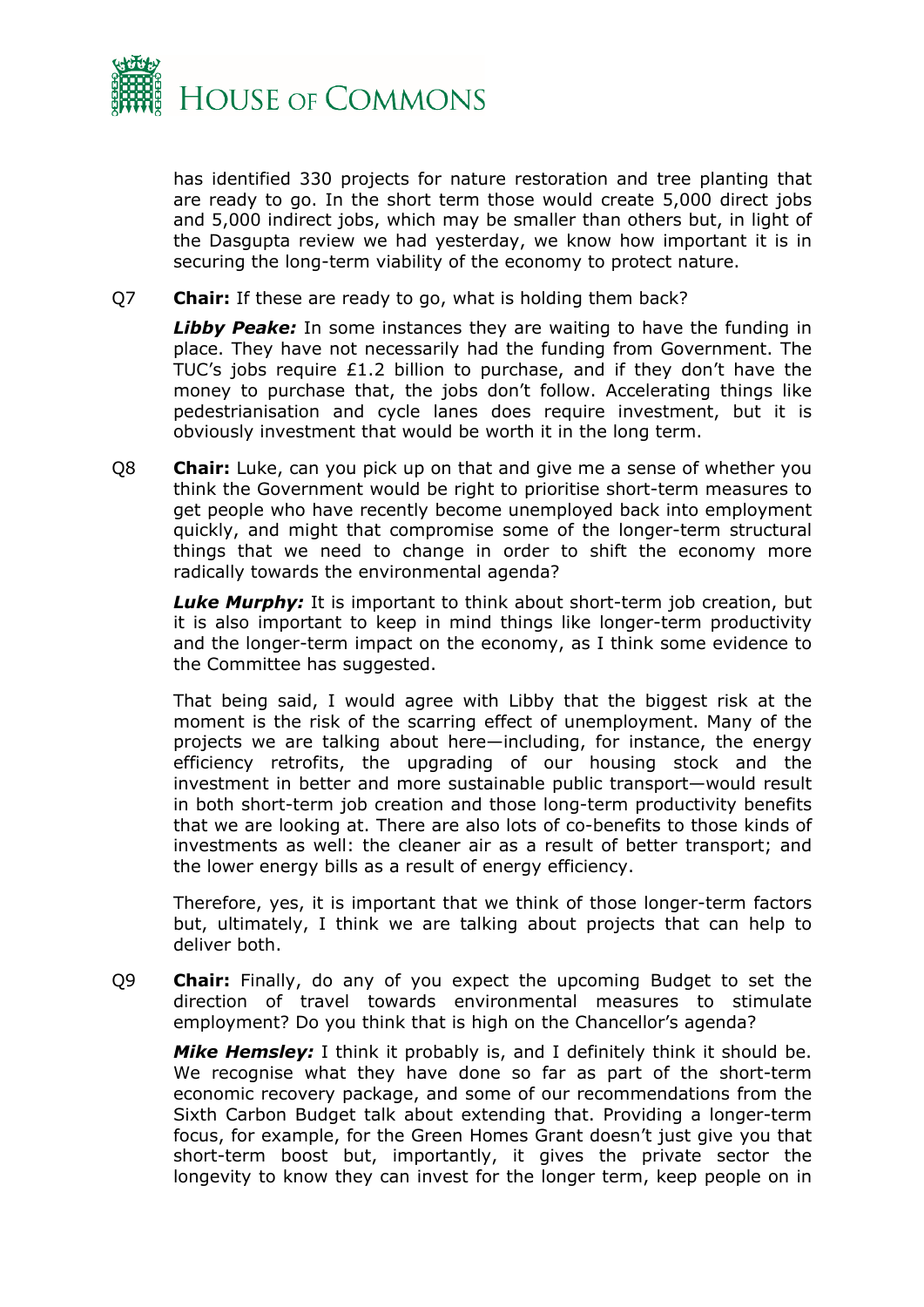

these industries and allow it to grow over the long term. That can be a really positive example, and that kind of example can, and should be, extended to other sectors as well.

Q10 **Chair:** Libby, are your members hearing positive noises coming out of the Treasury?

**Libby Peake:** We are hearing positive noises, yes, but I would say it is not yet consistent and it is not yet at the level that you would need to have full confidence that it is the direction of travel. In the first instance, we would also like to see, in addition to investment in green jobs, a commitment not to invest more in jobs in the more polluting industries or that will hamper environmental goals. We should be seeing something like a net-zero test applied to all Government spending. If we adhere to that, it will make the long-term transition easier because we are not creating more jobs in industries that we will want to move away from.

Q11 **Cherilyn Mackrory:** Good afternoon, panel. I would like to understand a bit more about the impact of green jobs on the UK's longer-term economy and the number of green jobs needed to meet the UK's environmental ambitions. First, Mike, what impact can the creation of energy and nature-related jobs have on our longer-term economy?

*Mike Hemsley:* We produced some evidence alongside the Sixth Carbon Budget that suggested that investment in a transition to net zero can increase jobs and increase GDP as well. That is the high-level message, and I think there is probably broad consensus that that can be the case.

Overall, when you dive down into the specifics, there is perhaps a little more uncertainty. There are a few things that are clear. One is that there are hundreds of thousands of people already employed in green jobs in the UK. We know we will need hundreds of thousands more people to do more green things, not just, say, renewable energy and energy efficiency but things across a whole host of sectors in the future. The question then becomes: are those additional jobs or are those transfers from other industries? I think that largely depends on what is happening in the rest of the economy.

At times when there is higher unemployment, these might be additional green jobs. At times of low unemployment, it might be that people need to transfer from other sectors to do that. Taken together, this says a programme of investment like we set out in the Sixth Carbon Budget can lead to increased jobs and increased economic activity.

Q12 **Cherilyn Mackrory:** I want to expand on two things: first, whether you can quantify that at all and whether you have done any modelling as to what that might look like, adding figures to it. We are also talking about jobs and, from what I have heard so far, it sounds to me like they are very temporary, transient positions and not so much career choices. Could you expand on that a little bit, please?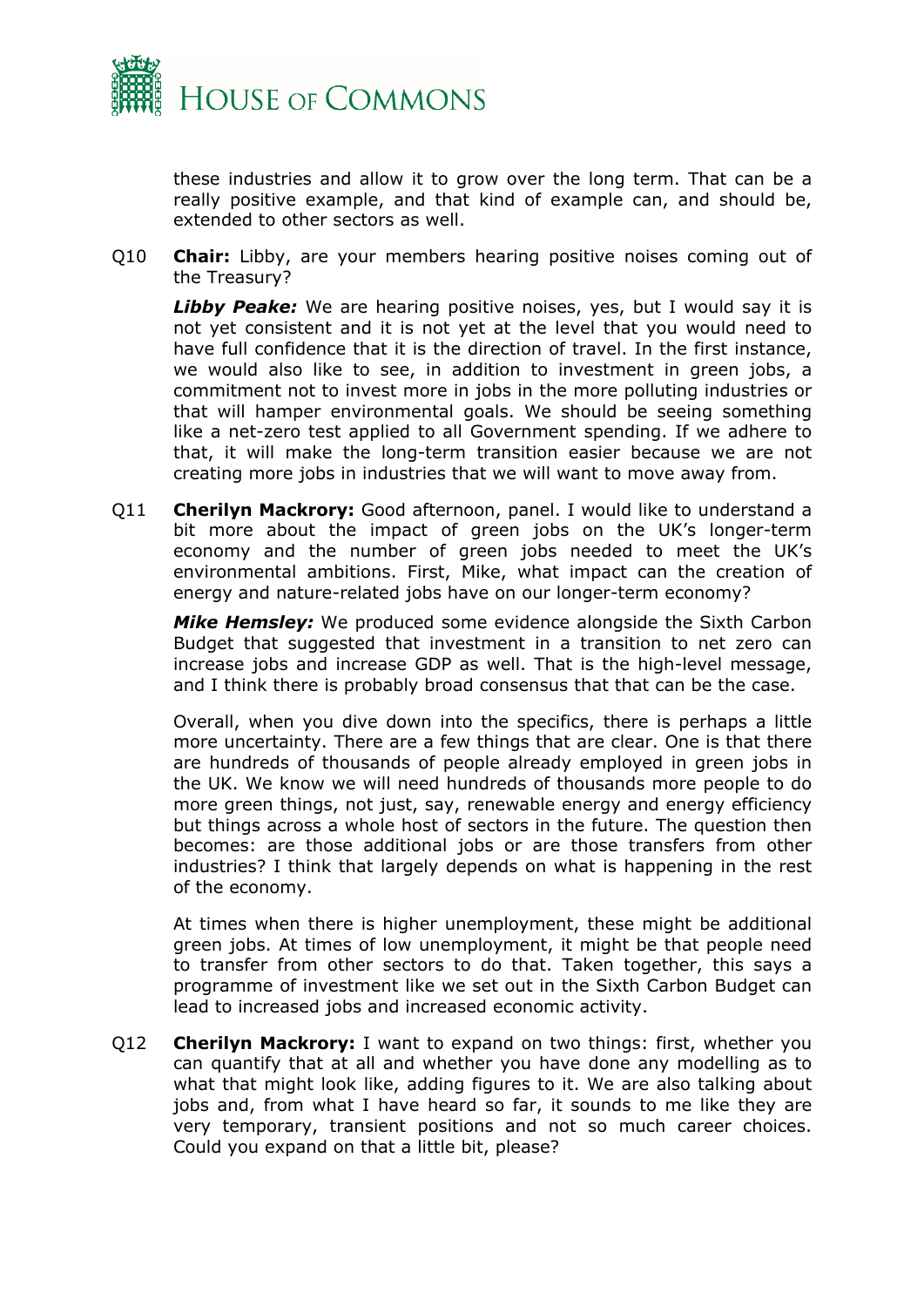

*Mike Hemsley:* I would point to some quantification that we did alongside the Sixth Carbon Budget, which suggests an economic boost of around 1% to 2% of GDP from the kind of investment programme that we are talking about. That is consistent throughout the 2020s all the way up to 2050. That is in the order of around 300,000 jobs. That is the evidence we published. I would encourage you to look at a range of evidence on that as well, because I think there is agreement that there is a lot of uncertainty around that.

In terms of the longevity of the jobs, we see this as a big 30-year transition towards meeting the UK's net-zero target. We don't just see it as short term. I mentioned the Green Homes Grant, for example. We see massive opportunities to increase employment in energy efficiency and heat pump installation over the next year, but we see a need for that to continue at least all the way through to the mid-2030s, where our advice is that you should phase out the sale of gas boilers in favour of lowcarbon heating solutions and you should upgrade most properties with energy efficiency solutions as well.

Beyond that, you will need to replace those low-carbon heating solutions. You will see the kind of industry emerge for heat pumps that we have for, say, gas boilers today. That is consistent across multiple sectors. In tree planting, you will see a natural rate of harvesting; electric vehicles as natural replacements; and maintenance needs as well. Therefore, it is definitely not just a short-term boost but a scaling up over the 2020s and then some consistency beyond that.

Q13 **Cherilyn Mackrory:** That is great. Libby, what role can the move towards a circular economy play in UK job creation?

**Libby Peake:** It offers considerable potential for job creation according to some research that we have done with WRAP. Before I get to that, may I quickly canter through some of the other economic long-term benefits it could have?

In the first instance we know that it can boost supply chain resilience, because it will reduce reliance on sometimes critical raw materials that have known supply chain risks. WRAP and the Aldersgate Group have estimated that it can add £75 billion in gross value added to the UK economy. It would potentially add £10 billion in profits to the manufacturing sector. It would help us get on track with our carbon budgets, which is something that the CCC is increasingly taking on board, which is great. It would also reduce biodiversity loss and susceptibility to future pandemics, because the UN has suggested that 90% of global biodiversity loss is caused by extraction and processing of resources.

There are all these fantastic reasons why we should be doing it, but it has not yet got the same policy attention and consistent policy as some of the other areas. It does not necessarily have these jobs that are ready to go to the same extent as some of the other areas I was talking about earlier, but if the Government changed that and grasped the long-term benefits it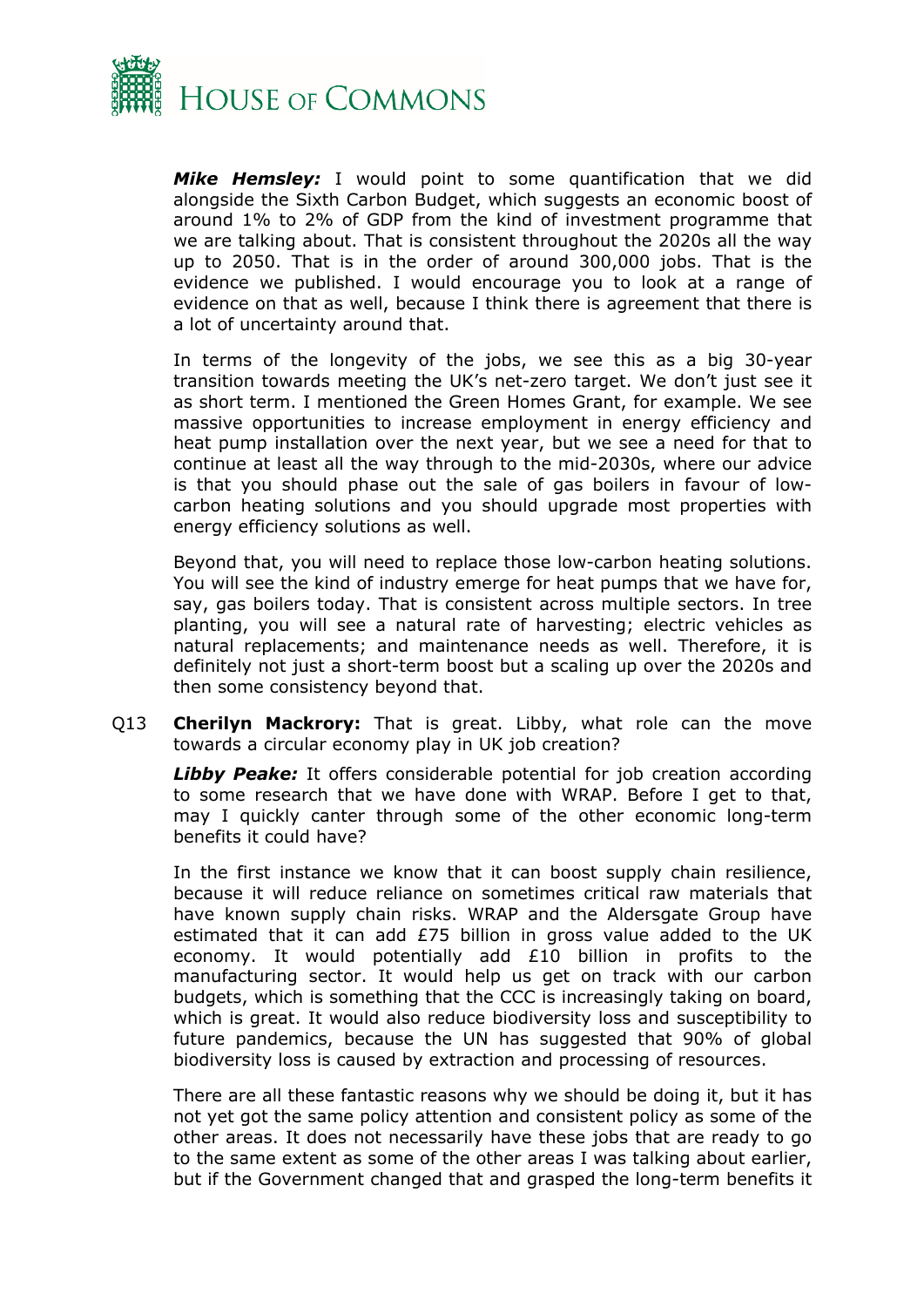

could have, it could create 517,000 gross jobs. That would be in sectors including recycling, remanufacturing, reuse, repair and servitisation.

3Keel did some research for Greenpeace last year, which looked at the return of jobs for every £1 million invested in the green recovery. It found that the circular economy offers the most jobs: 29.1 jobs per  $£1$ million invested. I was quite interested in reading that report because it is mainly looking at things like waste management and plastics recycling. Those are obviously important things that we need to have, but they are not the sectors that will offer the largest return on jobs. For every 1,000 tonnes of material that are handled there is 0.1 jobs in waste treatment, compared with two to 10 in recycling, and people estimate that there are up to 20 jobs in repair, remanufacturing and reuse per 1,000 tonnes of material.

Just to explain a bit, the figure that we have, the 517,000 figure that we calculated with WRAP, is based on assuming that there is 85% recycling, a 50% increase in remanufacturing—which is actually where most of the jobs are, and there are already quite a lot of jobs in things like aerospace in remanufacturing—and then a 25% increase in reuse and a doubling in servitisation, where people don't buy products but they rent or lease them.

I do think that it is quite achievable. We are definitely not on a trajectory for further recycling yet, but the other increases are not that unreasonable to assume if we get the policies in place.

Q14 **Cherilyn Mackrory:** Luke, from what Libby was saying it sounds as if we are part way along the road, even if it is only small way along the road. From your point of view, is there a clear idea of the number of jobs needed to meet the UK's environmental ambitions?

*Luke Murphy:* I do not think there is a firm figure out there. As Mike and Libby have pointed to, there are different figures and different calculations made by different organisations. It is clearer in some sectors, for example. In the energy efficiency sector, as has been highlighted, the total number of jobs that could be created between now and 2030 tends to average around a quarter of a million. That is certainly what our research suggests.

We also know the kinds of jobs that we need. We know that we need jobs in housing design and construction, and in the installation of those new technologies. It is less clear in some other sectors. One thing we have called for from the Government is a net zero and just transition delivery plan that can help set out what skills and jobs are required, and also learning from elsewhere; for instance, Sweden's fossil fuel initiative that created sector by sector plans, not just figuring out the emissions reductions and what we need to do in each sector but also the job and skill requirements and what that might mean for the skills and education system, too.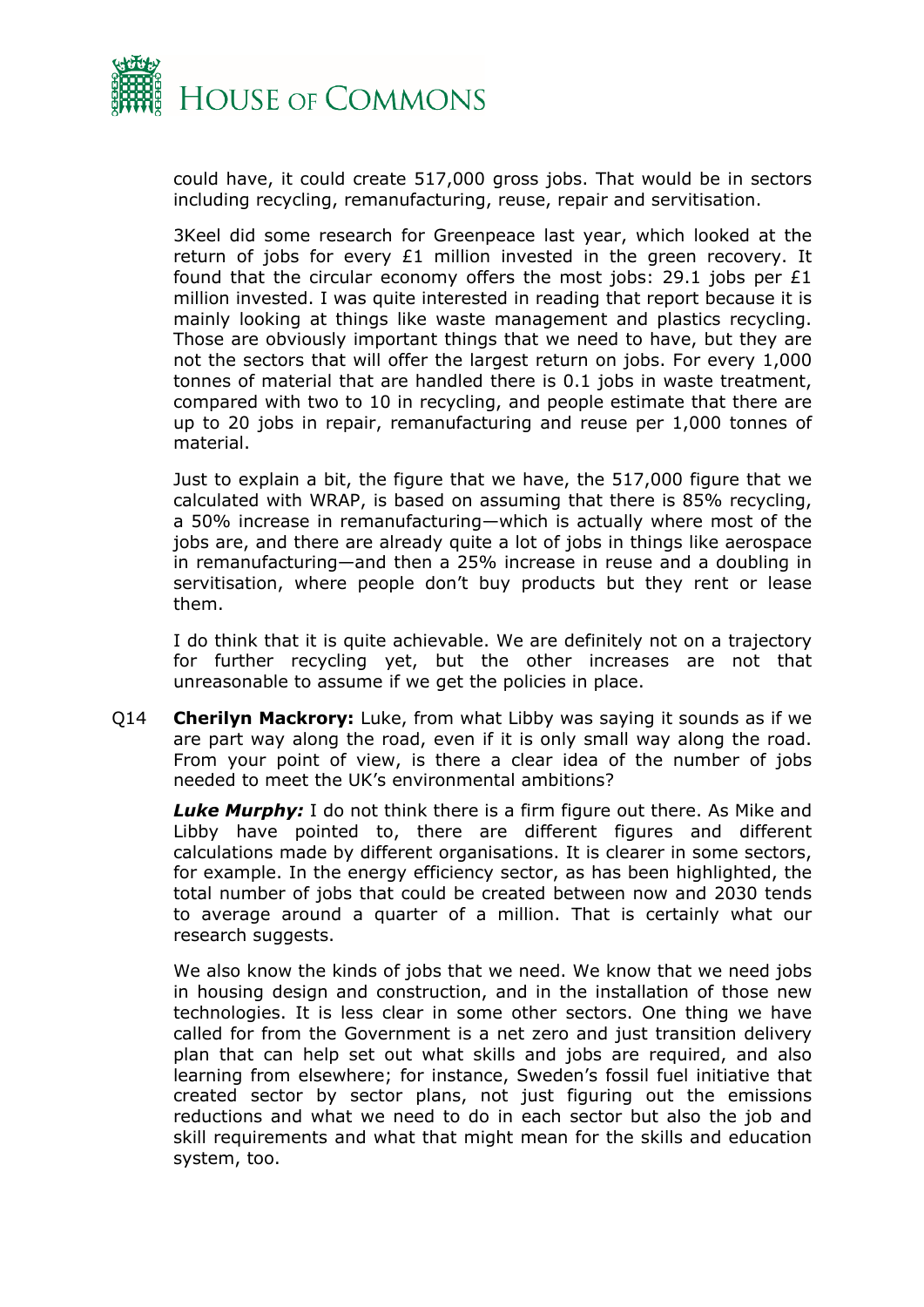

It is clear in some sectors but, overall, we need a clearer picture and the Government need to spend more time focusing on what is needed.

Q15 **Cherilyn Mackrory:** I think I know what is coming, but I will go back to Mike on this one—the others should feel free to jump in. The Government hope to create 2 million green jobs by 2030. Is this enough for the scale of the challenge?

*Mike Hemsley:* Given the estimates we have seen, those figures seem to be right for meeting the scale of the challenge. What we would encourage the Government to do is embrace the scale of the challenge across all sectors of the economy and give certainty to the private sector that this change is coming. With all these things—and we have seen it in renewables in the UK—there is good evidence that setting large targets for offshore wind has led to inward investment in parts of the UK and, crucially, in parts of the UK that are poorer than other regions. That is something the Government can encourage.

Doing that more across the board, setting the ambitious targets they have for phasing in electric vehicles, for example, and doing the same for gas boilers, all of that provides long-term certainty and will hand the job to the private sector. Ballpark 2 million could be right. I would emphasise—as Libby and Luke have also noted—the uncertainty around all of these, but I think the direction of travel should certainly be that we aim for more green jobs in all sectors and setting ambitious targets to reach there.

Q16 **Jerome Mayhew:** We have become familiar with comments about stranded assets but, of course, stranded assets, as we moved towards a green and net-zero economy, also encompasses the concept of stranded skills. Perhaps, Luke, you could kick off this discussion. Have you done some work, or do you have some idea, on how severe and how widespread the impact on jobs in high-carbon industries could be as we move through this process towards 2050?

*Luke Murphy:* Yes, we have done a lot of work as part of our cross-party Environmental Justice Commission at IPPR on what a just transition should look like in different sectors. It is fair to say that there will be a significant impact on certain high-carbon industries. This might include oil and gas, automotive, aviation and certain types of manufacturing.

One thing to highlight, though, is that in each of these sectors any job losses may be offset and, in some cases, exceeded by new job opportunities. Mike also said earlier that, in some cases and for some of these industries, it is about adaptation of existing skills rather than a wholescale retraining into entirely different jobs.

If you look at, for instance, oil and gas, we have recently produced a report "Net zero North Sea", which looks at the potential impact on the oil and gas industry. The important thing to note about that is that it is not just about sectors. It is about places as well. Many of these jobs are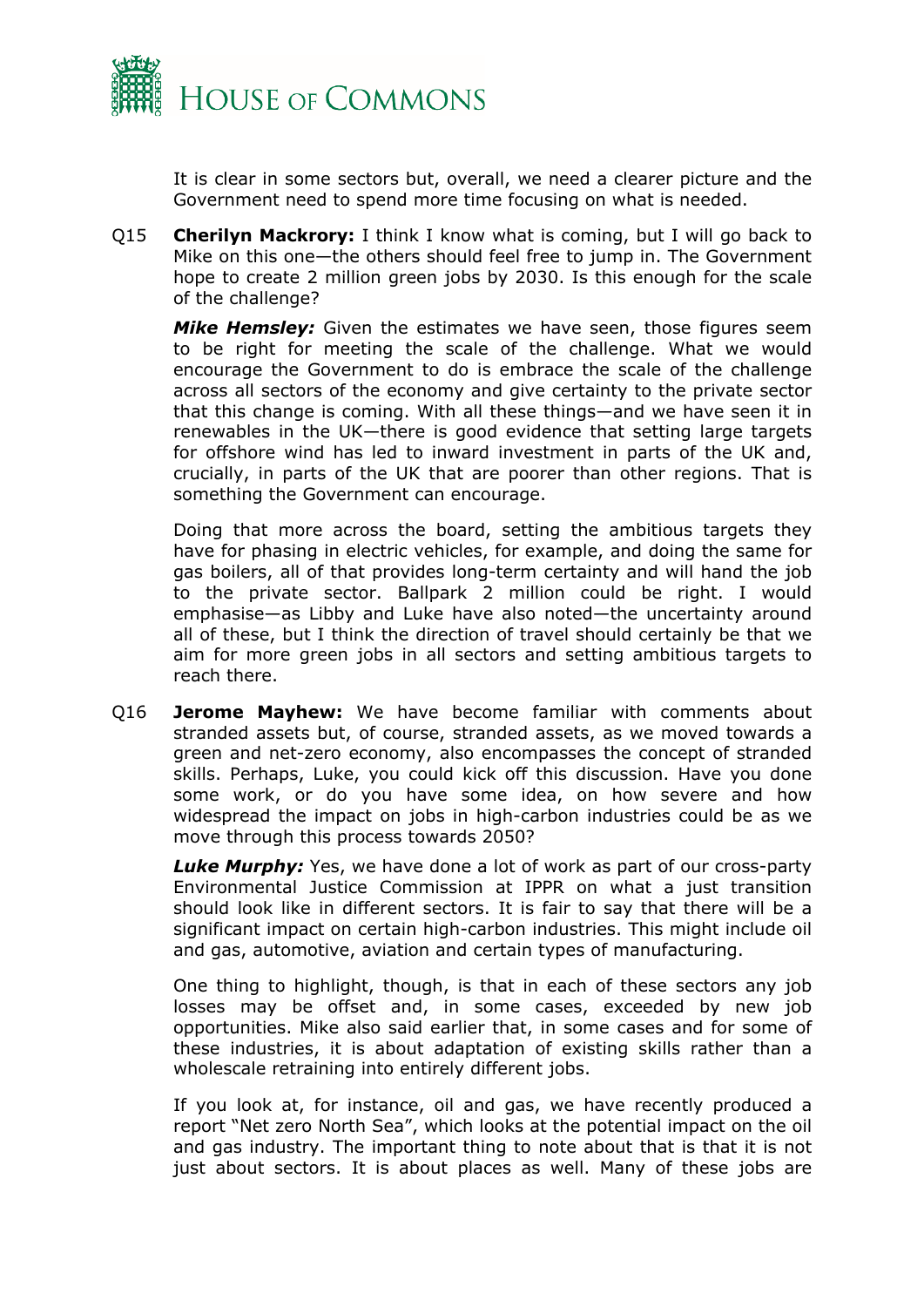

going to be impacting particular areas where there has already been underinvestment in the past. In Aberdeen, for instance, oil and gas workers make up over 10% of the local economy.

Therefore, it is not just sectors we need to think about; it is about where they are placed and the impact it is going to have on these places, albeit recognising, as I said earlier, that some of these job losses can be offset by potential new opportunities. In oil and gas, for example, it could be offshore renewables, decommissioning, CCS and hydrogen, but that does involve a linked-up strategy from Government in terms of industrial strategy and investment, and a focus on the skills and education that is needed to retrain in those particular sectors and areas, too.

Q17 **Jerome Mayhew:** Can you expand a little more on that? In our history we have had many sectors of the economy that have waxed and then waned, without the need for Government interference to try to plan that transition. Most recently, we used to have—within the last 20 years—tens if not hundreds of thousands of bank workers on our high streets and, because of the rise in internet banking, we don't any longer. Those jobs have gone and they have been absorbed into the wider economy without direct Government intervention. In your view, what is so special about high-carbon jobs that requires such a level of Government interference, planning and foresight, frankly, which I am naturally inclined to think Governments are not very good at doing?

**Luke Murphy:** It slightly depends on the distribution of jobs. One thing that is most important about this is that in many of these high-carbon industries the jobs are concentrated in certain places and certain regions. If you look back to poorly managed and unjust transitions of the past, it has left some regions disproportionately worse off. You can look at coalmining areas, for example. There remain to this day high levels of worklessness and high levels of low pay as a result of that lack of intervention and support in the past.

Certainly, from our point of view, the argument for a just transition is not just about supporting—important though it is—those places and communities that are going to be affected. It could, in effect, inhibit the net-zero transition as well because we are likely to lose support for it if we don't put that kind of support in place, the lack of support that we perhaps saw in the past.

Q18 **Jerome Mayhew:** As I understand it, your argument is less about sector support and more about regional and geographical support. If that is the case, do you think enough is being done to plan for that transition in particular geographic regions? If not, what is your thinking on how that could be further improved?

*Luke Murphy:* We would argue that we have seen certain support and investment, for instance, in regions like the Tees Valley, but there are probably three keys things that we would say are missing. First of all, as others have mentioned, is a general lack of policy certainty and long-term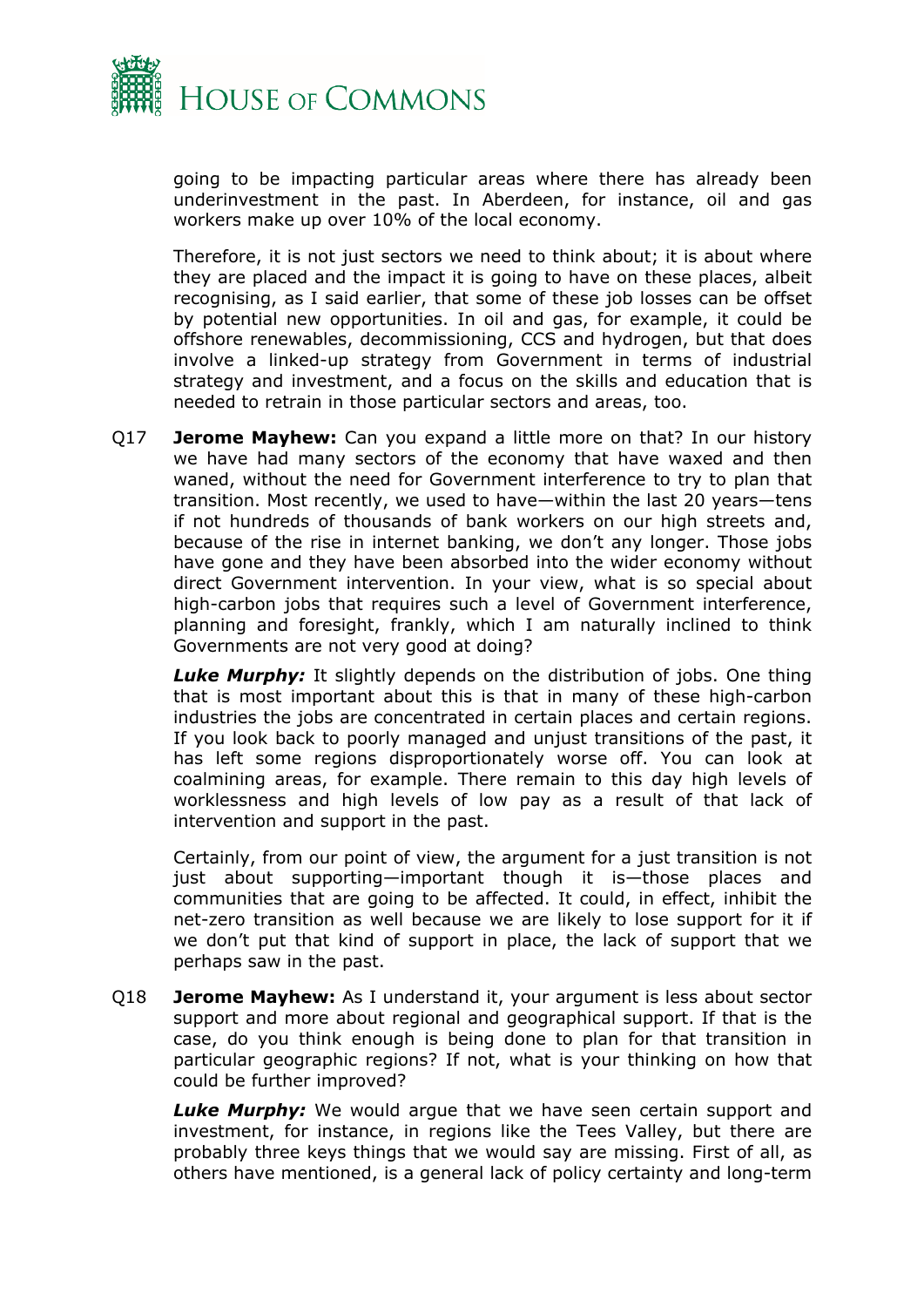

programmes. That affects both specific places but it is also true about green jobs across the piece. Unless we have long-term programmes, private business will not invest and plan for the skills that are needed in the future, so that is the first one.

Secondly, the very concept of a just transition isn't embedded at the heart of Government policy and decarbonisation policy. What do we mean by that? That effectively means working with workers and communities in the different areas to figure out the right industries and support that is needed there in future. Finally, we have an ill-equipped skills system to support the kind of transition that we need in these different places.

Those are some of the examples that we need, but there is definitely a lack of support and investment by the Government at the moment.

Q19 **Jerome Mayhew:** Mike, I see your hand up. I am going to come back to you in a second, if I may.

I want to develop this conversation. We do not just have competition and regional variances within a domestic economy. We also live in an international trading economy where we have, in our manufacturing terms, the risk of carbon leakage if we raise our carbon cost too much beyond the international comparators, and we have the potential to put our manufacturing base at a significant disadvantage, being undercut by imports of higher-carbon, lower-cost replacements to their products.

There is a concept that has been developed over previous years about carbon border adjustments that seems to be gaining traction. We know that the European Union went into a consultation process in July last year about carbon border adjustments. We know that Joe Biden's campaign team talked in the recent presidential election of implementing some form of carbon border adjustment for economies that are not pulling their weight in the transition.

Libby, is it time now for carbon border adjustment, and is it a good idea for the UK? If so, how would it look in practice and how do we get it over the line?

*Libby Peake:* The short answer is that the UK should absolutely be developing border carbon adjustment. The longer answers or the bigger caveats are that, first of all, we should not expect that it is going to deliver the sort of change that we need on its own. It needs to be used with a lot of other measures to be successful. There are also some considerable legal and practical challenges that we need to overcome before we are able to successfully implement a border carbon adjustment.

Essentially, a border carbon adjustment would work in that any goods that are imported from a jurisdiction that does not have equivalent carbon pricing to what we have in the UK would be subject to a tax. That would be with an aim of levelling the playing field, because we know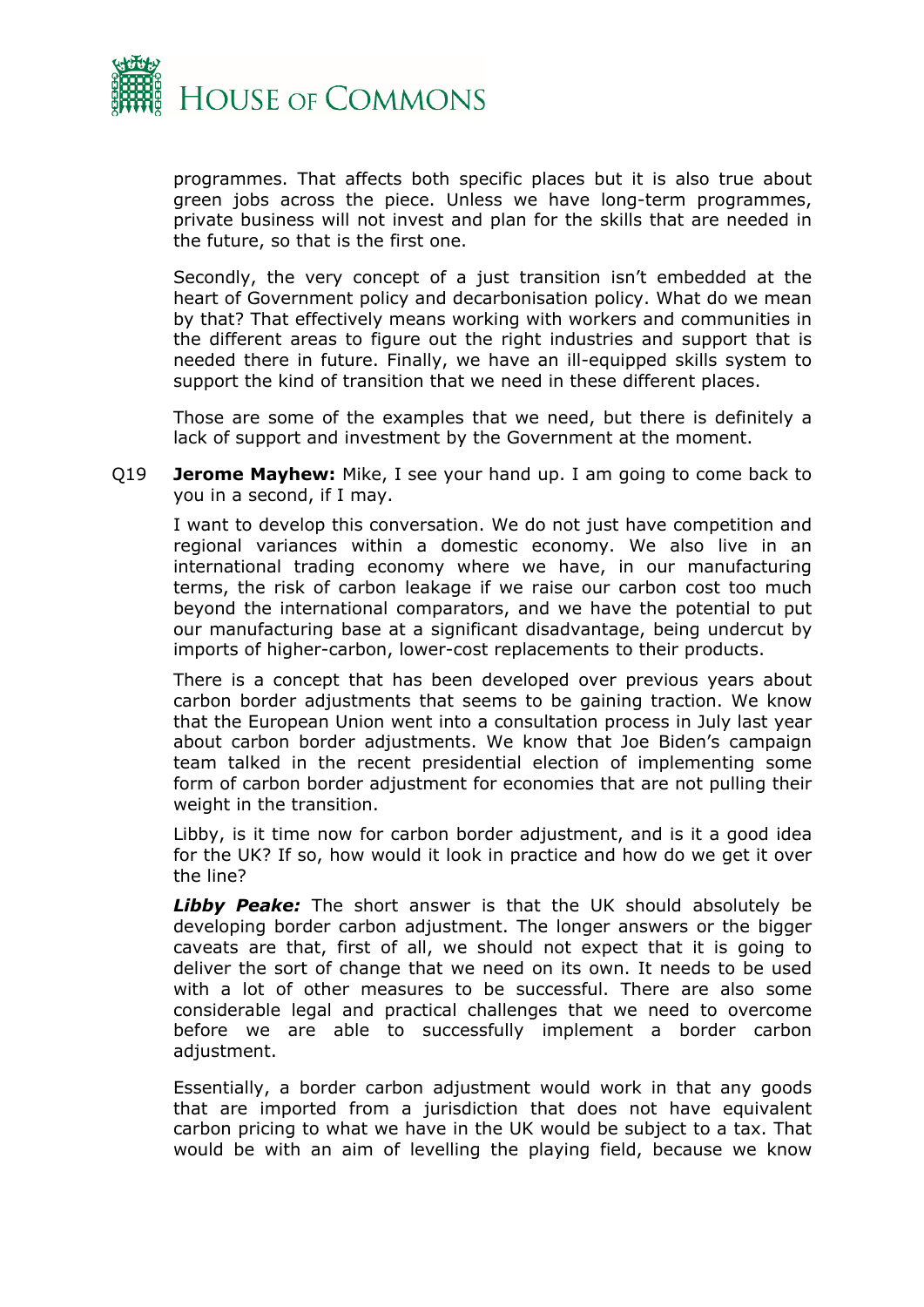

there are potential problems of job and carbon leakage if that does not happen, as you have highlighted.

In fact there are statistics that suggest that, over the course of 1997 to 2013, 40% of the decarbonisation that the UK achieved was through exporting, through jobs going abroad, through manufacturing going abroad. That obviously does not solve the problem of climate change unless they are being produced in a lower-carbon way, and in a lot of instances the opposite will be true.

Border carbon adjustment is meant to make it so that that does not happen anymore. It would also remove the need for free allocation of ETS permits or of carbon pricing benefits to heavy industry. When they are trade exposed, at the moment they quite often get free allocation of permits for the emissions trading scheme.

There are definitely reasons why we should be doing it, not least because the EU and the US are doing it and we do not want to be left behind. We also don't want to be in a situation where we have not contributed to the development of it.

In terms of the practical challenge, apart from the fact that no one has yet implemented one, there are also issues to do with accurately quantifying emissions, especially if you are looking at complex manufactured goods, which may have been through lots of different processes in lots of different countries and have lots of different materials from lots of different places go into them. Something like a phone, for instance, has 30 different elements in it and those will have been processed in lots of different countries. It is a massive exercise in gathering data to be able to quantify that.

Q20 **Jerome Mayhew:** Have some commentators suggested that you start off with four or five of the key contributors—aluminium, steel, cement—and then, as you get confidence and competence in the process from that small start, you grow out to the wider economy? Could that work?

*Libby Peake:* Exactly. There is no other way that we are going to be able to start, as it is much easier to quantify the embedded carbon that comes in a tonne of steel than it is to do it for a tonne of electronics, but—

Q21 **Jerome Mayhew:** Sorry, I am going to cut you short there because I am running out of time, but thank you very much for that answer.

Mike, I would not allow you to speak earlier. I am sorry about that. Could you come in on border carbon adjustments? In your evidence, manufacturing was identified as one of the areas that might take a hit in employment. With a border carbon adjustment, could you see that actually being reversed in the way that Frontier Economics found in assessing the steel industry? In its report it said that if we had a border carbon adjustment it would increase the competitiveness of the domestic steel sector and, therefore, increase employment. What do you think?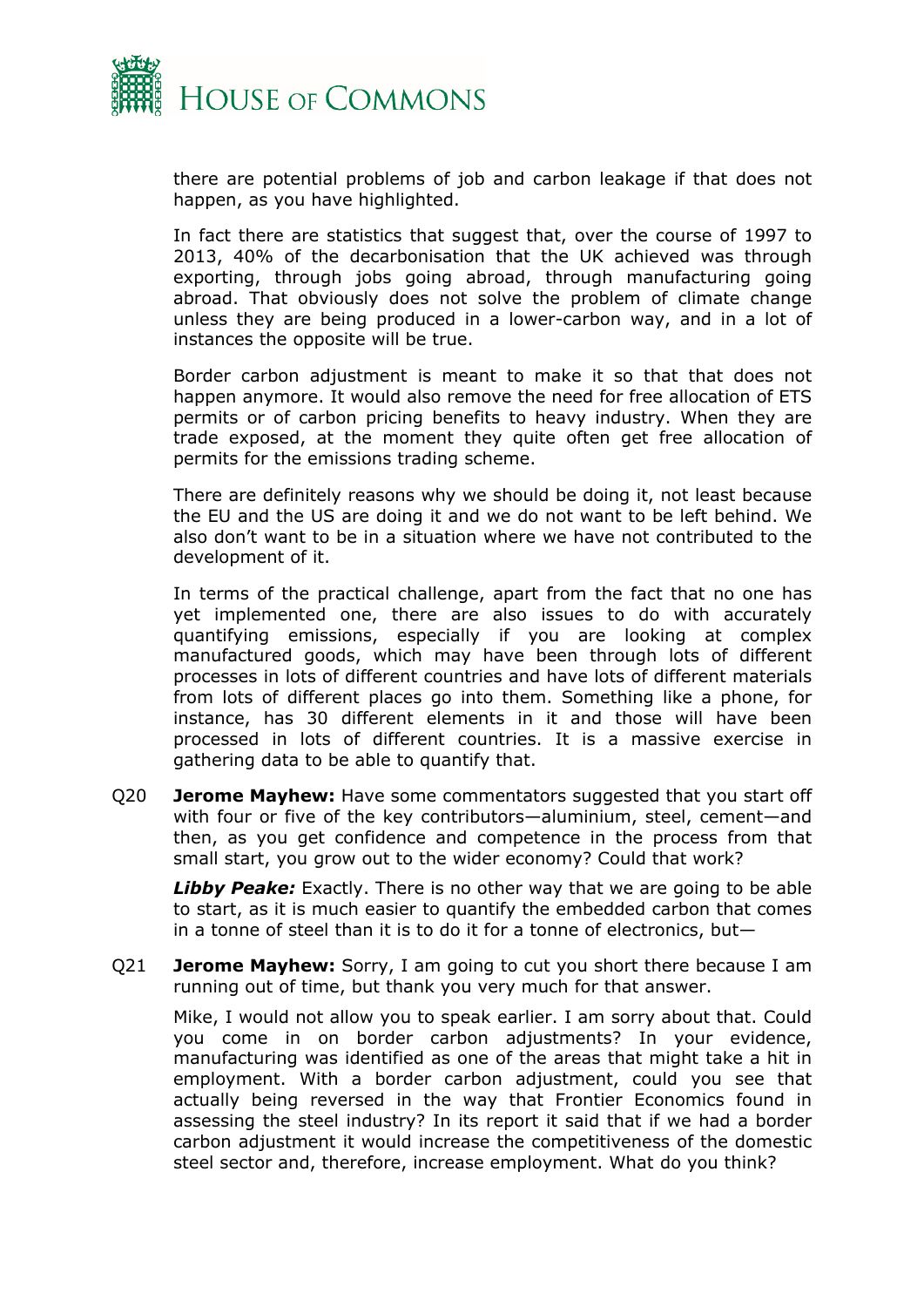

*Mike Hemsley:* We see no reason why you cannot maintain the UK's manufacturing base while decarbonising it. Indeed, there might even be ways to grow it. As you look around the globe, low-carbon industry is now the future of industry. You have China committing to it. You have the rest of Asia committing to it as well. It is increasingly the direction of travel, so if the UK is not also aiming for that, it is likely to be left behind. Yes, I would certainly support that kind of evidence.

We completely identify the need to protect UK industry in the interim period before you have a global low-carbon market for these kinds of goods, though. That can come in many forms. Carbon border adjustments could be there. I think you are right to highlight that there is likely a balance between effort and reward in the practicalities of how it is implemented, but some targeted support from Government should be introduced and maintained to avoid any issues with competitiveness. Manufacturing is key; agriculture could be another sector there as well.

Q22 **Jerome Mayhew:** Yes, interesting. My final question is to you, Mike. We have been given evidence that, rather counterintuitively, employment in the renewables sector actually fell between 2014 and 2018. What is the reason for that? Why do you think jobs have been lost from the sector when it is obviously a developing area that is developing a head of steam one would argue?

*Mike Hemsley:* That is interesting. I am afraid I don't know that evidence specifically, so I cannot comment on it, but it does sound slightly surprising. You would always expect some kind of fluctuation. We have seen a shift, for example, from household solar installations towards more largescale offshore wind, which might explain some of that.

Generally, the way to ensure you have more consistency in this kind of employment is longer-term objectives, like the Government have for 40 gigawatts of offshore wind by 2030, then also more targeted interventions like the offshore wind sector deal, which aims for a certain proportion of UK content, and also support for things like innovation and partnerships with industry that can lead to inward investment and jobs in the UK for these kinds of programmes—

Q23 **Jerome Mayhew:** It is interesting. I think that only 18% of the employment created by offshore wind in the United Kingdom has been in the United Kingdom. Most of it has been in Denmark and Germany.

A rather short-term argument on how you could address that would be to have local employment clauses within contracts. That is, of course, anticompetitive and drives up prices. Where does the CCC stand on that argument?

*Mike Hemsley:* We certainly do not have a defined position on that, but we recognise the kind of trade-offs you are highlighting.

Q24 **Jerome Mayhew:** Libby, do you have any comments on that?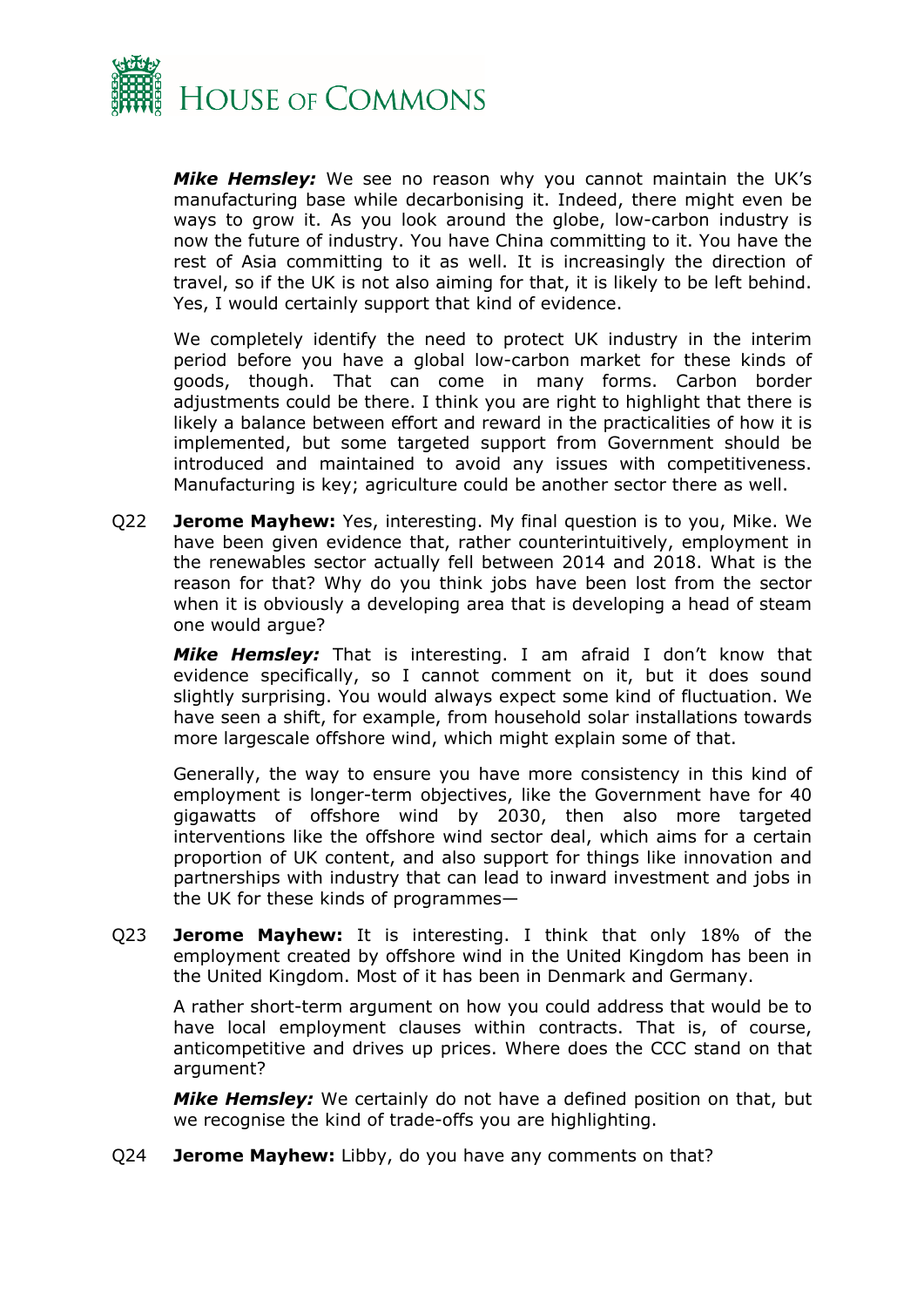

*Libby Peake:* As Mike and Luke have suggested, we would highlight the need for long-term goals and interim targets. The automotive sector is definitely at risk of losing out on jobs if we don't consolidate the win that we have had by bringing forward the ban on the internal combustion engine, by giving the automotive sector interim targets for putting a number of low-carbon or zero-carbon cars on the market over the years. If all of a sudden we get to 2030 and they have not put in place or ramped up the sort of production that they need to see, we will have potentially lost a lot of jobs in that industry that otherwise we would not have had to lose. It is messaging from the Government that is needed there.

**Chair:** I am going to ask Barry Gardiner to come in quickly on carbon adjustment. I think you have a quick question, Barry.

Q25 **Barry Gardiner:** Yes, I want to pursue the issue of the carbon border adjustment tax. Clearly, what we have seen in terms of carbon leakage has meant that sometimes our own companies have been disadvantaged. The need to balance protection for UK businesses with support for developing nations to decarbonise has not always gone apace. Two things: first, can you suggest—maybe Libby first—how we can ensure that a border adjustment tax is actually incentivising British companies to reduce their emissions and giving them the space to do so, and can you suggest any ways in which an adjustment tax might help increase the speed at which developing nations themselves decarbonise, unless we have a greater focus on assisting them to do so?

**Libby Peake:** As I was saying, it should not be seen as a panacea that is going to do everything, so heavy industry is going to need more targeted support. I suppose the ideal thing would be to have quite a high carbon price quite quickly, but that is obviously not something that is going to be possible so, again, you need a long-term trajectory there.

In terms of helping other countries decarbonise, theoretically a border carbon adjustment gives them incentive to do it just from the fact that otherwise their goods will be charged when they are imported into the UK, but obviously the UK should be—

Q26 **Barry Gardiner:** Without the resource to make that transition, though, it is difficult for them, isn't it? That is the point.

*Libby Peake:* Yes, exactly. The UK, and not only the UK but the developed countries, should be using their climate finance to make sure that other countries can decarbonise and should be exporting our skills and our knowledge about how to decarbonise to the other countries as well.

#### Q27 **Barry Gardiner:** Yes. Luke, do you have anything to add on that?

*Luke Murphy:* I do not have anything to add, other than to say that we broadly support the idea of border carbon adjustment, but I would agree with both Libby and Mike that it is not a panacea and we need to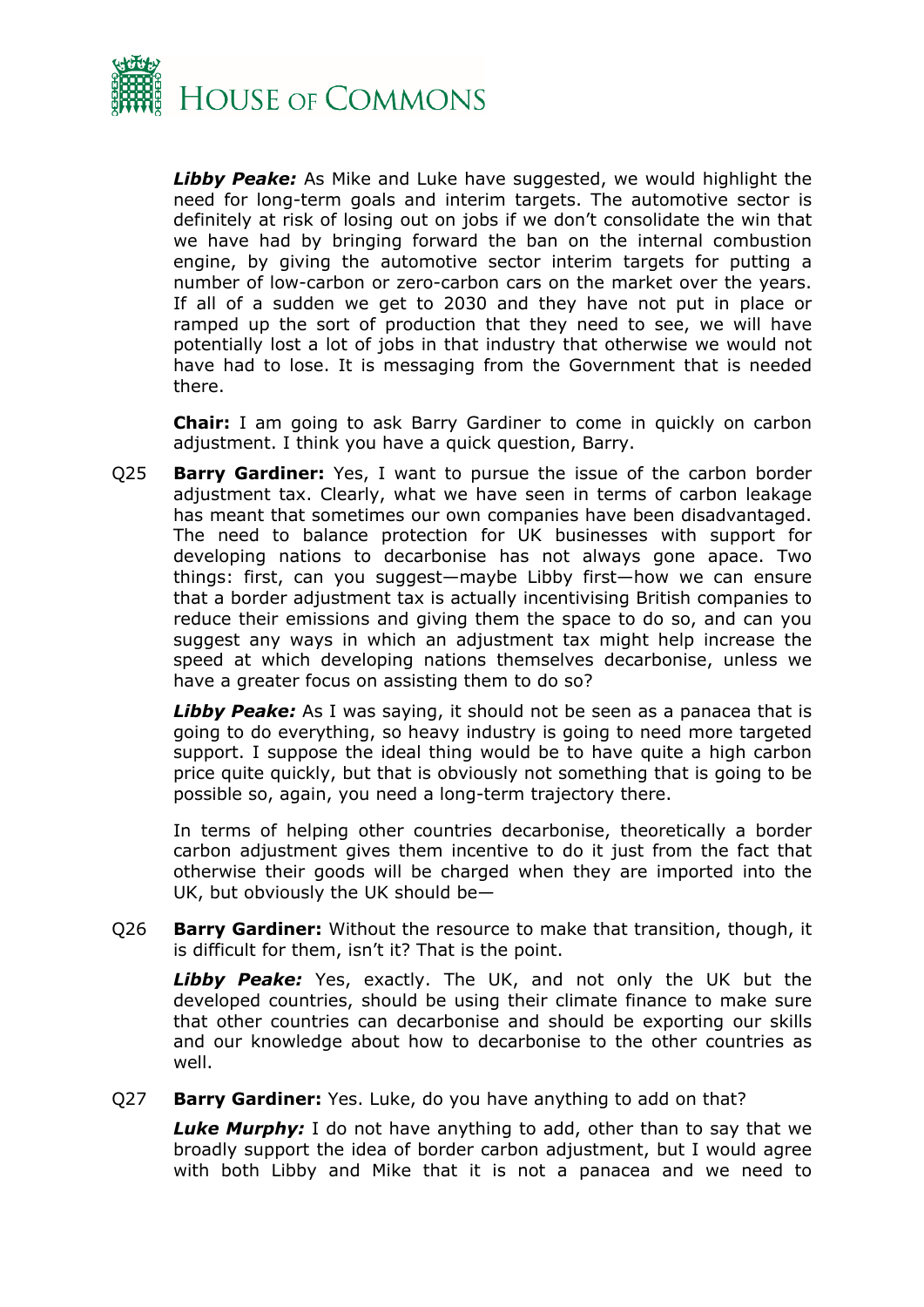

underpin support for our domestic industry through our industrial strategy and investment as well.

Q28 **Caroline Lucas:** At the risk of making this a session on border tax adjustment rather than on green jobs, my first question is to Libby. Before I get to the main question, I was just reflecting that I used to work for Oxfam and 20 years ago we were talking about border tax adjustment, so it is interesting that it has not come very far over that period of 20 years. In those days we were talking specifically about the revenues raised being earmarked to go back, in particular, if the source of the product was coming from developing countries, to enable them to transition more effectively and more quickly. I would be interested to know whether that is still being discussed in circles around border tax adiustment right now. That is the first thing.

The second thing, just to put my proper question to you, is about the circular economy. You made a really strong case earlier about the jobs potential of the circular economy. Could you say anything about how you think the circular economy would also contribute specifically to ideas around a just transition?

*Libby Peake:* With regards to whether or not the money would be ringfenced from a border carbon adjustment, I haven't heard about that specifically in relation to border carbon adjustment, but there has been a lot of talk about the revenues of any shift towards green taxes and what would make them more acceptable and what people would like to see. In a lot of instances—probably in contrast to what you would hear coming out of Treasury or what I have heard so far coming out of Treasury people do want to see it reinvested back into green things. It would be a similar logic for having something like that in border carbon adjustments and using the climate leadership in that way. Sorry, what was your second question?

**Caroline Lucas:** The other one was about the contribution of the circular economy to ideas around just transition specifically.

**Libby Peake:** Certainly, in terms of the opportunity of having jobs all around the country and ensuring that there is good employment around the country in all the different sorts of areas, it does offer a lot of potential in that regard because when you want to repair something, and even when you want to recycle or treat material, you want to have jobs in the areas where that material is created.

Our initial research with WRAP was looking at net job creation, which will be changed now because of the change in the employment market. At the time we found that the circular economy jobs were most likely to be net jobs in areas where there was high unemployment. They are not going to be taking away from other industries; they are going to be creating new industries. There is definitely potential in that regard.

I would also say that, if you are looking at things like whether we might be losing out on primary manufacturing, a lot of the skills that would be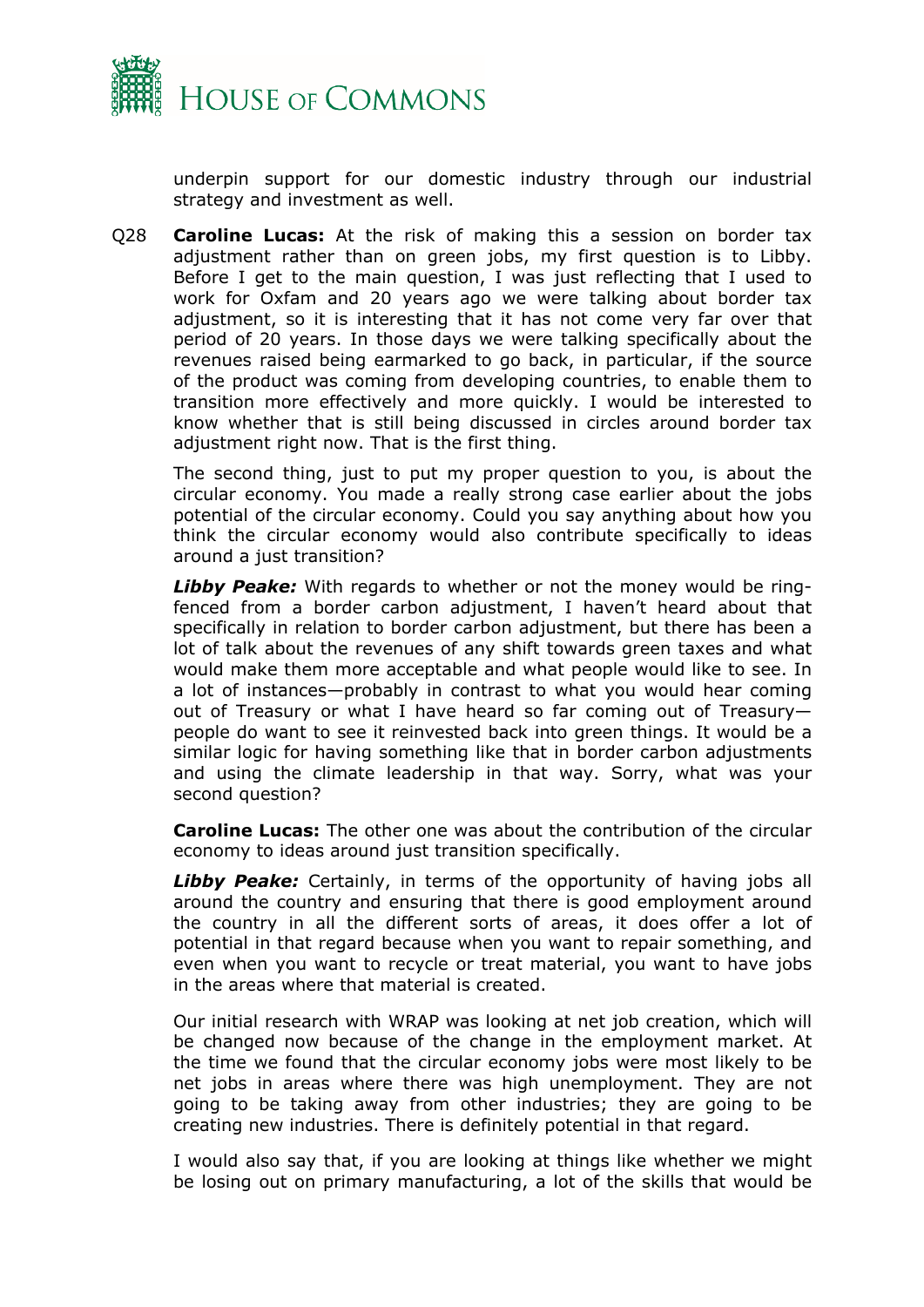

required for remanufacturing are quite similar to original manufacturing. With remanufacturing it makes more sense to be more centrally located. If it was planned in a way where you could create the remanufacturing industries in similar industrial areas, that would help in some instances to lower the impact on affected communities.

Q29 **Caroline Lucas:** Lovely, thank you. That makes good sense. I have a question for Luke about consumption emissions, which is one of my passions, the fact that we do not account for our consumption emissions. Have you done any work or had any thoughts about what role adopting a consumption-based emission approach could play in ensuring that the necessary jobs are actually created in this country and are not exported overseas? Do you think that would have an impact on that?

*Luke Murphy:* In some ways a border carbon adjustment mechanism is a realisation of that kind of approach, where you are taking into account your broader emissions so, yes, I think it is sensible. It is something that IPPR has argued for.

Something that we found is that in 1970 UK consumption emissions were just 0.2% higher than our territorial emissions, whereas they are 37% higher today, so it is important we look at it. We think that is an important factor. We don't think it should replace a production-based approach. It is important that countries continue to focus on the emissions that they make at home but, in order to avoid carbon leakage and the other things we have talked about in relation to carbon border adjustment, it is important that we think about consumption emissions. We have called on the Government to consider whether a legally binding target, or at least some form of target, would be beneficial and to take advice from the CCC on that. On that point, Mike might be able to report on whether that is a good idea.

Q30 **Caroline Lucas:** I would love to know from Mike if that is a good idea and, also, just how complicated is it? We touched on it when we were talking about the fact that a phone has 30 different components, so working out the emissions embodied in any given product is complicated, but is it doable and how should we do it?

*Mike Hemsley:* It is doable because we report on consumption emissions, and that is increasingly something that the CCC is shifting towards as well. In the Sixth Carbon Budget we did not just report on the UK's domestic emissions, both historically and what we think they need to be in the future, but we produced pathways for the UK's consumption emissions as well. That suggests that, yes, they are significant at the moment. They are declining at the moment, and we think they can decline around 90% by 2050 as well. That does not mean to say we cannot do anything about them, and we definitely should, but again you get into the practicalities of measuring some of these things quite quickly.

Again, it probably falls under the same kind of ideas we are talking about with carbon border adjustments. There are a few big things you can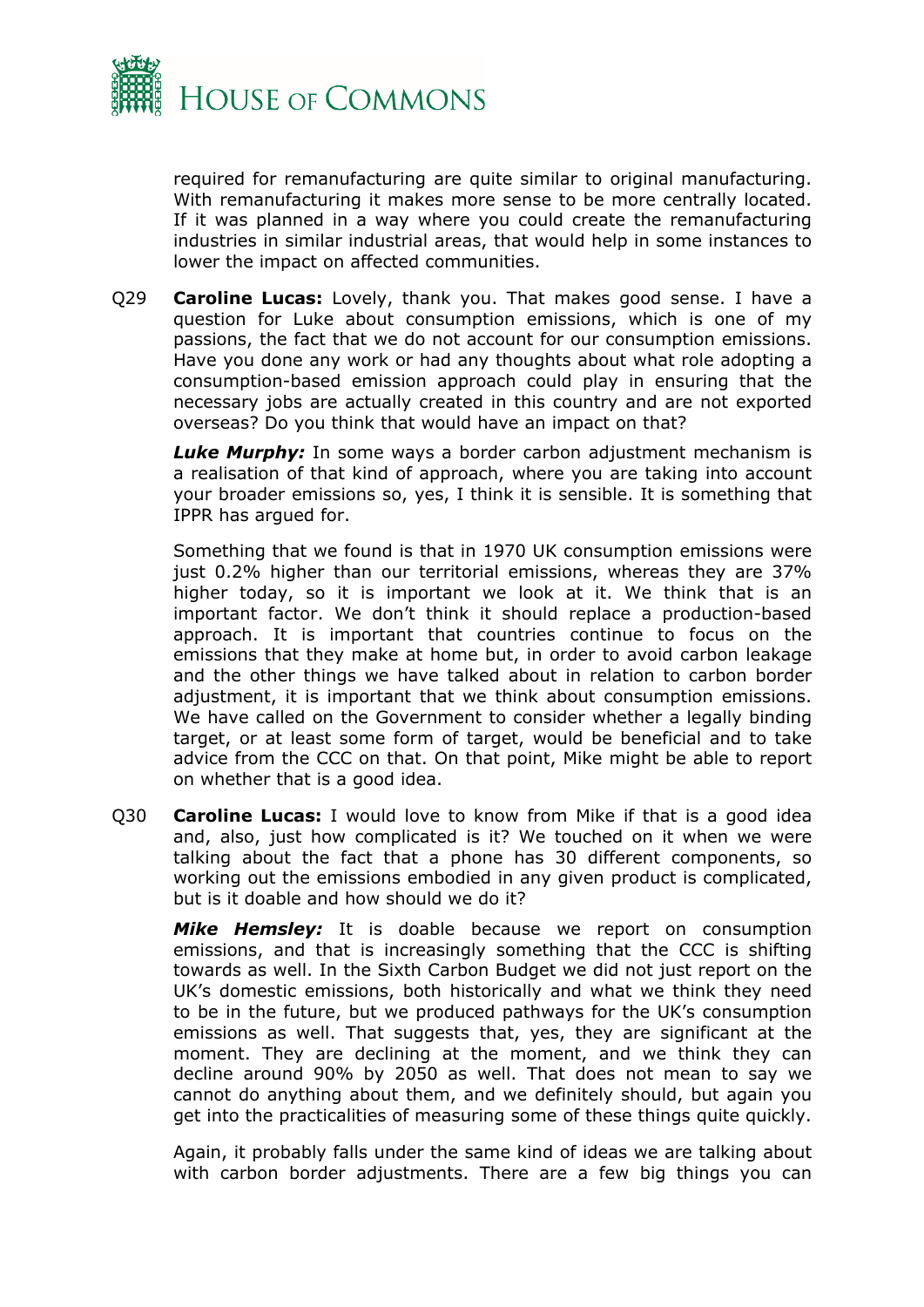

probably track in terms of consumption emissions, which might be quite easy, but once you get into the complexities of it you get into the effort/reward trade-off where it gets a bit difficult. We can and do track them now, and we should take them seriously as part of the UK's effort to decarbonise.

Q31 **Caroline Lucas:** I will come to Libby in just a second. When we had the Minister, George Eustice, in front of us a few weeks ago, he said that the Government were thinking about the idea of reducing their overseas footprint and so forth. Are you aware of any practical work going on right now to do that in Government?

*Mike Hemsley:* I am not aware of any practical work, but I have definitely heard of the idea.

**Libby Peake:** I just want to make an observation about the calculation of it. I would say that the UK is ahead of a lot of other countries, in that we regularly report on our consumption emissions and we have a fairly robust mechanism for doing that. It is different to working out the carbon emissions of a specific product. It uses multiregional input-output modelling to track the flows of goods and materials through economies. The CCC and the University of Leeds have a fairly good idea. They report to Defra every year on the UK's consumption emissions.

We have a good idea of what they are, and I would say we also have a moral obligation to start using them in a better way, given that we import so much carbon in imported goods compared with other countries. We need to start tackling that, and we have the tools to start doing it.

Q32 **Caroline Lucas:** That reminds me that you gave a figure earlier. Can I just check I got it down right? I think you said something like 40% of emissions reduction has been achieved by offshoring our jobs. Was that right?

*Libby Peake:* That was between 1997 and 2013 when the study was conducted: 40% of the reductions were, yes, from offshoring manufacturing.

Q33 **Caroline Lucas:** Do you think it will be much less from 2013 onwards?

*Libby Peake:* I think it has slowed down. Putting more emphasis and possibly having a parallel target for consumption emissions would be a good way to ensure that it keeps coming down.

Q34 **Caroline Lucas:** My last question is on what we can learn from other countries that have managed transitions of this nature.

*Mike Hemsley:* Unfortunately, I have had a look for this and I haven't seen much evidence of goods, just transactions being conducted in the past. I have seen something from IDDRI in France, which tried to collate some of the evidence and basically suggested some principles. Those principles are still useful and relevant for the UK.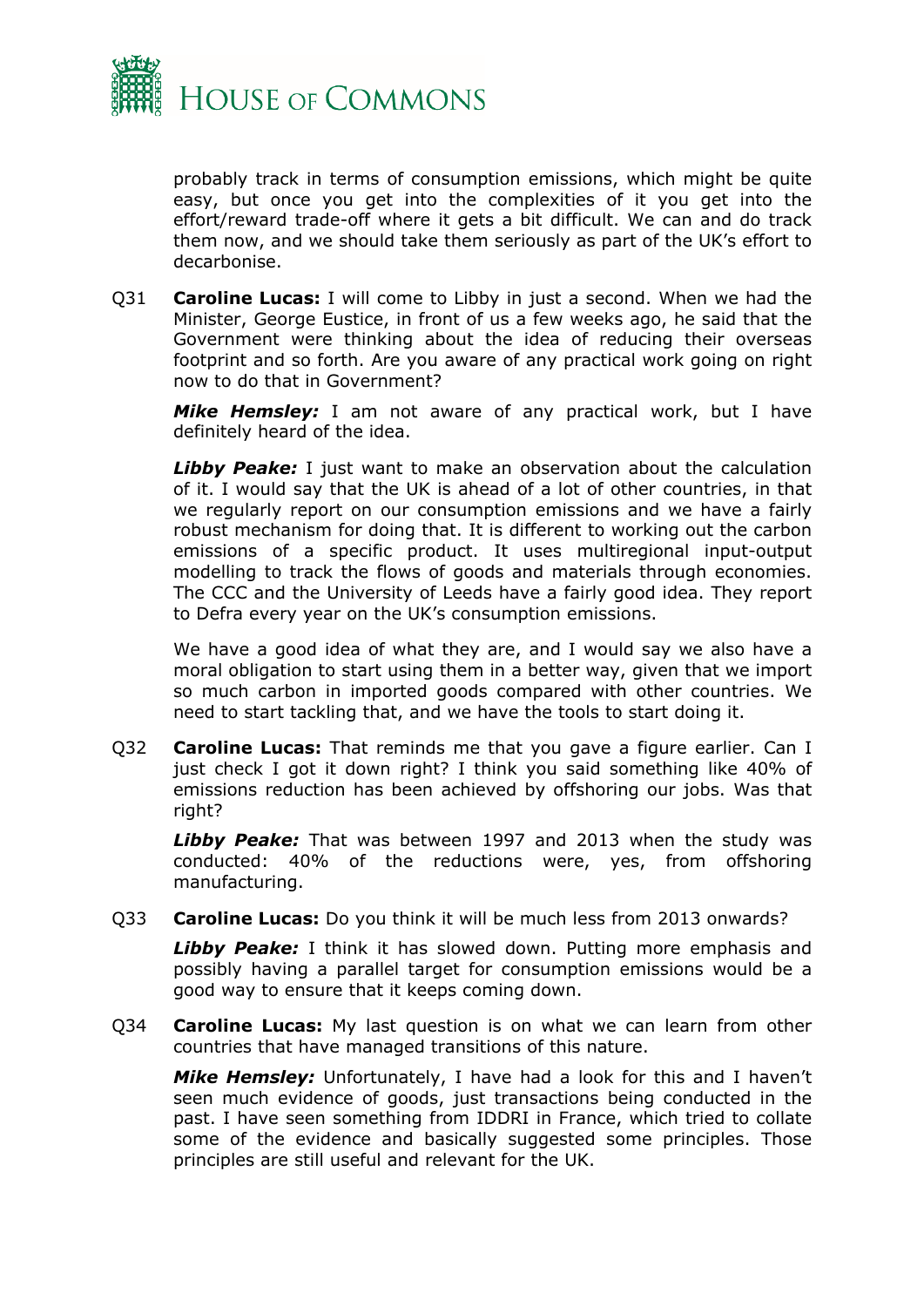

The principles are mainly: acknowledge that it is happening already, don't ignore the fact that you are already in a transition towards net zero and, at the very least, do some kind of planning towards it.

I would go back to a point that Luke made earlier. We have awareness of the kind of sectors that are going to be impacted by this transition, and we have an awareness of the kind of new jobs we need to create in this transition as well. What we are missing is the mapping of those two things on a regional basis and saying, "Where are those impacts? Where are the skills we have now that need to transition, and do those things overlap?"

We are not saying that the Government have to actively manage the whole transition, but at least do a risk assessment and form some kind of plan of where interventions are likely to be necessary. The Government have the Green Jobs Taskforce at the moment, and that would be a really useful output of something like that.

**Luke Murphy:** We have looked at lessons from just transitions around the world. It is fair to say that, as Mike said, the experience is mixed, but there are four key lessons that we found looking at other transitions.

First, it is about the development of a positive vision, so making sure that we are focused on the journey towards something positive rather than just away from something negative. The way in which you describe carbon-intensive jobs and communities that have a long history in that is quite important in that regard. Secondly is engagement, so heavy engagement with both the workers and the communities that are affected through the transition. Thirdly is co-design and co-production. The most effective transitions have involved social partnerships between Government, business, workers and unions, civil society and local communities. That is really important in terms of building trust for whatever transition is coming. Then, finally, while funding isn't everything, it is necessary and essential to support the transition in different locations. Those are the four key lessons we learned from transitions abroad.

*Libby Peake:* I definitely agree with that, and certainly what we want to see is a lot of involvement with people to determine what good looks like. In a lot of ways we have that already for climate. We know what we want to get to for climate. We don't yet have that for things like biodiversity and resource use, and that is a real failing of the current approach. Other countries are perhaps better and have done that more, but nobody has done it to the extent that it needs to be done.

Q35 **Ian Levy:** Luke, you talked earlier about the oil and gas industry. Could you expand a little on what needs to be done to successfully retrain and reskill workers in the industries that are in transition? In Blyth we have the Port of Blyth, and I wonder if a lot of those people who have worked in oil and gas primarily could then reskill to work in the offshore wind industry.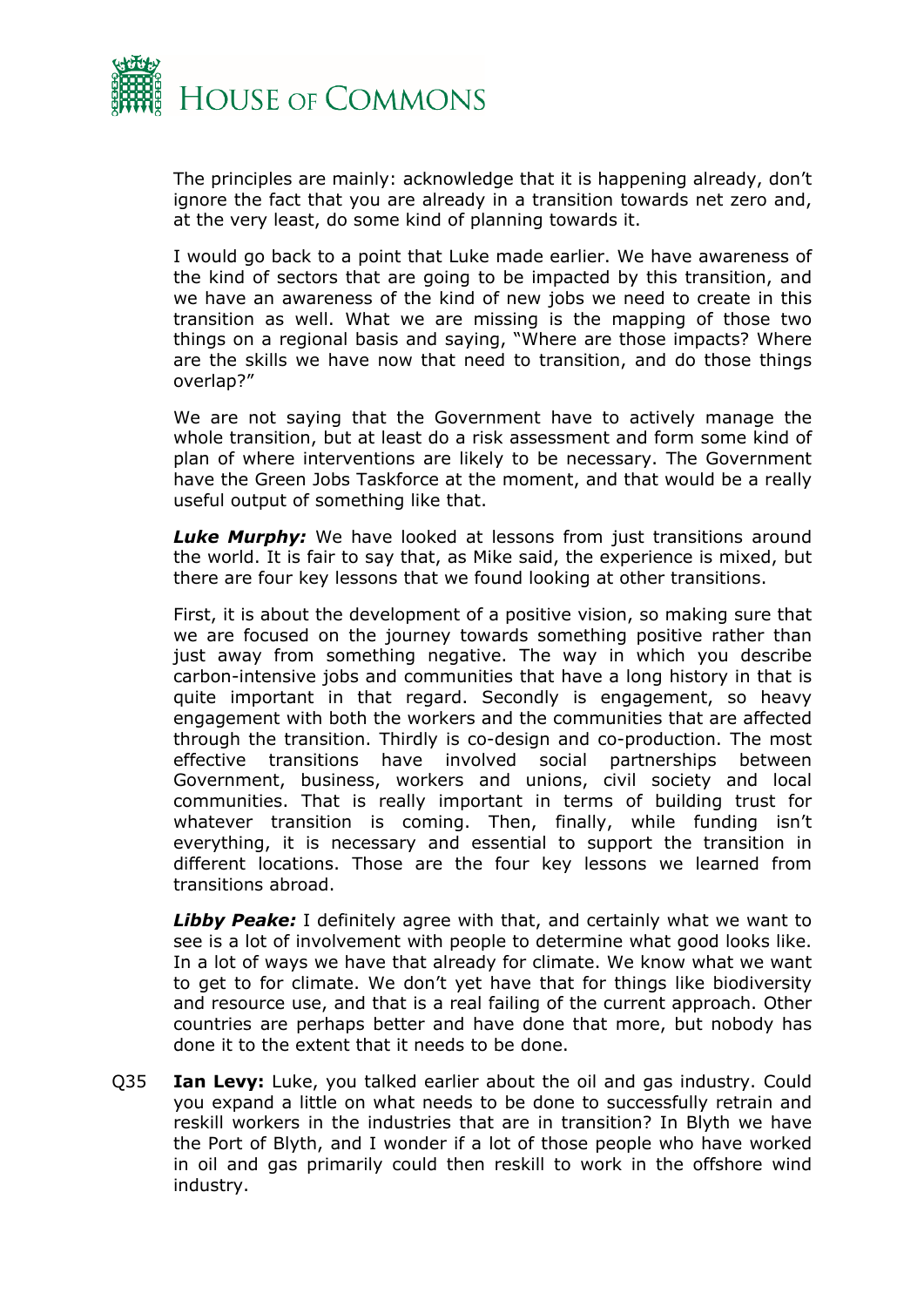

*Luke Murphy:* Yes, that is absolutely right. One of the first things we need—as you have highlighted—is an understanding of the skills that we have within the carbon-intensive industry and then an understanding of the skills that we need for the industries and the sectors to which they may transition. It is having that basic understanding because there is an overlap as you rightly say, for instance, for oil and gas workers between the skills that they have. It does not necessarily mean for all the job opportunities that they will need to be wholly retrained. For example, for oil and gas workers there are job opportunities in decommissioning, and it could be an export opportunity for the UK to support the decommissioning of oil and gas elsewhere in the world.

You need an understanding of the skills we have and of the skills that we need. Then you need a more supportive skills system as well, and you need investment in place-based industries and support in those areas that are going to be most affected. That is something that we have called for for the oil and gas industry and the net-zero deal, that it is codesigned, importantly, given the balance of powers that they have between the Scottish Government and the UK Government, with skills and education devolved but oil and gas policy being held by the UK Government, and then a plan that is co-produced with workers and communities.

We have called for things like just transition funds and commissions that will bring together the required parties—as I said earlier, the trade unions, employers, business, Government and the local communities—to try to figure out what new industries are needed, where the investment is needed, and then you have the skills system supporting the workers alongside that. You need much more planning in that regard in order to deliver it. I know we will get on to it later, but there are also a number of reforms to the skills system that need to be undertaken to support workers to retrain.

Q36 **Ian Levy:** Mike, you might want to take the next question. Before the lockdown I was fortunate enough to go and have a tour of the Nissan car plant. I saw some of the electric vehicles that were being produced there, which was really interesting. Is there a clear picture of the extra skills needed to meet our environmental ambitions?

*Mike Hemsley:* There is a clearer picture emerging, and we pointed to some of the skills gaps in the Sixth Carbon Budget. Where the picture is really clear is in buildings decarbonisation, where we have identified a need for about 200,000 extra workers. A lot of those are in the construction industry, working on energy efficiency, and, similarly, a lot of those are in the heating, ventilation and air conditioning industry as heat pump installers. Indeed, there will be some overlap between the two.

Across other sectors the picture is a little less clear. With electric vehicles there is a bit of a consensus that they are slightly easier to manufacture and maintain, so it could be quite easy to transfer existing workers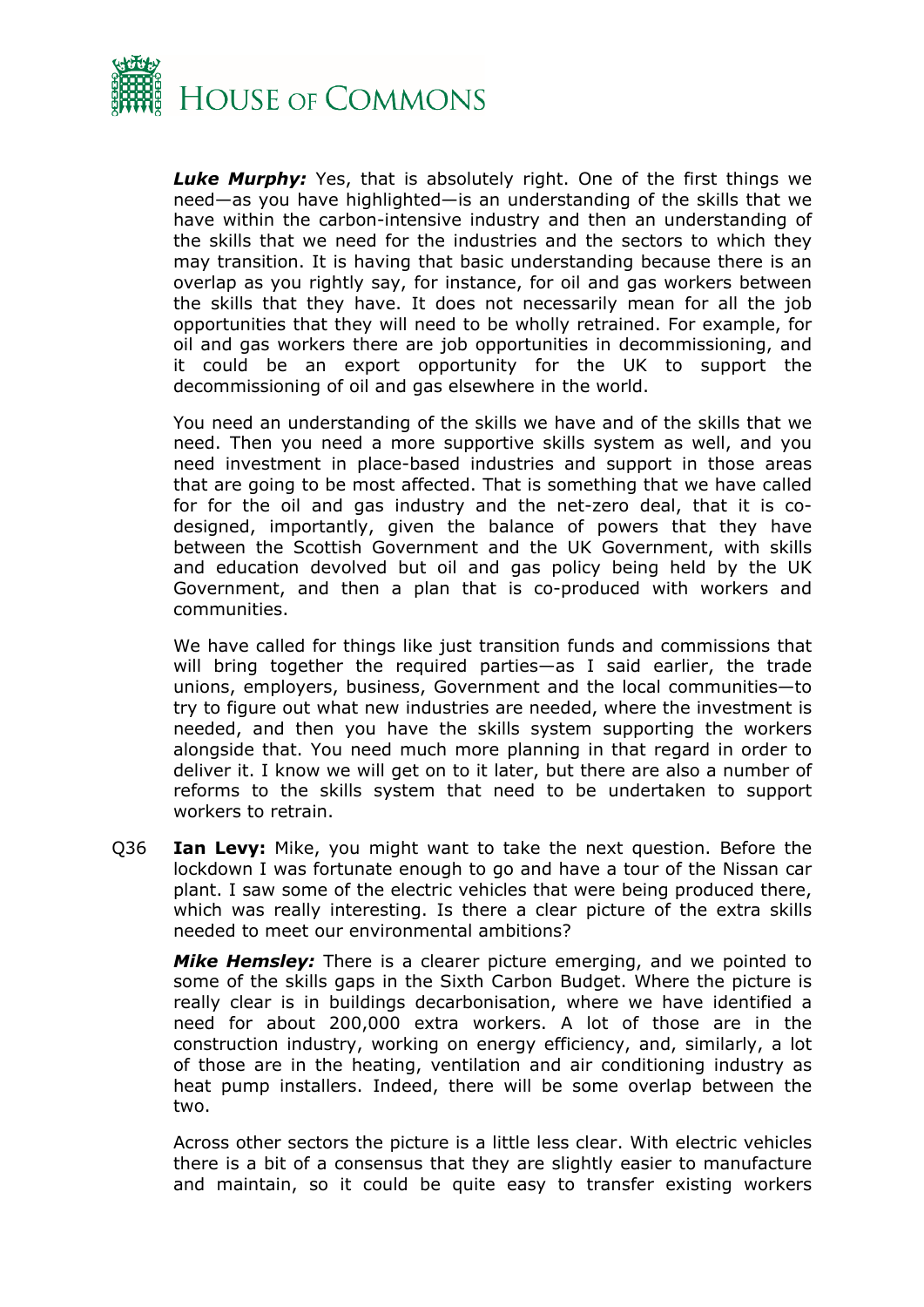

without going through rigorous new training programmes. I think there is also an acknowledgement that there needs to be some action in investment in that industry to ensure the UK has some advantages in doing the EV manufacturing itself, rather than just importing batteries from elsewhere. There is a bit of a risk that you might lose out there. That is slightly tangential to the skills issue, but it is certainly related.

In other areas, we have identified farming. Leaving the EU brings forward a successor to the CAP system. That is more payments for environmental goods and services. There is definitely a skills gap in training farmers and landowners to do the environmentally beneficial things we want to do with the land. Those kinds of examples are probably relevant across all sectors.

Q37 **Ian Levy:** Staying with you, Mike, and Libby may want to come in on this because she touched earlier on the automotive industry. We recently had an announcement in Blyth Valley for the Port of Blyth, which is that Britishvolt will be building a gigaplant in Blyth on the river. This will have, in a 24-hour period, 3,000 staff employed on the shop floor producing car batteries for the automotive industry, and then we have the supply chain, which is another 5,000 jobs. Could you touch on a couple of questions? Is there a risk that a lack of skills might prevent a green recovery, when we are going to need 3,000 jobs on the shop floor, and what are the key steps needed to start overcoming the skills gap if there is a gap?

*Mike Hemsley:* I will touch on it briefly. I think there is a risk. The electric vehicle transition is really fast moving. There is talk about giga factories being built all over the place. Without some co-ordinated action—that could be in the local area or, indeed, some supportive investment from the Government for those kinds of factories—there is a risk that the UK misses out on that. Alongside that, I think there is a targeting exercise needed in saying, "What kind of skills do we need in EV manufacturing? Do we have those already? Can we transition them? Do we have them in the local area and, if not, how do we get them quite quickly?" Like you highlighted, it is a moving window.

*Libby Peake:* I will just add a note of urgency. If other countries rapidly pull ahead of the UK, which isn't necessarily going to happen, it will obviously be quite difficult to claw back those sorts of jobs, that manufacturing, if they are well established in other countries.

I point again to the green skills commission and taskforce that the Government have. They should obviously be quite concerned about that and leading a review to look at that as well as the wider question of where skills are needed and how to ensure that they are in place.

**Ian Levy:** Certainly, as the MP for Blyth Valley, I have a vested interest that we get this gigaplant to Blyth but, also, that we do not have a massive carbon footprint supplying those batteries to the likes of Nissan that are based in Washington. That would have a massive impact as well. Thanks for your comments.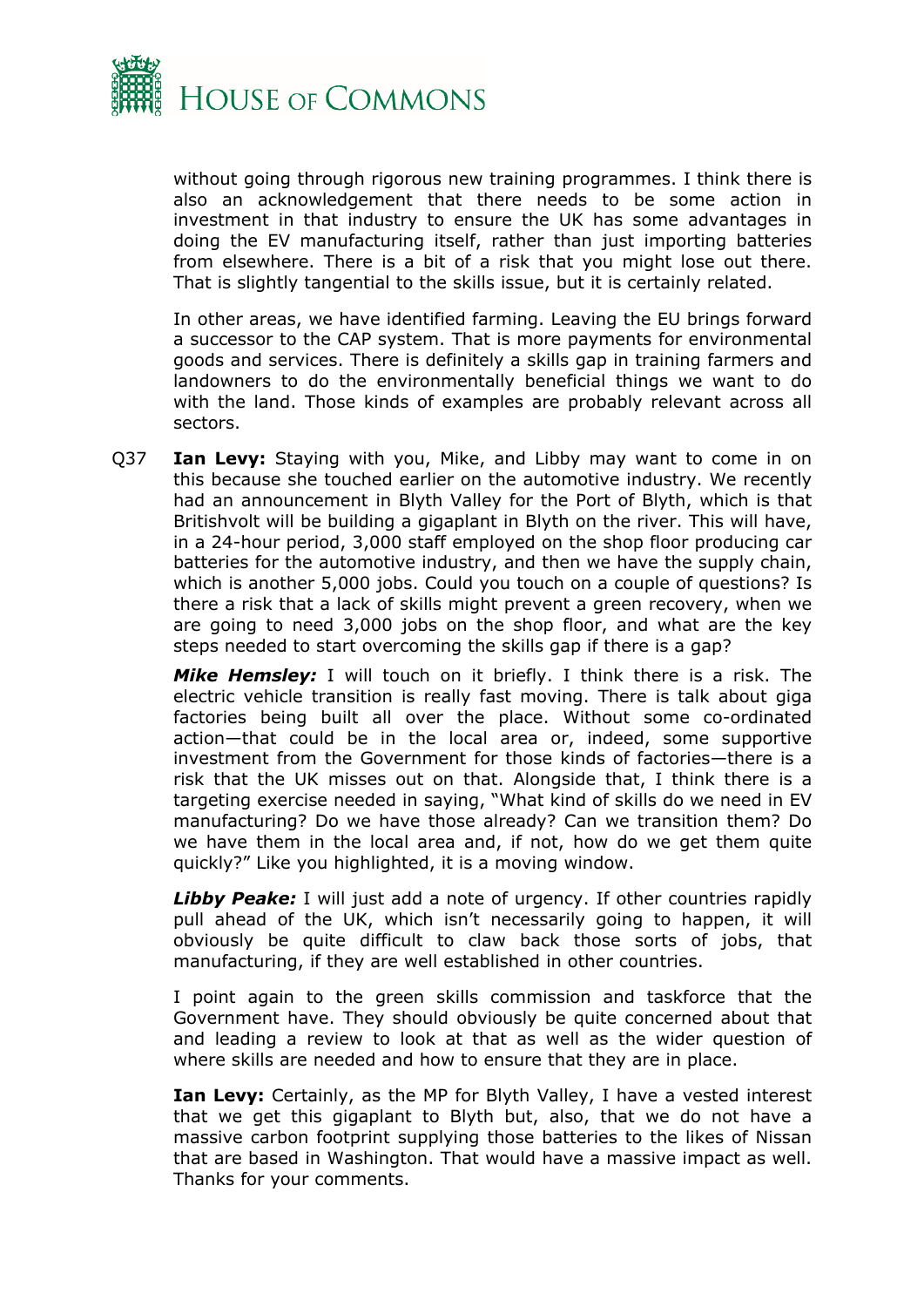

**Chair:** That brings our first panel to a conclusion. I would like to thank Libby Peake, Luke Murphy and Mike Hemsley for their very insightful contributions today. You are very welcome to stay as we move into our second panel.

#### Examination of Witnesses

<span id="page-20-0"></span>Witnesses: Sue Ferns, Professor Josie Fraser and Martin Baxter.

Q38 **Chair:** I would like to welcome Sue Ferns. Sue, you are from Prospect and you are representing the Trades Union Congress. Perhaps you could introduce yourself and the relevance of your role to these discussions.

**Sue Ferns:** I am the senior deputy general secretary of the Prospect trade union, where I lead on the union's climate work. I am also representing the TUC today, because I am the general council lead on climate and energy.

**Chair:** Thank you very much. We are also joined by Professor Josie Fraser from the Open University. Josie, could you explain your relevant role, please?

*Professor Fraser:* As you said, I am deputy vice-chancellor at the OU. I am also a member of the skills and education panel at the Institution of Engineering and Technology. It is because of their evidence submitted to the panel that they have asked me to join today.

**Chair:** Thank you very much. We are also joined by Martin Baxter from the Institute of Environmental Management and Assessment.

*Martin Baxter:* Hello, everybody. I am Martin Baxter. I am the director of policy and external affairs and deputy chief executive at IEMA. We are the professional body for people working in environmental and sustainability roles.

**Chair:** Thank you. Having had the perspective from external observers, we are now going to ask you, the representatives of the professional associations and trade unions, a few questions on similar themes.

Q39 **John McNally:** My first question is to Sue on the just transition and for our Committee to understand, to hear from you in some detail, the impact on the regions and sectors in the UK of this just transition. Could you outline to the Committee how significant a shift to a low-carbon economy could be for individuals and regions with high-carbon sectors?

*Sue Ferns:* What we know is that, at present, roughly two thirds of UK emissions come from high-carbon sectors. Those sectors directly employ just under 1.7 million workers, so that gives the scale of it. That is across a number of sectors, energy supply, energy-intensive industries, aviation, automotive, manufacturing and vehicle repair. It is across sectors and it is also across the economy, but there are specific regional impacts.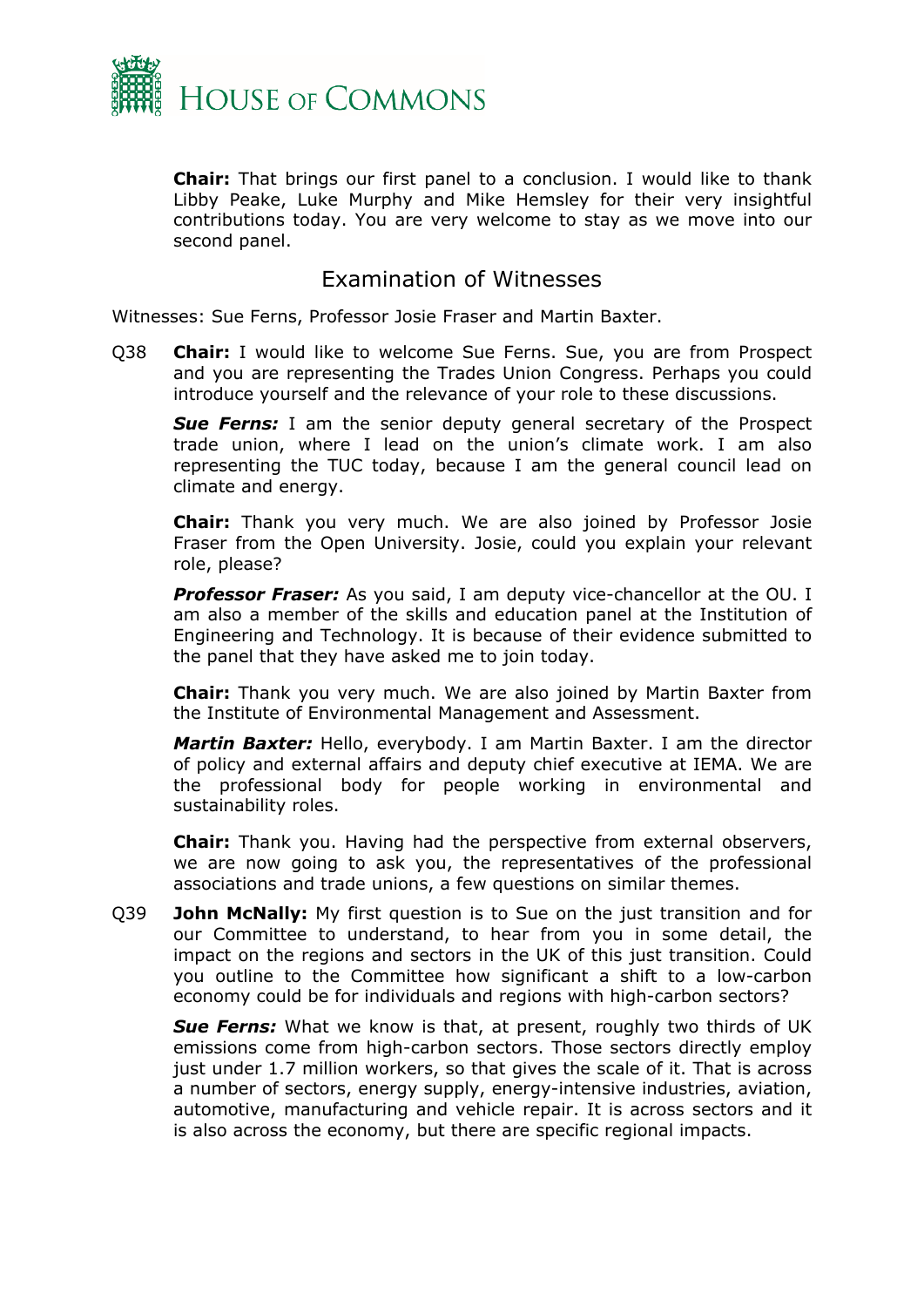

Prospect has today, with the Community union, published a report on just transition that focuses on thermal energy generation and the experience in the steel industry that clearly highlights impacts in the north and Midlands as regards to coal, and in the north-east in particular in relation to the steel industry.

My union has also done a fairly granular analysis of the UK power sector that shows that closure of UK coal and oil plants over the last 10 years has directly impacted 14,500 jobs. Many of those were crucial sources of local jobs in former industrial heartlands, including Wales, Yorkshire and the Midlands. We also know that is set to continue over the next decade. Our analysis shows that the remaining coal and gas plants support around 10,000 jobs across the UK but, again, with a strong regional focus in the East Midlands, Yorkshire and Humberside. Although there is some impact across the UK, it is very clear there are certain regions that will be disproportionately impacted.

Q40 **John McNally:** Thank you very much for that answer. I would like to move on to Martin and Josie, to hear their opinion on this question, probably the most important question following on from what you have just said.

Where would you say the responsibility lies primarily in terms of what more needs to be done to understand the impact of changing the economy and the jobs in the nations and regions of the UK? As Sue outlined just now, various areas will obviously be highly impacted much more than others.

*Martin Baxter:* It is really important that we understand the nature of the impacts and the pace of change, because it is the pace of change that can really adversely affect the ability of the community to respond and be able to get into place an appropriate transition. From that perspective, we absolutely need a national picture and something co-ordinated at national level to give us the understanding. In our evidence, we called for not just a green skills and jobs taskforce and a central repository of all this information but also a body that will help to co-ordinate across different sectors and in different places to enable us to make these transitions in an effective way.

If we do not understand, first, where places are vulnerable and, secondly, what skills and capabilities they have that can be redeployed in the jobs market, we may end up with communities left behind and that is not the aim of this whole transition. It is about bringing that picture together at a national level, and then for regional actors and sector bodies to take the appropriate action.

**Professor Fraser:** It is really important that we are clear about how we ensure there is good support and an ambitious strategy for adult skills. Government policy has to incentivise adult education and the full ecosystem of that between localised community education providers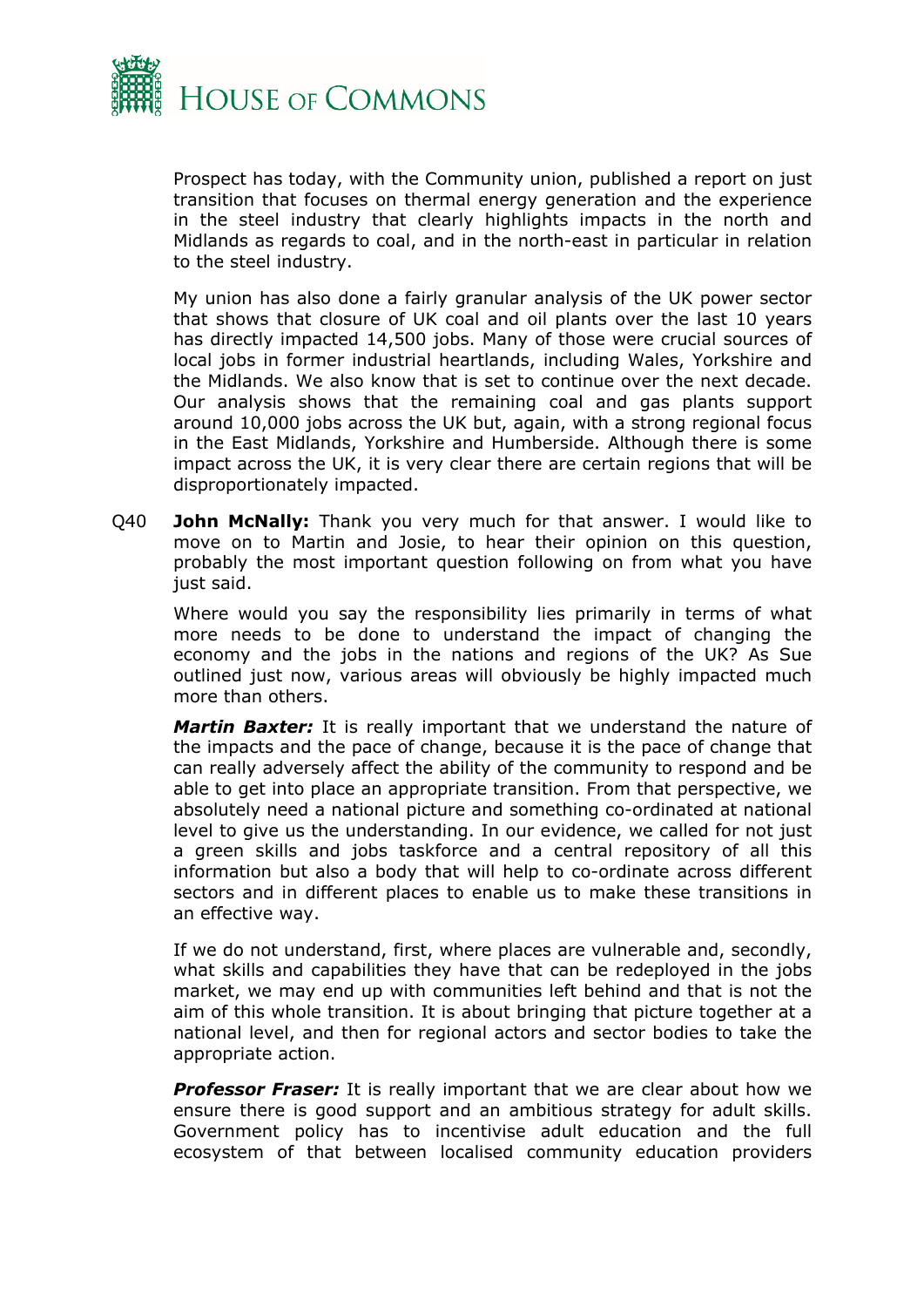

where there will be regional impact, to local FE colleges and national providers of part-time higher education like the OU.

Everybody has a part to play in that journey, to understand the National Skills Fund, one of the recent Government commitments that came up in the skills White Paper recently, and to think about removing barriers to people in these high-carbon industries who will need to retrain and will have huge impacts. That is very important.

There are barriers currently for people who want to retrain and access funding, such as the equivalent and lower qualification rule that basically means in England that if you already have a degree in one subject, you are not eligible for student loan funding to change direction and retrain because, in effect, you have already used your entitlement, apart from in some key subjects. We need to think hard about that and how we increase flexibility so people who are impacted have routes and scaffolding packed around them so that they are able to retrain for the newly focused economy and the greener jobs we need.

Q41 **John McNally:** Going back to look at how the closure of steelworks impacted on our communities and the lack of planning, it is not rocket science. We should understand how communities are impacted and the cost to the rest of the community. If you fail to prepare, you are prepared to fail. Sue spoke about the 14,500 jobs that have already gone in the last 10 years, which should be a clear indicator for everybody in all Governments and local authorities to work together on this. Thank you very much for that, Martin, Sue and Josie.

My third question is back to Sue Ferns. It appears to me that Scotland is going in a diametrically opposite direction from the rest of the UK on renewables employment. Going to the graph we had before, Scotland has grown renewable sector jobs by 19%, England has reduced by 31% and the UK overall has reduced by 22%. Could you explain your thoughts on that? Why do you believe job numbers in the renewables sector have been falling? What are your concerns about the quality of the new jobs in the low-carbon sector? I read Prospect's comments on migrant workers being used, the injuries and the time lost to the offshore sector. Can you give us your thoughts on that particular question?

**Sue Ferns:** Scotland does stand in marked contrast to England on this issue. The two key factors are having a policy framework that is clear and consistent, which has been the case in Scotland but less so in England. That policy framework is backed up by active intervention, which is an essential part of a green industrial strategy.

Our experience outside Scotland has been very much based on marketled frameworks. We saw a growth in renewables employment when there was a generous subsidy regime, but the corollary of that is that as those subsidies started to be withdrawn in 2015-16—I am particularly thinking about the renewables obligation and the feed-in tariff—that had a hugely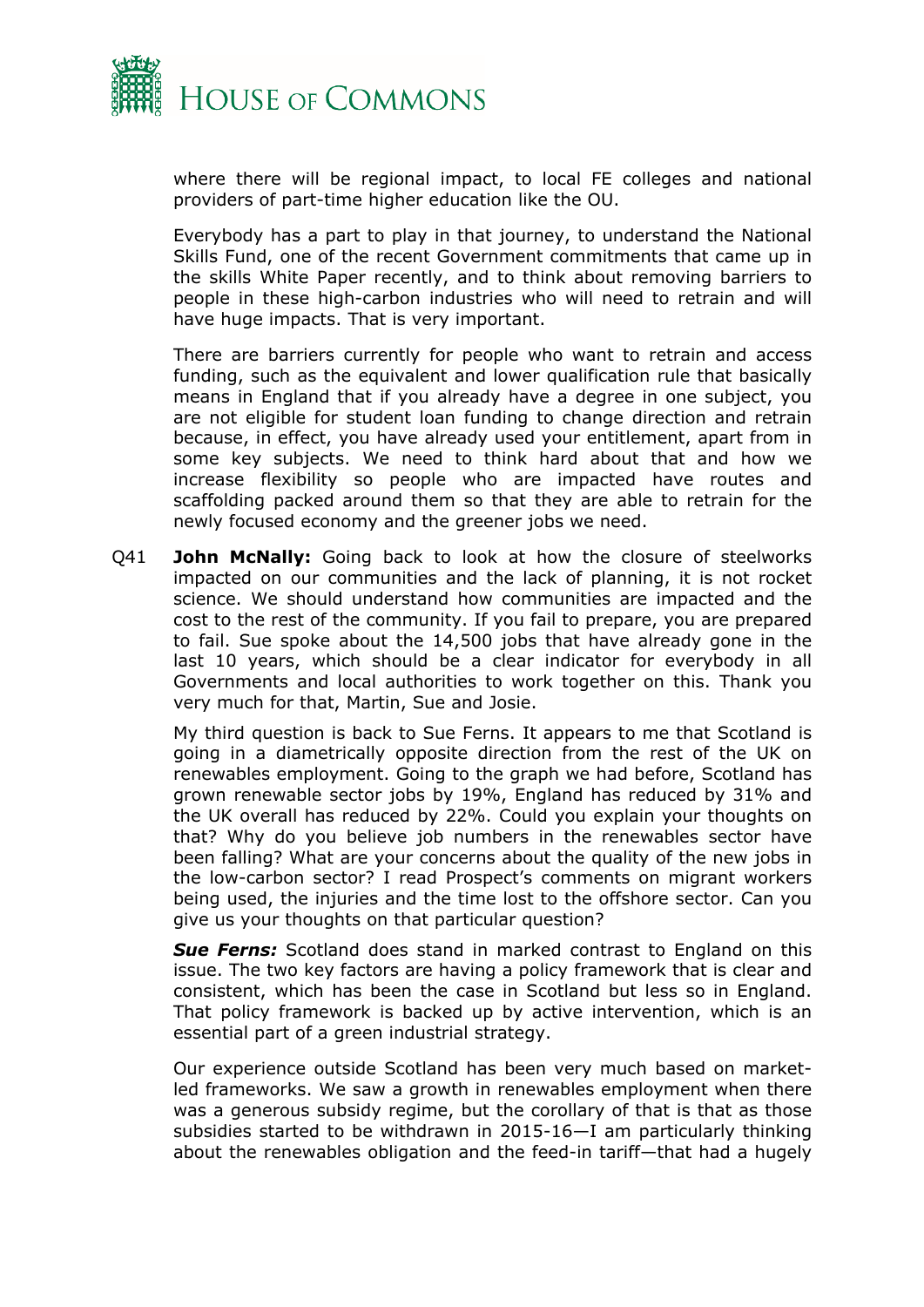

significant effect on the growth trajectory in renewables jobs, particularly in solar.

That was one issue. Then in 2017 we had the then Chancellor, Philip Hammond, announcing there would be no new subsidy support for renewables beyond what had already been committed. We are now seeing contracts for different rounds that are based on driving down cost, because that is how you win the work. That driving down of cost means that developers do not build into their auction bids the costs needed to train and develop staff. They seek out the cheapest sources of labour and equipment, and that is usually outside the UK. RenewableUK has calculated that the majority of value created by UK offshore wind projects is captured by non-UK businesses.

Where we have growth, and offshore wind has been a bit of an exception in this picture, most of those contracts are going outside the UK. That does matter because they are cost-driven contracts. It means we are not seeing in the UK provision being made for trainees who would be able to become the operators and managers of the future. It has also impacted the quality of employment. We have drawn attention to instances where workers have been paid below the minimum wage, but I would also like to draw your attention to an exchange of letters between the Health and Safety Executive and SafetyOn, the offshore health and safety wind body that is still expressing concern about the safety culture and the number of incidents recorded offshore.

There is something there that we need to be concerned about. It is quite interesting that, if you compare offshore wind with offshore oil and gas, there is a very different picture. One of the key differences is that offshore oil and gas is a well-unionised sector. Offshore wind, as yet, is not a well-unionised sector.

Q42 **John McNally:** That is extremely interesting. To put you in the picture, where I live there are a lot of people, good friends who have gone into the offshore oil and gas sector who are obviously well impacted by previous disasters. One of them in particular works in the health and safety division and is constantly on at me in particular about keeping standards up, improving levels and not letting anything deteriorate or we end up back in a race to the bottom. The last question is hopefully a bit cheerier for you. Could you tell us any success stories of job creation in impacted areas that can be emulated?

*Sue Ferns:* We have some good examples on a relatively small scale where we have worked with companies, for example, in the energy sector to successfully transfer workers from other parts of their energy businesses into renewables. That has worked very well through a process of consultation and, as you highlighted earlier, proactive planning. You cannot do this in five minutes. You have to plan ahead for it, and it requires all parties to work together to achieve those outcomes.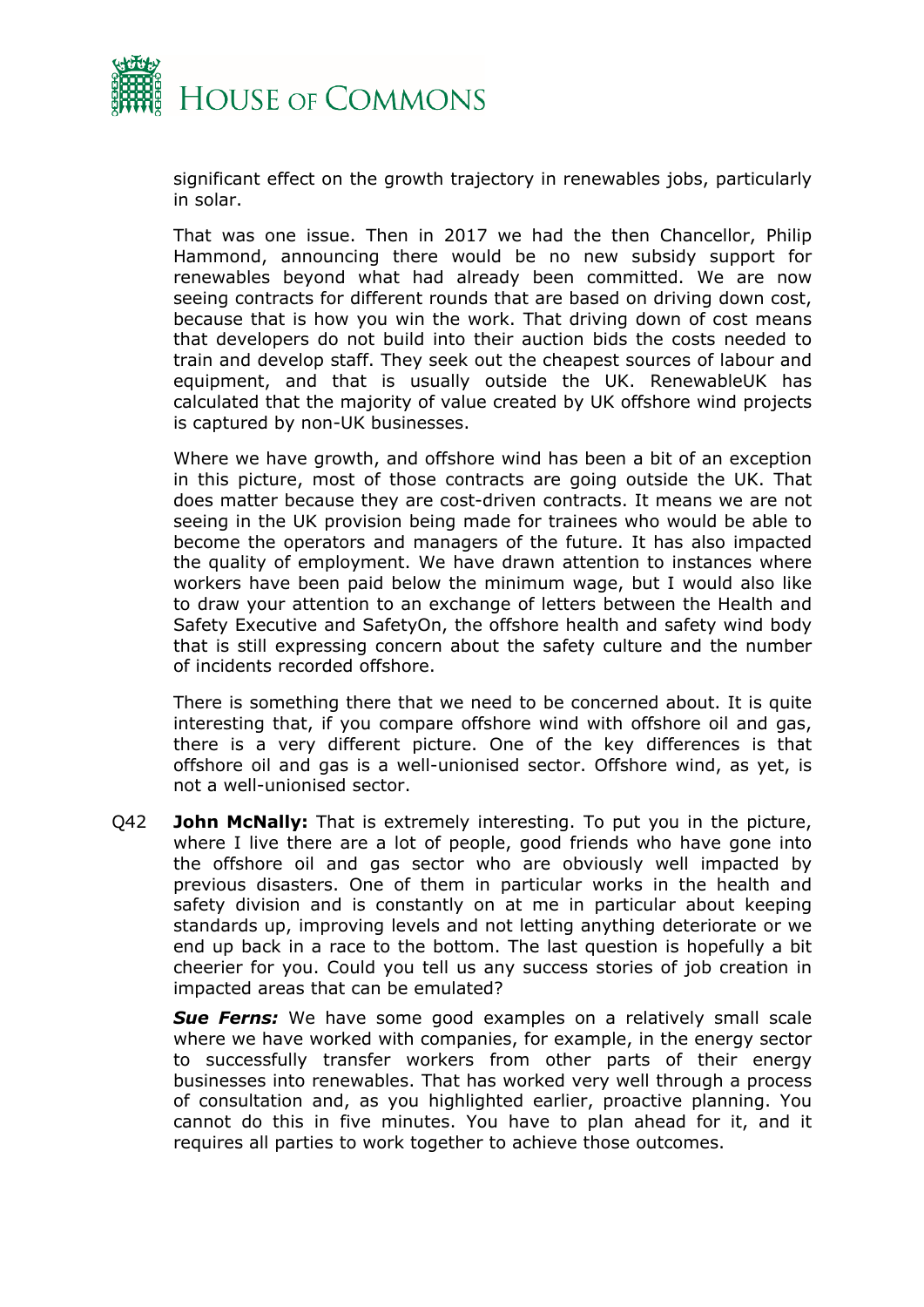

In countries like Germany, for example, they planned very well for the closure of the coal sector in a striking example of social partnership in practice between Government, industry, unions and other social partners, backed by a commitment of funding from Government, where they worked so successfully together that they have been able to achieve a lot over a relatively short period of time.

That is not rocket science. A key, repeated theme from this is the importance of national, sectoral and regional-level social partnership. I believe we have a collective will to solve this, but it does need a collective effort to do that.

**John McNally:** That is very interesting, Sue. Thank you very much, and Martin and Josie.

Q43 **Barry Gardiner:** Sue, it is good to see you again, and it is fascinating to hear what you were saying about Germany. I understand that Germany and France require employers to pay for reskilling for all compulsory redundancies. Is that part of the package of measures you would wish to see here?

**Sue Ferns:** I think there is a contribution to be made by Government, and there is a contribution to be made by employers. Employers have responsibilities. There is an example from Scotland of the transition training film that was used in offshore oil and gas. I do not think that is a perfect example, but it is a good example that could be built upon in the rest of the country.

We already have a network of skills bodies that are led by employers who do not currently have that responsibility but could be repurposed to give them that responsibility. There is already a lot of money spent on training, but who is getting access to that training and reskilling is the issue.

We know from evidence that the people who get greatest access to training are managers and professionals, and maybe we need to be thinking about reprioritising some of that for people who are faced with transition through no choice of their own. There is more that employers can do within their existing programmes and their existing spend by making it available to different groups of workers.

Q44 **Barry Gardiner:** To be clear, are you saying that, in order to prepare, retrain and reskill people for the new economy, you feel there needs to be a shift of focus on the retraining and reskilling so that it is not just reaching a top echelon, a managerial echelon, within the workforce but is much broader based? Is that the message you want to convey?

**Sue Ferns:** That is a big part of the message I want to convey. You may also be aware that the TUC has called for lifelong learning accounts as well. I know we have the Government's lifetime skills guarantee, which has given some priority to environmental and green technologies that we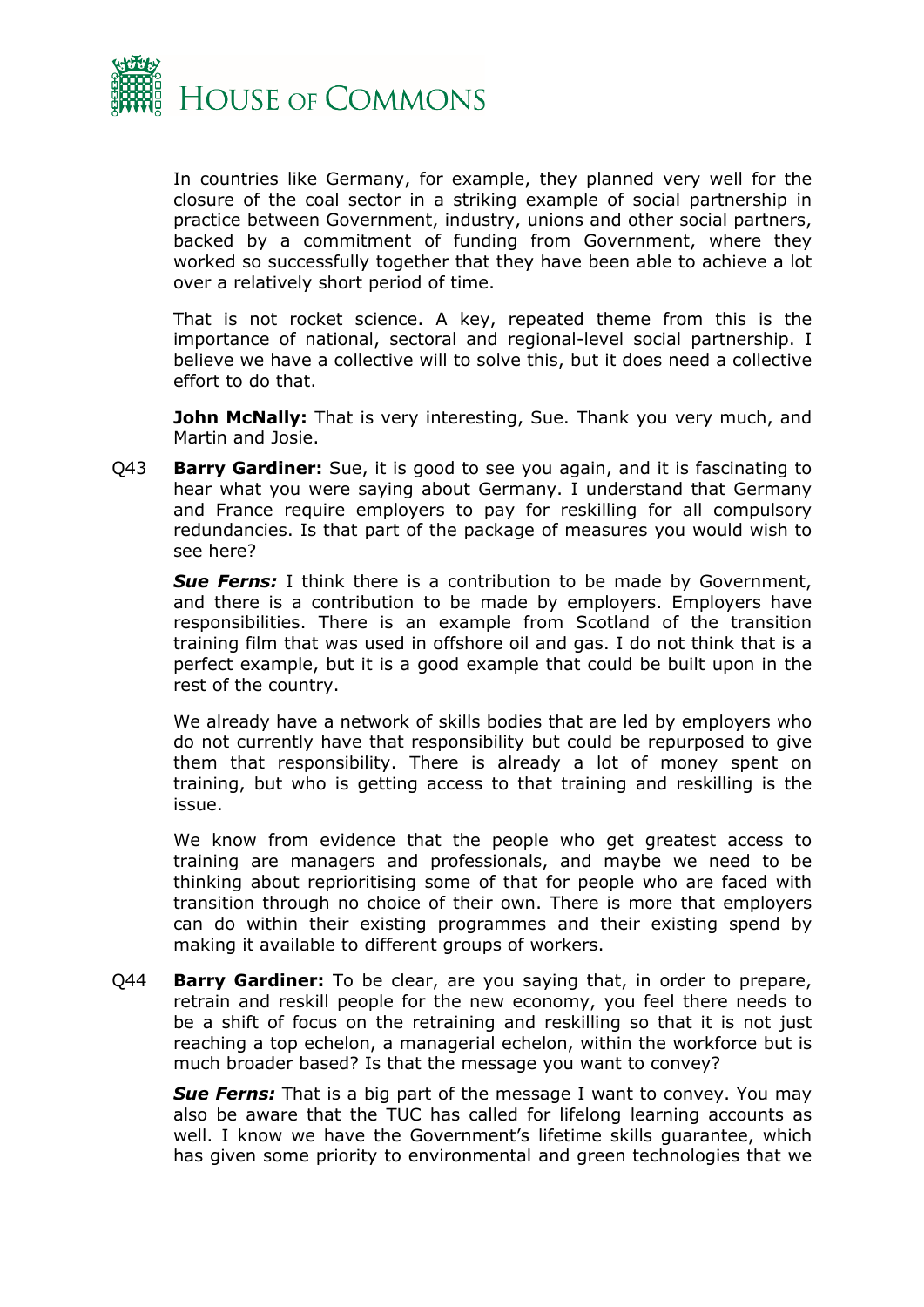

welcome. But, as has already been said, that is not accessible to people who already have a level 3 qualification.

We need something above and beyond that, and the TUC would see a role there for lifelong learning accounts that would allow people to access other learning that may not be provided by their employer. I do not think this is wholly an employer responsibility, but I think we need to bear in mind that these days people will change jobs and careers a number of times over their lifetime, so this cannot be a one-off. There should be an opportunity to be able to draw on a lifelong learning account maybe at two or three points of a person's career.

Q45 **Barry Gardiner:** Maybe this is a good point to bring in Josie Fraser again. You made a powerful point that, if you have already had level 3, that is your lot. How would you wish to see that changed? Looking at your sector as a whole, the adult education sector, how can it be better prepared, perhaps better funded, for the level of retraining and reskilling you think is needed?

*Professor Fraser:* The Commons Education Committee report on adult skills and lifelong learning did a good job on this and thinking it through. Things that would make a big difference are better focused information, advice and guidance around careers and training opportunities for people at all ages and life stages, whereas our current National Careers Service tends to be very focused on a framework that assumes that education and study will be frontloaded to those aged 18 to 21, rather than thinking lifelong.

That is going to require funding and policy frameworks that incentivise the public to be able to hop on and hop off as they need to, exactly as was just said, but it also needs to incentivise learning providers. We are seeing in this post-Covid world a massive rise in online education. At the Open University we have large numbers of students registering with us this year across all ages for degrees, but there is also an increase in the number of people accessing free learning on our OpenLearn platform or accessing short, bite-sized accredited learning and non-accredited learning for interest, for career skills development, on FutureLearn, which is the ed-tech company the Open University co-owns, across all sorts of disciplines and areas including frameworks around greening and career development. The increase in the number of people there is absolutely enormous.

Key things I would want to see would be tuition and living cost support for students taking smaller credits of HE-level learning, 30 or 60 credits, a modular focus so that FE and HE can offer modules and providers are incentivised to combine and allow people to put those pieces of learning together in ways that work for them as their careers develop over a multi-career lifetime.

We should be considering how we incentivise that funding to target particular geographies and particular skill shortages we know are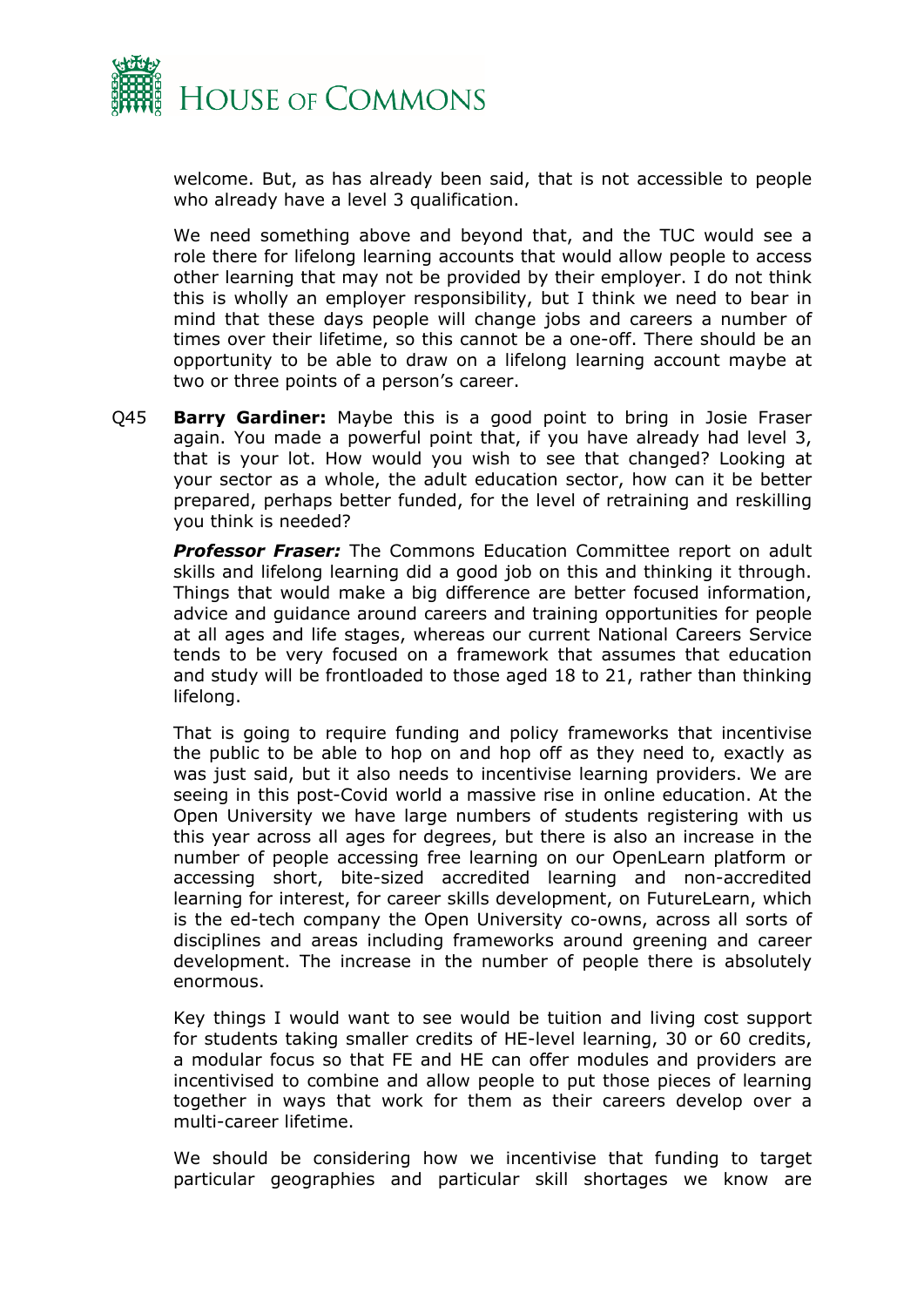

emerging in the green economy. It is critical that this includes the apprenticeship levy. It is employer-led and means that you can study while working, so your employer very quickly gets the benefit of your learning as you learn rather than waiting until a fixed point a few years down the line. I think that will be really important.

Q46 **Barry Gardiner:** That is really helpful. You are emphasising the need for flexibility as a whole, and then looking at the critical areas where there are likely to be skills shortages or wholesale redundancies and making sure there is particular funding targeted towards those areas. Is that correct?

*Professor Fraser:* Yes, absolutely.

Q47 **Barry Gardiner:** Would you wish to see recommendations like that coming out from our inquiry?

**Professor Fraser:** That would be super. There is lots of evidence out there. In the Institution for Engineering and Technology survey, when they went out to engineering and technology businesses and talked to people about their sustainability strategy, only 7% of those businesses said they did not need additional skills to deliver what they needed to deliver. Interestingly, although I take the point made earlier about this needing to be training that reaches across the people affected, a lot of the skills needed are innovative thinking, strategic management skills and skills that help people to be agile in how their business needs to pivot or develop. There is a whole range of skills at a whole range of levels, so it is all about flexibility.

Q48 **Barry Gardiner:** Martin, your institute has highlighted that 80% of the workforce we will have in 2030 is already in the workforce today. I think that is a key statistic for us to note. You have called for sector transition plans. You heard what Josie said about the importance of targeting. How would you see that operating, what would they look like and how would they function?

*Martin Baxter:* The challenge is that, as we have seen, there are so many people already in employment. The employment and climate challenges we face mean that, if we are going to step up to the mark, everybody will have to do something differently, and they will have to be given the tools, the methods and the different ways of working to be able to do that.

There are emerging examples of what are looking like interesting and potentially effective transition plans. We need to ensure we are not just talking about a transition to net zero. The Environment Bill has a whole set of new ambitions, so if we are going to become a restorative economy that is low carbon, we need to understand the expectations of each sector across the whole piece on environment and climate.

If I take an example from the new homes sector, it is one we have had a little bit of involvement in through the Broadway Initiative. It has been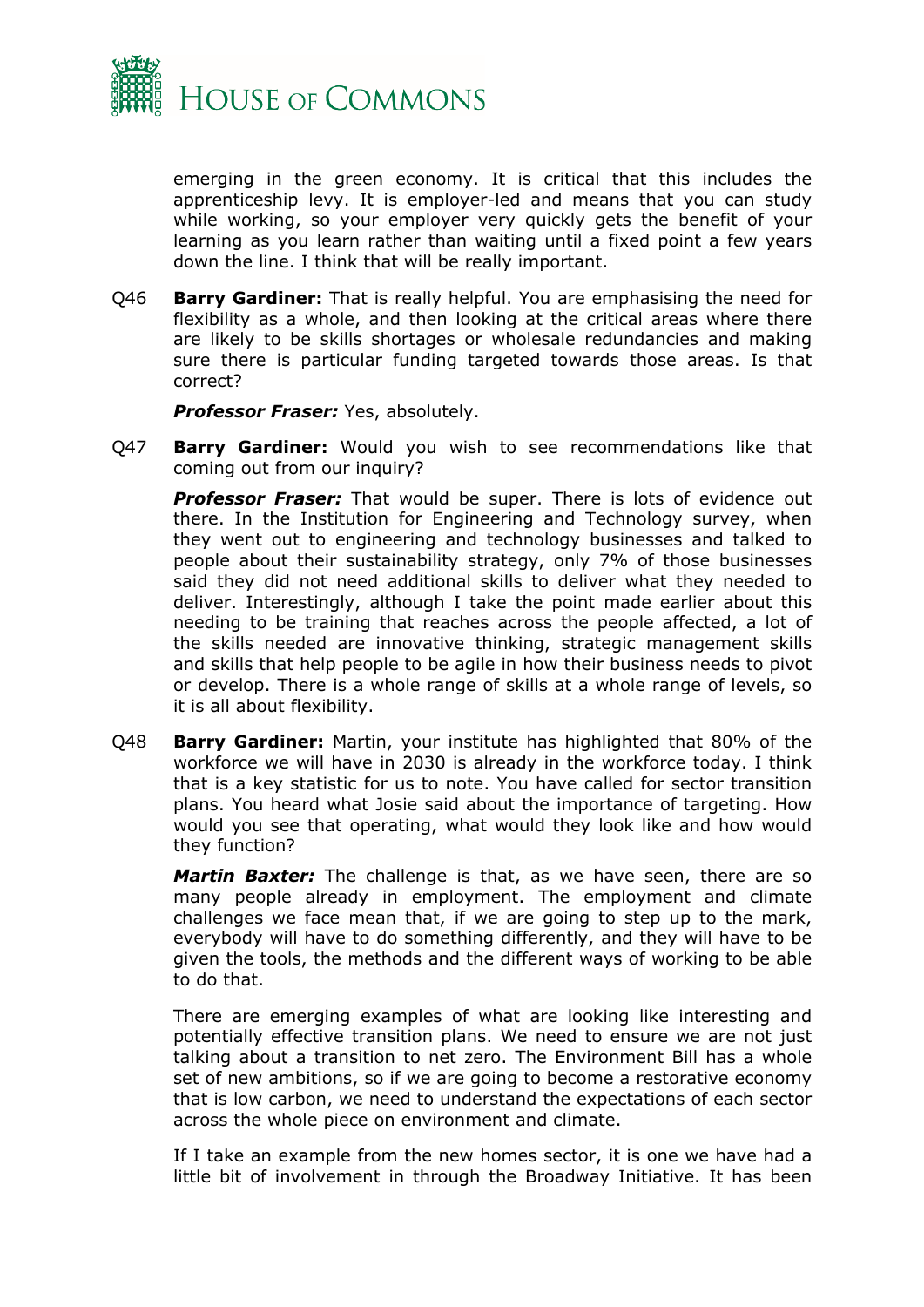

mapping out all the environment and climate goals that they need to achieve. If you think about a new home, it needs to be net zero in terms of its operation. It needs to be able to generate power, so solar. It needs to be incredibly energy efficient. It needs to use water really scarcely. It probably needs to be able to use grey water as well as potable water. It needs to be able to charge an electric vehicle. It needs to be able to swap electricity between that vehicle and into the home through smart technology, and it will have to deliver biodiversity net gain in the development of that scheme.

If you put all that together, the question is what are the changes that need to be made across the whole system to be able to deliver that in a coherent way? It is not just looking at one particular segment in isolation. For example, if we just put in heat pumps will that do the trick? No, because that will not deal with all the other bits that need to happen. If we only look at whether we have enough installers for heat pumps, perhaps we miss out on the jobs that could be created from manufacturing heat pumps.

Coming up with a plan that says what the changes are that need to be made to be able to address all these in a coherent way, with skills and capability enhancements built in alongside, then you can start to develop a plan. In the next month or so, in March, the Future Homes Task Force will come out with its plan, and I think it would be really interesting to see how that becomes a blueprint for other sectors.

One of the concerns I have is that too many sectors are looking only at net zero and are not looking at our wider employment plans. If we are thinking about food and drink, we need to look at how we manage land and the connection into our natural capital and natural assets, how we are going to enhance those and what the skills and capabilities are to build that into the way businesses operate.

That provides an opportunity for them to start to look at not just an individual sector but also the interface and collaboration that is needed with other sectors. We know, for example, if we want to hit the per capita consumption targets for water, new homes will be part of the solution and, therefore, the homebuilding sector will have to play a role in helping the water companies achieve part of their targets, and the same with electricity and energy.

Q49 **Barry Gardiner:** If I can try to summarise your message, on the back of what Josie was saying about flexibility, you are saying that in the central transition plans you need to be focusing on a holistic solution in each of these areas. That will, not just in the example you have set out, be about new build. It will also be about retrofit, and it is about how you bring all those skills together. Is that correct?

*Martin Baxter:* Absolutely. The new homes should be the easy one on which the rest of the retrofit comes, and you have then created a lot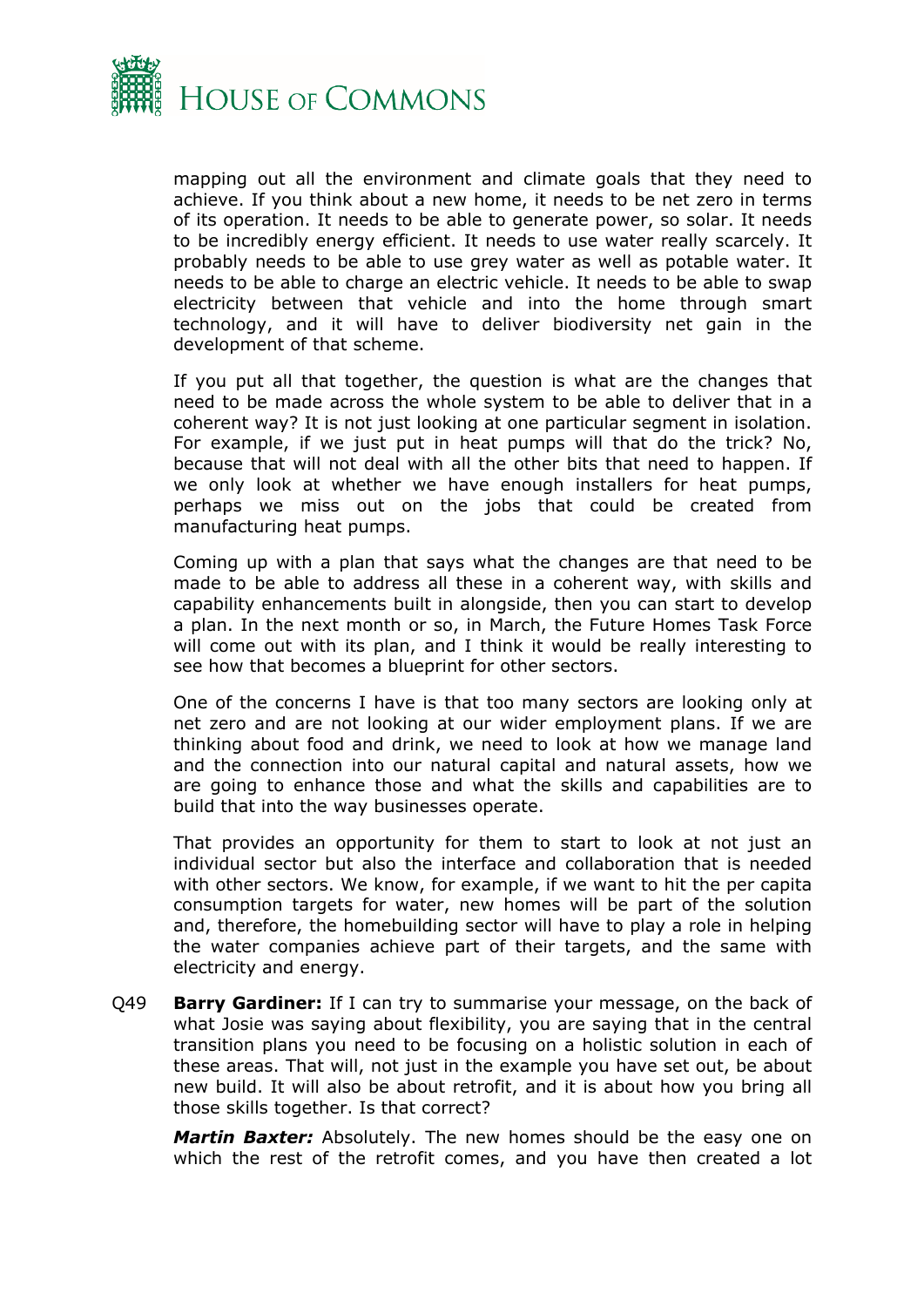

more job opportunities aligned to our long-term environment and sustainability goals.

Q50 **Barry Gardiner:** Sue, finally, I wanted to give you the opportunity to talk further about the lifelong learning accounts, how they would work and how they dovetail with the skills guarantee the Government are offering. I also want to pick up on what you said about the difference between the oil and gas sector, which is heavily unionised, and the renewables sector, which is not. What importance do you attach to that? It is very difficult to persuade people to transition into those new jobs if they are not sure their terms and conditions will be protected, as they are by the unions in the existing fossil fuel industries. How do you approach that transition from your union perspective, and how do you see the Government and employers engaging to ensure there is that co-operation between management and the workforce in the new set-up?

**Sue Ferns:** I think that is right. Against a background where we did a survey of all our 150,000 members a year ago and, irrespective of the sector they worked in, climate and responding to the climate challenge was their second highest priority. Pay was their first. You would expect that in a trade union.

All the members I talk to across the energy sector are very much up for the climate challenge, making their contribution to it, and they want to be able to do that. They want to embrace new technology and make a positive, personal contribution, but there are barriers. One is that, particularly if you are in a skilled professional role, you have a standard of living, and you have a location, so place is important and family ties and communities are important. Sometimes it is possible to transfer within a geographical location, but increasingly that is not the case. You have to be able to incentivise people to do that, and for some people there is not enough incentive at the moment. Others simply do not have a choice; they are losing their job, and they need to find alternative employment.

We do our best. We try to engage with all kinds of employers, but it is difficult if you cannot access and you cannot have those conversations and there is not a willingness to have those conversations. I certainly speak for my union when I say we do not want anything given to us on a plate. What we want is the opportunity and the access to have those conversations and to make our own case. We think we have a strong case to make.

Q51 **Barry Gardiner:** I certainly know that, in the energy sector, EDF has one of the largest unions, GMB, engaged at the Hinkley site. They have always worked very co-operatively together and feel that it has been beneficial for the project as a whole, I think.

**Sue Ferns:** Absolutely. EDF is an example of a good company that works well with a range of unions, including our own, but what you will find is that across different business units there are different management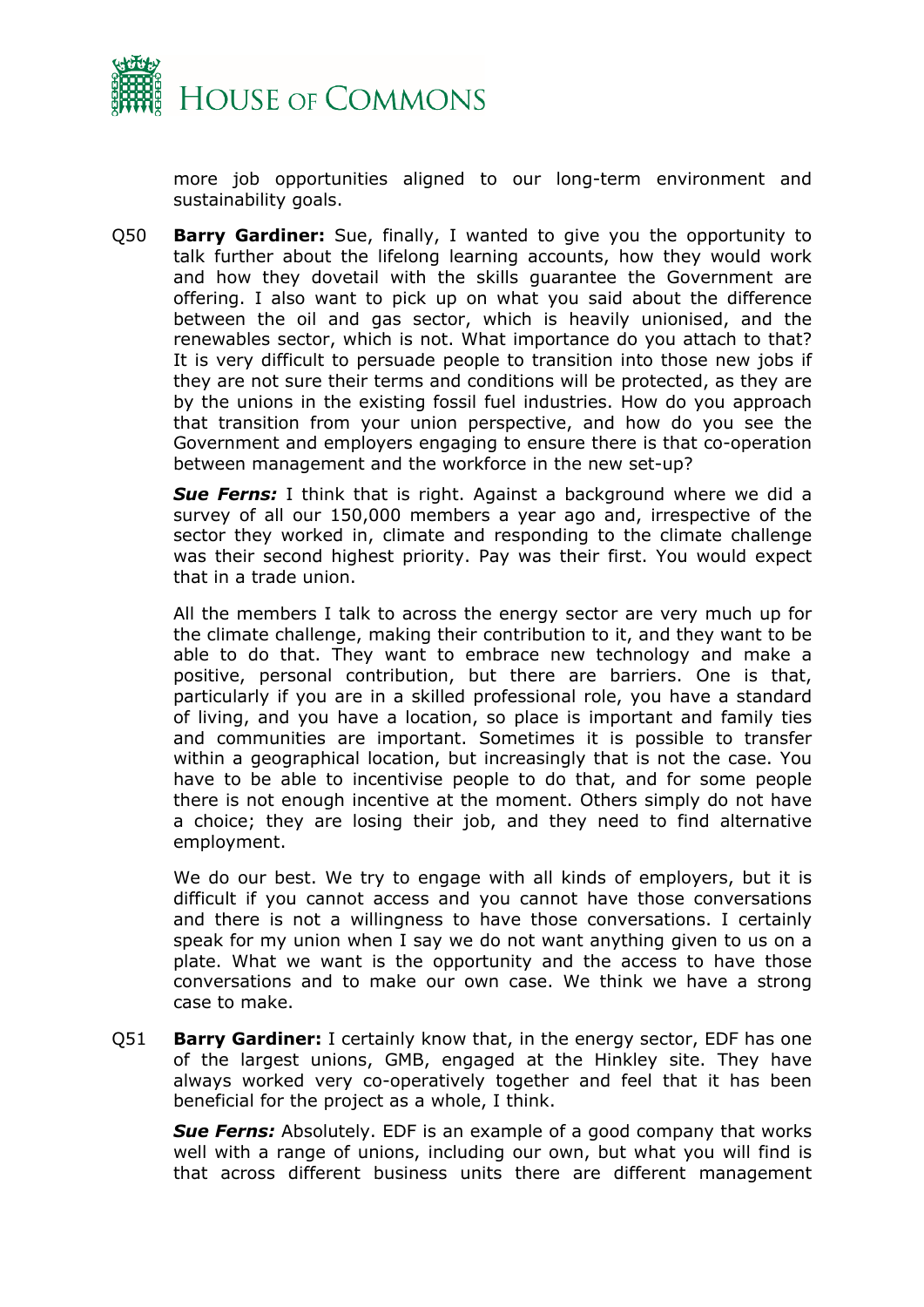

teams and different attitudes. That is life. I think we could make a positive difference in all those companies, and we are committed to the same kind of transformational change that they are committed to. It is quite hard, but I do think whether or not it is a union—and I think a union is the best way to exercise it—influence over the working environment and over safety has to be done collectively. You cannot leave it to an individual to do that, and we do not want to be in the situation of having HSE investigations because there has been a fatality or a serious incident. A progressive union voice should be part of a progressive sector. We are on that journey, but we are far from completing that journey at the moment.

In relation to the lifelong learning accounts, I agree with Josie that what we need is something that is a bit more flexible. If you are talking about the green economy and taking the broader vision that Martin has and which I share, you have people in different kinds of positions, you have potential new entrants including people who have lost their jobs as a result of the Covid pandemic, you have people already working in relevant roles who will need to adapt and be flexible as those roles change over time, and you have people whose roles simply will not continue and they need to look for different types of employment. Immediately, you need flexibility around the training solutions available to them.

You also have, as has also been said, a high proportion of the existing workforce who are going to be the people who have to deliver the green economy. Some of those people might have attained craft qualifications decades ago and have not been near a college or full-time education for most of their adult life. You have to think about that in terms of how you can offer that training, that extra education, to those groups of people, which again highlights the need for flexibility. As I have already said, this is lifelong learning. There are very few people coming into the labour force now who will not need to adapt over time.

We would like to see some contribution by Government to a lifelong learning account, and also the flexibility perhaps to allow employers to pay in money and, in some cases, perhaps match payments from an individual as well, because I do not think this is one size fits all. I am not an expert on this, but looking at the recent consideration by the Education Select Committee, I think it is also in a place where, provided there is a sufficiently rigorous design and monitoring of lifelong learning accounts, it would give more control back to individuals, it would give more flexibility across a range of learning and skills pathways, and ultimately it would help to keep people in employment and keep people in good-quality employment.

**Chair:** Thank you, Barry. Over to Duncan Baker. Duncan, I know you may have to skip off to the Chamber at some stage, so please just do so if you have to.

Q52 **Duncan Baker:** Thank you, Chair. I should be able to get started, and I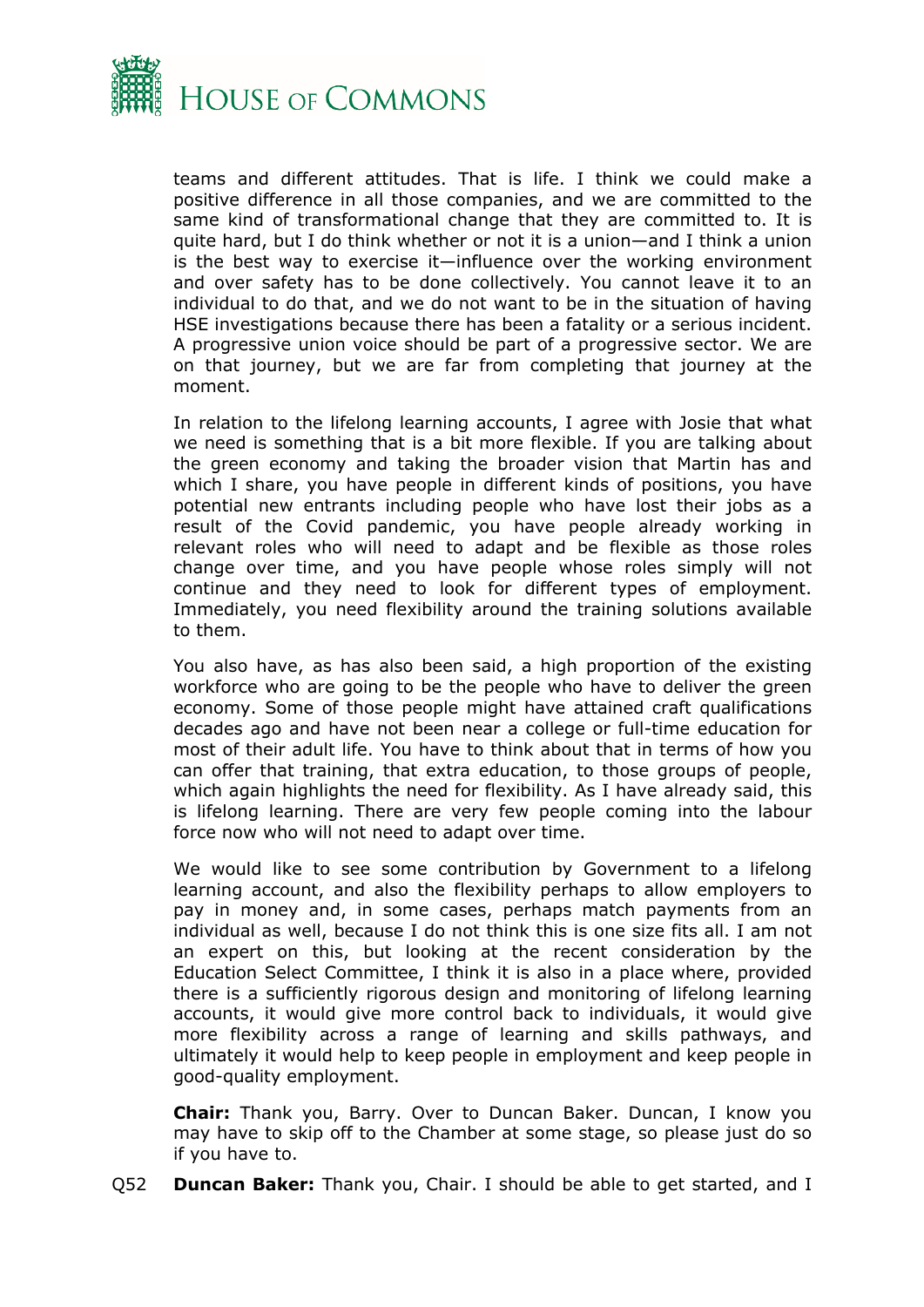

will keep an eye on the clock.

I want to talk about the green skills gaps, what causes them and what can be done. Turning to Martin Baxter first, and then Sue Ferns, our focus on green jobs has so far, I would say, been led towards low-carbon jobs and the just transition, so in effect the first step on the way is: what do you consider green jobs to be?

*Martin Baxter:* This is an interesting question, and the discussion in the earlier panel was very much geared towards those jobs in new and emerging sectors. I think the reality, though, is that all jobs are going to have to be done in a greener way if we are going to hit an economy that puts sustainability at the heart of it and that we become a restorative economy that is able to live within one planet living and so on.

When you start to look at the role of building a capability across the whole workforce—and I mentioned earlier that 80% of people in employment today will be involved in employment in 2030—there is huge upskilling to be done. As a membership body we have members in all parts of the economy, in all sectors and in all places. We have people in sustainability roles in financial services, in retail, in extractives, in consultancy, so they are across the board and across all parts of the public sector. Those individuals are helping to guide and shape the response of their organisations to the environment and climate challenges, but also unlocking the opportunities as well, but the effectiveness that they have is in part determined by the contributions that everybody else in the organisation makes. We see that green jobs are, in part, full-time roles, but it is the ability of people to do things in a greener way that is really the important piece that is going to guide the economy to where it needs to be.

If I give some examples, in terms of procurement we do not just want to be procuring solar panels and all the rest of it. We want all procurement to look through the lens of sustainability, environment and climate so that organisations are able to specify in appropriate ways and they can understand what labour practices might be. They might be specifying material compositions, they might be specifying the performance of a product that helps their organisation to meet its sustainability goals. Equally, we need all designers to be designing with environment and climate in mind, so again in terms of making material choices, the way in which their products might be used in practice, the ability for a product's materials to be disassembled at the end of life, if that is what is needed, and be brought back into use.

We have a very broad view of what we mean by green jobs, and I think it goes further than that as well. We have some really good examples within our corporate partners who are using green champion networks to drive cultural and behavioural change in their organisations. An example would be Nottinghamshire NHS Foundation Trust, which now has over 600 people who are helping to be the eyes, ears and champions of greening the way in which they operate as an organisation. Similarly, the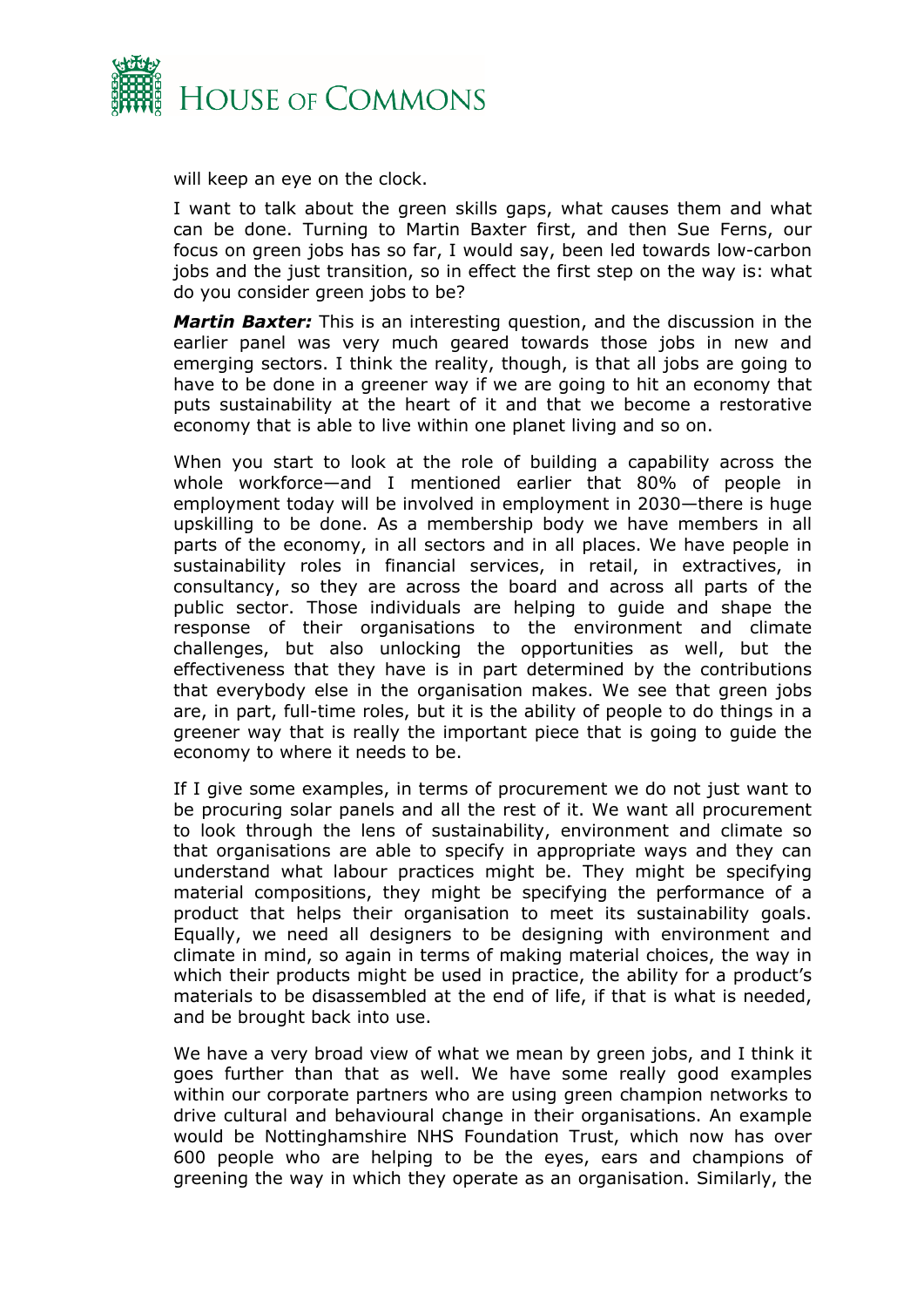

Ministry of Defence has recently established one as well, and we see lots in the private sector. I think there is a real opportunity to engage everybody in the world of work in doing things in a greener, more effective way.

Q53 **Duncan Baker:** That is a very broad understanding. Sue Ferns, are you in agreement with that?

*Sue Ferns:* I do agree with that, and we play our part in it in training some of our representatives to be environmental advocates. I also think there are key sectors that need to contribute in terms of green jobs. We have talked about energy, and I would say some of those jobs exist already but are becoming more important. For example, as we get more renewables on to the system, you need to balance supply and demand more carefully. That is a green job that will continue to evolve.

Transport, obviously, is another large component, including electric vehicles or hydrogen-powered vehicle manufacture and charging infrastructure. You spoke earlier about the domestic sector, retrofitting and work on domestic heating systems. All of that is important.

I think it is really important that we do not forget the natural environment. The Prime Minister's 10-point plan talked about the natural environment with an emphasis on tree planting, but we have to think about it more deeply than that. It is about land management, it is about things like peatland restoration, and so on.

We must also not forget the role of research and development in this agenda. We have among our membership some world-class climate scientists, people who are nature conservators, nature managers and so on. I am also mindful that the Energy Systems Catapult has said that the chances of our reaching net zero by 2050 will depend very heavily on our ability to increase the scope and pace of change. We do not know yet all the technology solutions. We do not know yet everything that we need to deploy, so we need a skilled research and development workforce as well. We need that in the private sector, but we also need it in the public sector, contributing to the policy framework and policy instruments, too.

Q54 **Duncan Baker:** I want to bring Josie Fraser into the next question, just to start us off. Do we need a comprehensive skills audit to better inform policymaking and identify skills gaps? Do we fully understand the skills that we have out there to be able to deliver the environmental ambitions that we have?

**Professor Fraser:** It is a really interesting question, and quite complex. If I think about it from an Institution of Engineering and Technology point of view and their data and surveys—and obviously they deal with a lot of engineering and tech companies that will deliver that R&D and those developments that we hope will take us to net zero and beyond—it is worth saying that recent IET surveys have done a pretty good job of being clear about where employers in those industries see their skills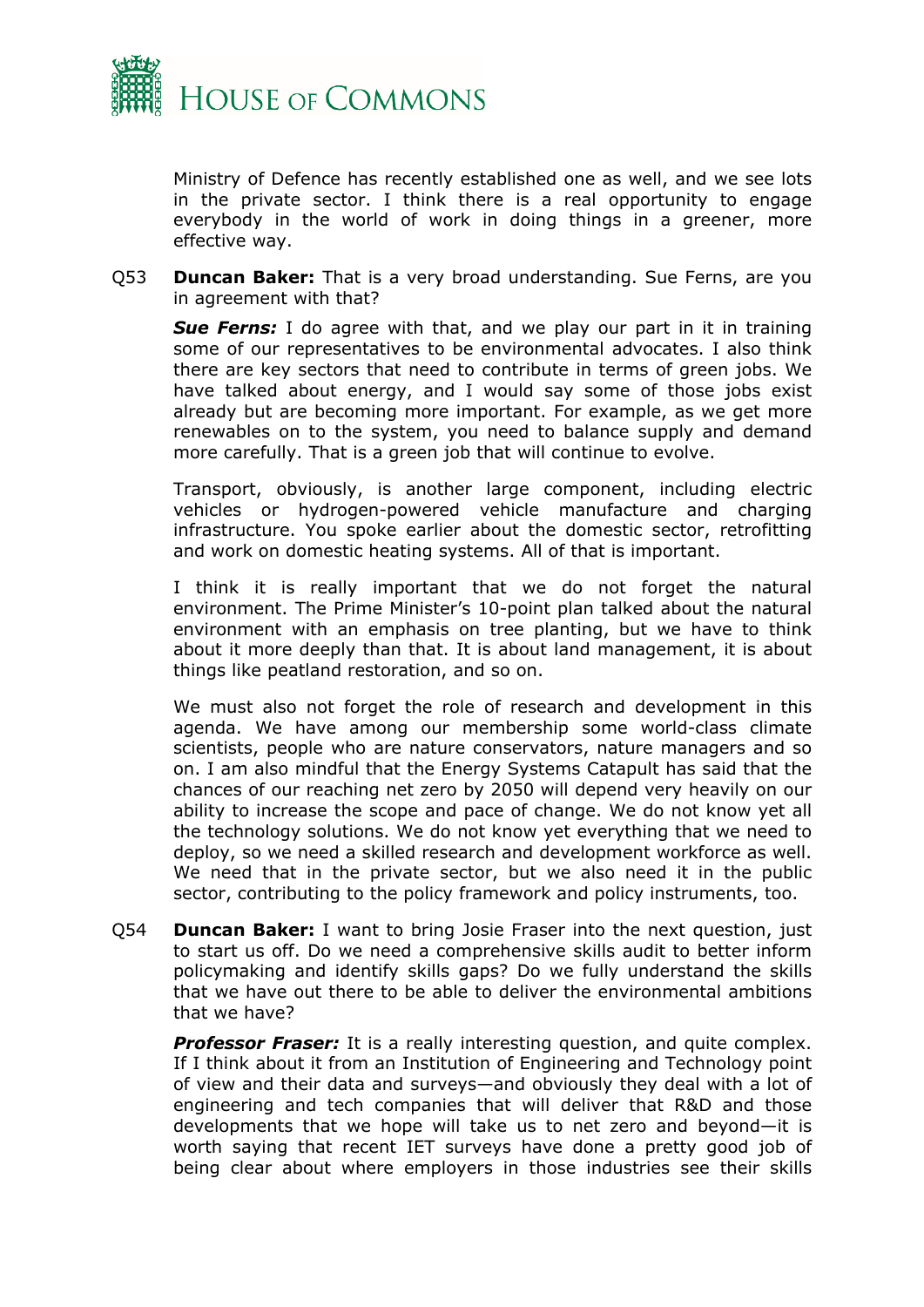

gaps. It is a mixture of how many engineers they can find with the right specialist skills and knowledge for the roles, which is quite a high proportion of the skills gap identified in engineering and tech companies, but it is also a mixture of solving complex problems, advanced and specialist IT skills.

Interestingly, some of the recent surveys that the institution has undertaken have demonstrated that, even if you just look at engineering employers—and we know how many engineers are keen and eager to apply their really diverse problem-solving skillset to problems of sustainability—up to one in five engineering companies said they had not done anything in terms of technology or business change to lower their environmental impact in the last five years. That 19% is a much higher number than anyone would want or expect.

I think we have quite a good idea of where the skills gaps are, and we need to work hard to encourage a broader range of people to do the training, the education and the development they need to move into these fields where they can drive that R&D, they can drive that thinking, and then they can help those companies that are focused across a wide range of manufacturing and all sorts of other areas where engineers and technologists are critical to change, to drive it within their companies as well as drive the technology out into the wider world. There is quite a lot of data out there, but there probably needs to be work to draw some of that together.

Q55 **Duncan Baker:** Martin Baxter, are you in the same position? Do we know where those skills gaps are?

*Martin Baxter:* I am not sure we are that certain about where the skills gaps are and when they will emerge. We are in a very dynamic situation where there is rapid policy development, there are new ideas coming forward, there are new obligations that we are putting on to the economy. We have ramped up our ambition on climate change, which is great, so we now have a 100% emissions reduction target. We are embarking on a new set of national targets for other parts of the environment, so a resource productivity target is likely to come through on the Environment Bill. There will be new requirements in terms of biodiversity, which has been mentioned a little bit. If I look at the Environment Bill, we have biodiversity net gain, we have a biodiversity credit system and we have local nature recovery strategies, and we will have the whole country covered by one. We will have nature recovery networks and partnerships, we will have an enhanced duty on biodiversity on local authorities, not just to conserve but to enhance biodiversity in their areas, and there will be reporting requirements on biodiversity.

Do we have a real understanding of how that manifests itself, not just in terms of people working in ecology but also applying it? If we are building biodiversity net gain into decision making for new developments, that is not just having the information there to provide into it, but we also need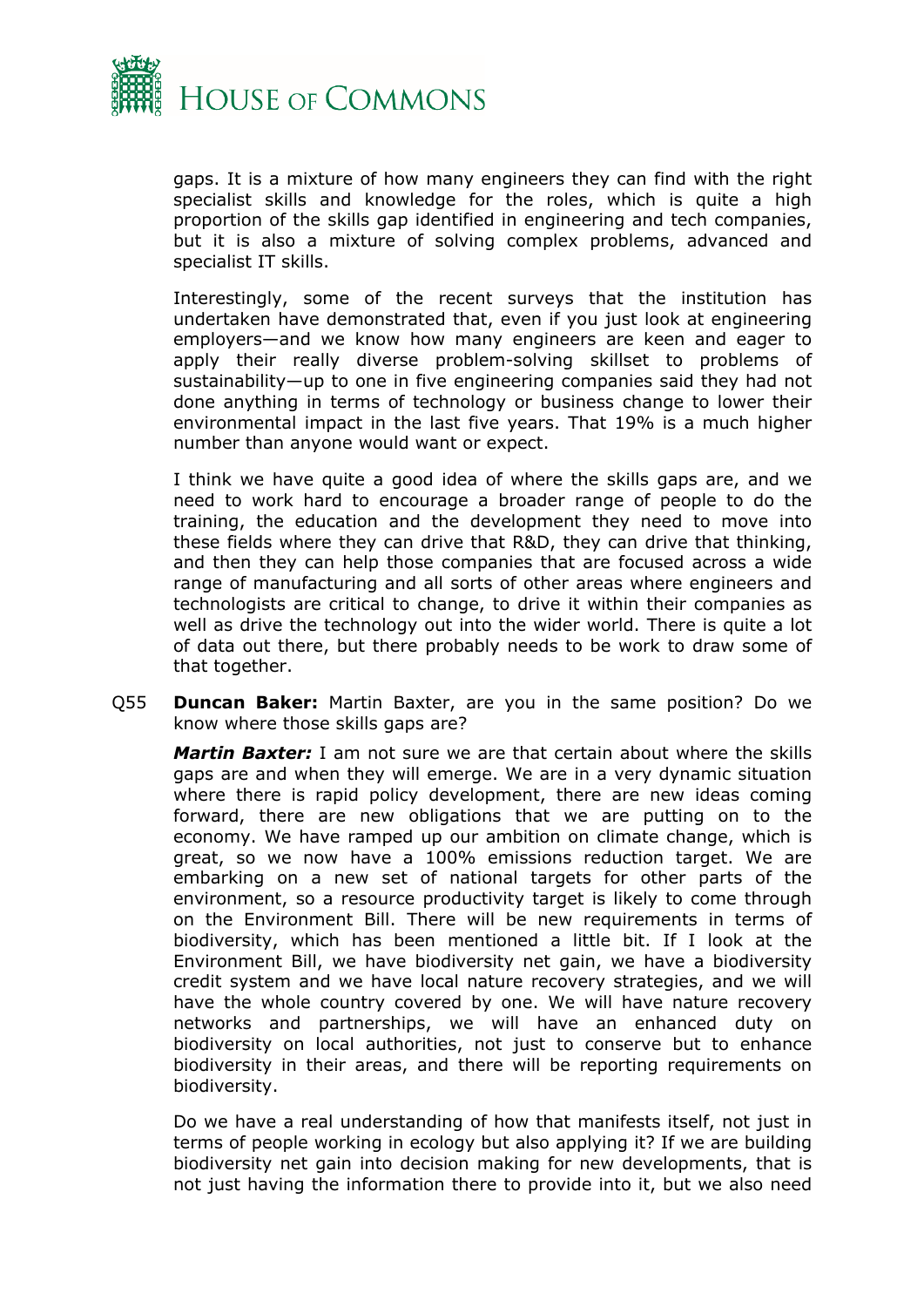

our decision-makers to be able to understand what this information means.

I am very clear that this is dynamic and, therefore, just expecting that we can do this once and it will be fine and it can sit around for the next five or 10 years is not going to cut it. We need to be constantly reviewing and understanding where the skills gaps are and what the timescale is to generate those skills. Some are going to require full-time, long-term education into higher education and postgraduate education, and that takes quite a long time to build up capacity. If we are thinking about a hydrogen economy, at what point do we start to build up those capabilities? It is the pace of change that we need to understand, where the jobs are and where the capacity gaps might be. Looking across all aspects of the economy, I don't think we have that picture.

Q56 **Duncan Baker:** I will have to dash off, otherwise the audio-visual unit in the Chamber will be getting extremely panicky about where I am. Sue Ferns, could you give us your opinion on that as well, please?

*Sue Ferns:* I agree with Josie that we have a lot of skills gaps in STEMbased areas, but that is a very broad definition and having more people with STEM skills in their broadest sense is something that we need.

I also agree with Martin that this is a dynamic system and it needs to be actively managed. We do not yet know all the skills that we need. We know they will change over time, and I think it needs to be proactively monitored and driven across a range of sectors. Where we are much less clear is, at a granular level, on what kinds of skills are needed.

Coming back to the earlier conversation about the importance of place, companies will know—and it is possible to look at it in more granular terms in a region, subregion or locality—about requirements and the skills that already exist. I do not think we have in place a way to effectively co-ordinate that with all the agencies that need to respond to it or, indeed, to build that into a national picture.

Q57 **Chair:** Just picking up on where Duncan left off, you were talking about spreading green skills across all sectors of the economy. Martin, you called in your evidence to us for a green jobs and skills commission to spearhead a specific green jobs and skills strategy to help corporates meet this challenge. Could you elaborate a little on what you think that strategy should comprise?

*Martin Baxter:* One of the key things is to distinguish between careers, education, jobs and skills. People are using these terms in potentially different ways, but for us this challenge has to start right in the early years of education. We need to be able to build a future workforce that is environment and climate literate, but that also has an aspiration to want to help to solve some of the big problems that we face, and to see that as an opportunity, so starting to build that career aspiration. To do that you cannot just assume that people will want to come into these jobs,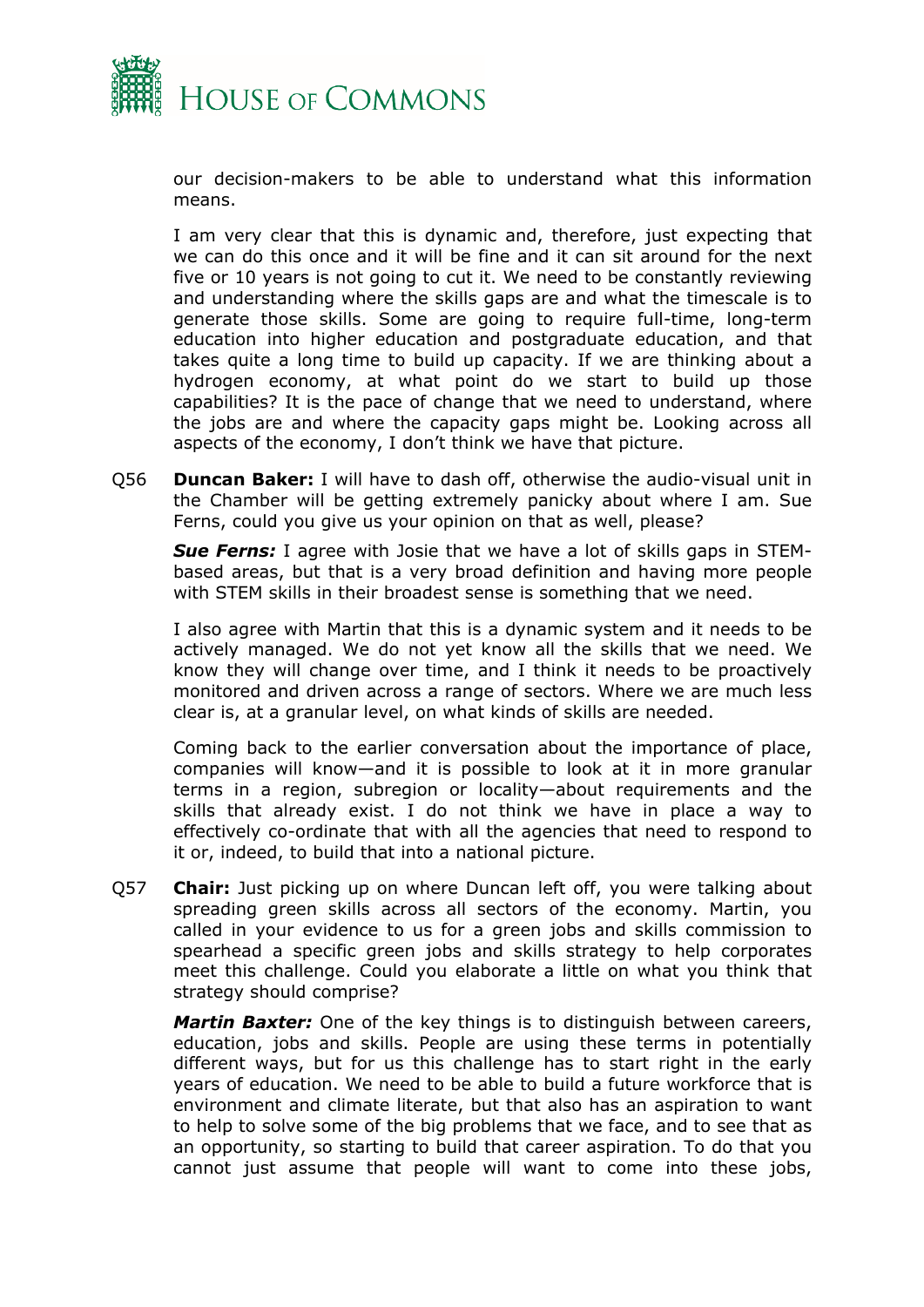

because we are in competition, if that is the right phrase, with lawyers and accountants and doctors and others, so there are career choices that people can make. If you leave it too long before thinking about this, suddenly your career aspirations have been narrowed because you have made the wrong choices in GCSEs and beyond. Having that in place is really important.

For us, diversity and inclusion is a critical issue. "Disappointing" does not really cut it, but the environment and sustainability profession and sector is one of the least diverse. There has to be a wholescale plan and strategy for dealing with that, and that starts to unpick a lot of the things about inclusivity and access to higher education. What we see is that the majority of people in our profession are degree-educated. That excludes a lot of people in society, so it is building new routes into the profession. It is good to see some of the apprenticeships coming through, and perhaps we can discuss that later. That provides an opportunity.

I think it is about mainstreaming. It is recognising that all organisations need to be part of this journey and, therefore, understand what skills and capabilities they are going to need. Then start to fix some of the problems that we have about silo thinking, which partly comes from policy making but also in things like the apprenticeship system. Very few apprenticeships are climate enabled in terms of our net-zero future, yet we really need to weave greening through the whole of the apprenticeship framework so that everybody is able to do their job in a greener way. This commission really needs to be playing across education and business, and across all sectors to understand the skills gaps, to be able to identify where there are weaknesses and gaps, and to work across different agencies to be able to fill those in a coherent way.

Q58 **Chair:** I will pick up the education point with Josie in a second, but you have referenced the evidence you sent to us about lack of diversity within the environment professions. I think you said that, of 202 professional groups, environmental professionals are the second worst in terms of diversity, so you have 200 bodies above you. Is that because it is seen as a white, middle-class, British profession to go into? What are you doing as an association to try to change that perception?

*Martin Baxter:* In part it is that. I alluded to early career choices. Do people recognise that this is a career to which they might aspire? Would it give a career that is durable, well-paid, exciting, interesting? Does it have standing? Those are some of the issues, and I also mentioned the education piece as well.

We did some work with NUS and the Equality Trust in 2018 to shine a light on this and to get a better and deeper understanding. More recently, we have been working up a diverse sustainability initiative, which we will be launching next month, looking at how we embed a more inclusive approach into professional qualifications, to get right into career choices to give people from different backgrounds an opportunity to be part of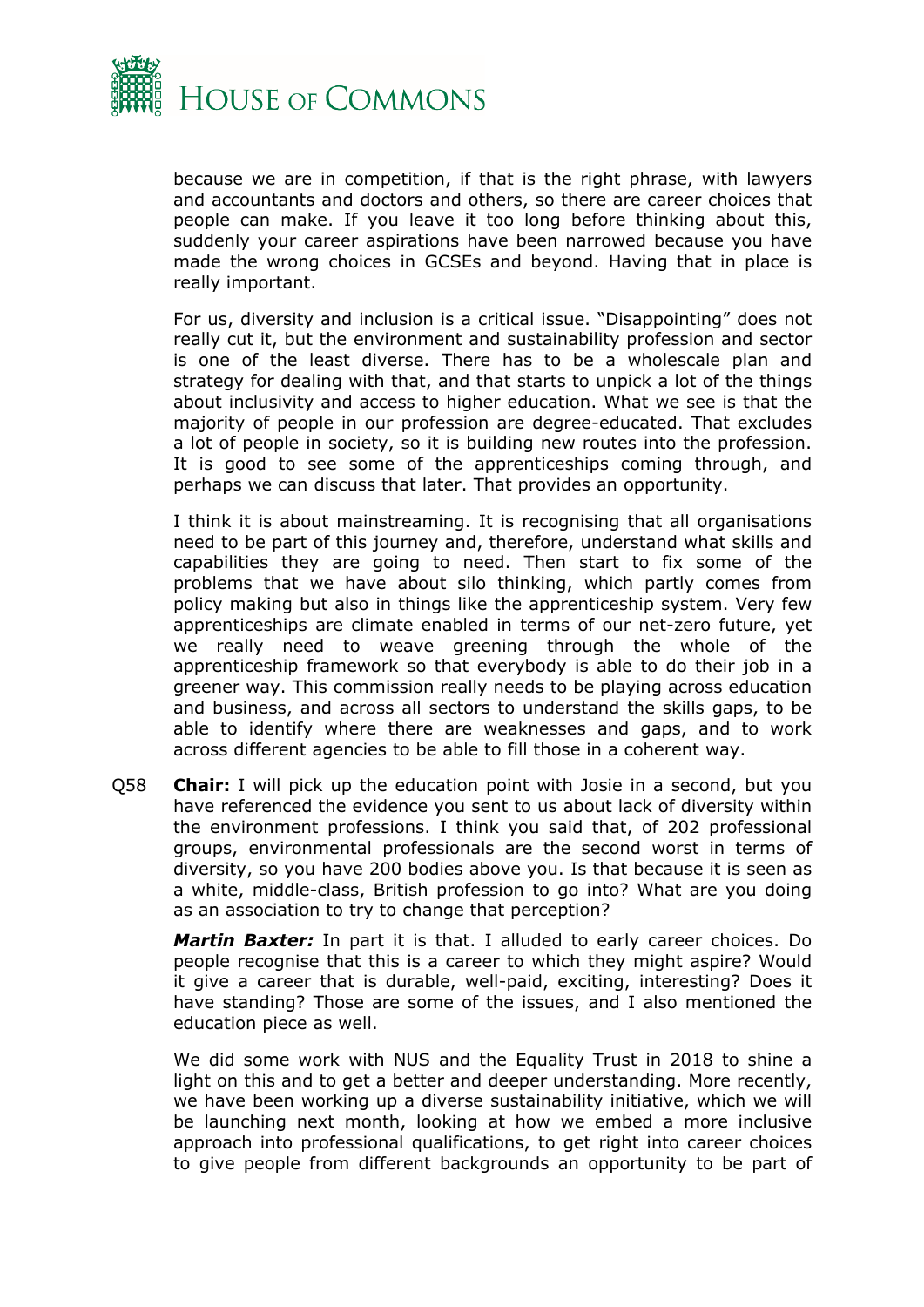

the solution, but also to challenge where there are practices that discriminate and to work through those and change them.

Q59 **Chair:** Josie, we heard evidence in one of our other inquiries, I think it was from the Society of Motor Manufacturers and Traders, who said that the educational establishment, certainly for that sector, is geared up, understandably, for educating people how to become motor mechanics if they are looking for an engineering qualification within the auto sector, and there is hardly anybody being trained in how to look at the prospect of vehicles becoming electric over the next decade. It laid down the challenge to the university sector and the colleges and training providers to get with the project. What is the Open University doing about this?

*Professor Fraser:* I think we would do a lot. If I think about it from an OU perspective, part of our mission is to educate the wider public about all sorts of areas and issues, and we achieve that with things like our BBC co-productions, so things like *A Perfect Planet* that is on at the moment, the work we did around raising awareness about the challenges of ocean plastics in our last big BBC co-production with David Attenborough. That comes from colleagues across the OU being interested and excited to try to raise awareness around sustainability issues.

It is an interesting challenge that Martin and your previous evidence is posing around how we get diversity into the workforce that is driving this. Probably the motor mechanic is a good example. How innovative can we be across the sector, whether that is HE, FE, apprenticeship providers or employers, about reaching out into primary schools, into early education, where children are already deciding that engineering is hard hats and for boys, or that it is physics and maths and not for girls? Only 9% of engineers are women; that is a huge problem. We do not design solutions for big planetary problems when we are engaging only half of the people on the planet to solve the challenges.

There is a real responsibility for universities, colleges and schools to think about how they encourage more young women, young girls, into thinking about these subjects. The OU works very hard to provide a general engineering degree that allows lots of different specialisms and is open to anybody. One of the challenges when I talk to colleagues in other HE sectors about engineering degrees is that they have an A-level physics and maths requirement to admit anybody. Virtually no girls take physics and maths A-level, so you already have a very narrowed population. We have demonstrated at the OU that we can teach degree-level engineers starting from a baseline that does not assume you already have A-level maths and physics, which is an exciting way to increase diversity. I think there are other innovative ways that we will increase diversity in that workforce that can drive so many of the solutions to climate.

Apprenticeships are an absolutely critical challenge. We need them because they are fast. As you gain skills and knowledge, you are already in the workplace applying them so there is no lag time, but we also need the standards for apprenticeships to flex a little bit. Standards are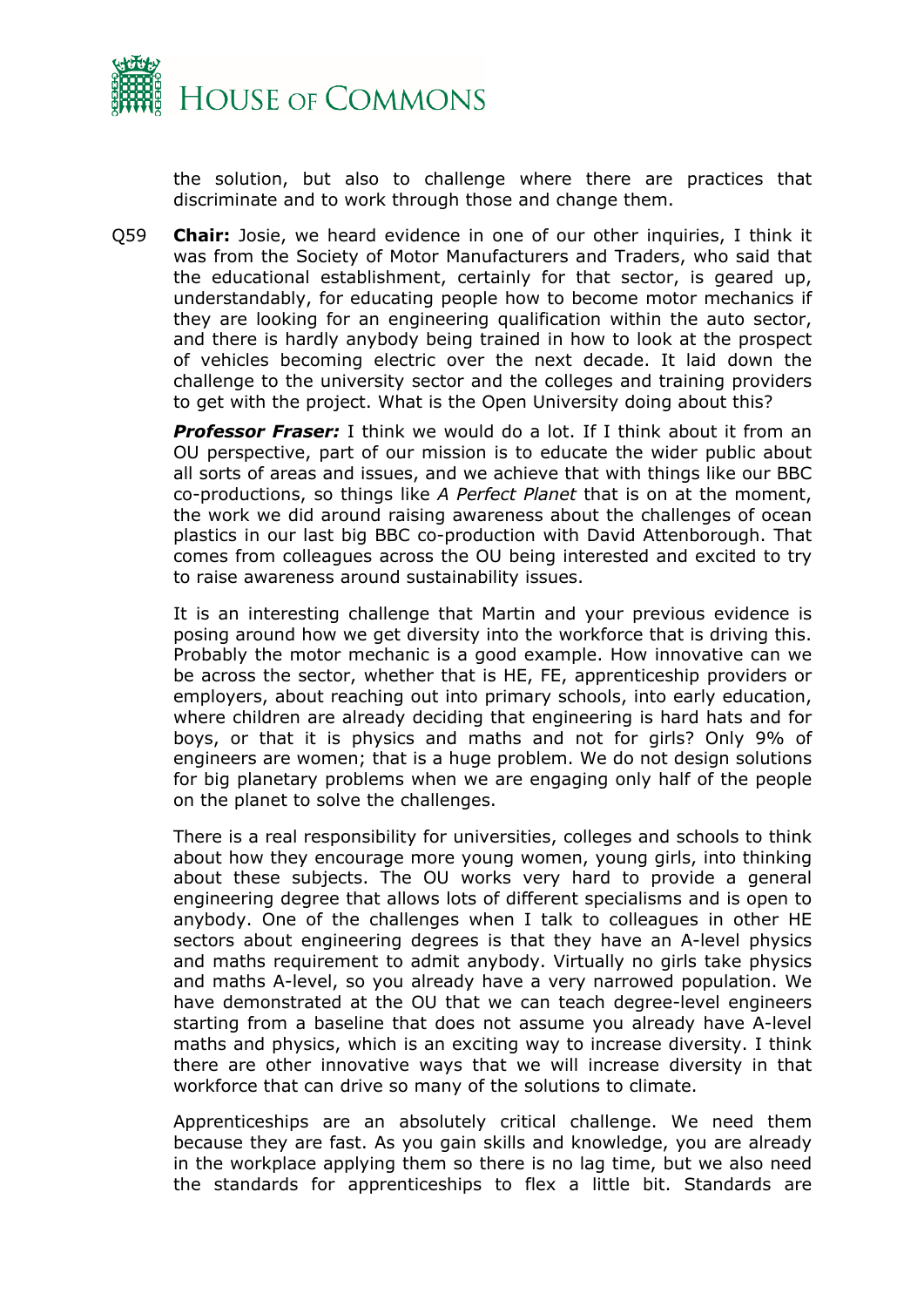

sometimes very prescriptive. They are designed at a certain point in time, so if the standard for your apprenticeship to become a mechanic or to become an electrician is all about current technologies and does not incorporate green technologies, that is a huge problem. If the standard was written more flexibly, we know that in reality if you train an engineer, a technician, a technologist, they can apply it to all sorts of problems and all sorts of scenarios. We need to be careful about how we work up those standards so that they do not just meet current needs but are future-proofed as well.

**Chair:** Sue, in response to some of the questions from Claudia Webbe, I hope you will be able to come in on the apprenticeship point that has just been made.

Q60 **Claudia Webbe:** It is a real pleasure to be able to speak with all of you today. Thank you for participating; it has been a fascinating discussion thus far.

Of course, the critical question is how we ensure that the education system prepares people for those sustainable jobs for a sustainable future. I want to touch on that, ensuring that we have a golden thread running through the entire education system, and that it is not just a set of one-off subjects. Josie, is the education sector prepared for the skills and training needed?

**Professor Fraser:** We are at HE level, or we would arque that we are. We have apprenticeships, we have degrees that train people, and you could argue that we could do a better job of providing more examples that are from the sustainability and grand challenges like the climate crisis and less examples from planes, trains and automobiles in our engineering marketing and training, but the reality is that, if you go across universities that are training engineers and technologists, they are doing that. They are very aware of that, and it is one of the ways that we are trying to increase diversity in our student body for engineering, because the examples around sustainability engage a wider audience.

I think there is good evidence that there is thoughtfulness about equipping people with multidisciplinary problems to solve, about equipping people with complex problem-solving skills that include sustainability and environmental issues in our education system. Part of the challenge is how we engage more people in hands-on work experience and placements that will put them in the path of these kinds of careers. How do we perhaps do a better job of helping our teachers understand how they can bring these skills and these problems to life for younger children, so that they start to consider the sorts of careers that Martin and his team represent? There is a multilayered approach that needs to build up towards the skills that are needed.

There is no doubt that time is the biggest barrier for a lot of people to feel that they can engage with education. When you talk to employers that is what they say. The Institution of Engineering and Technology has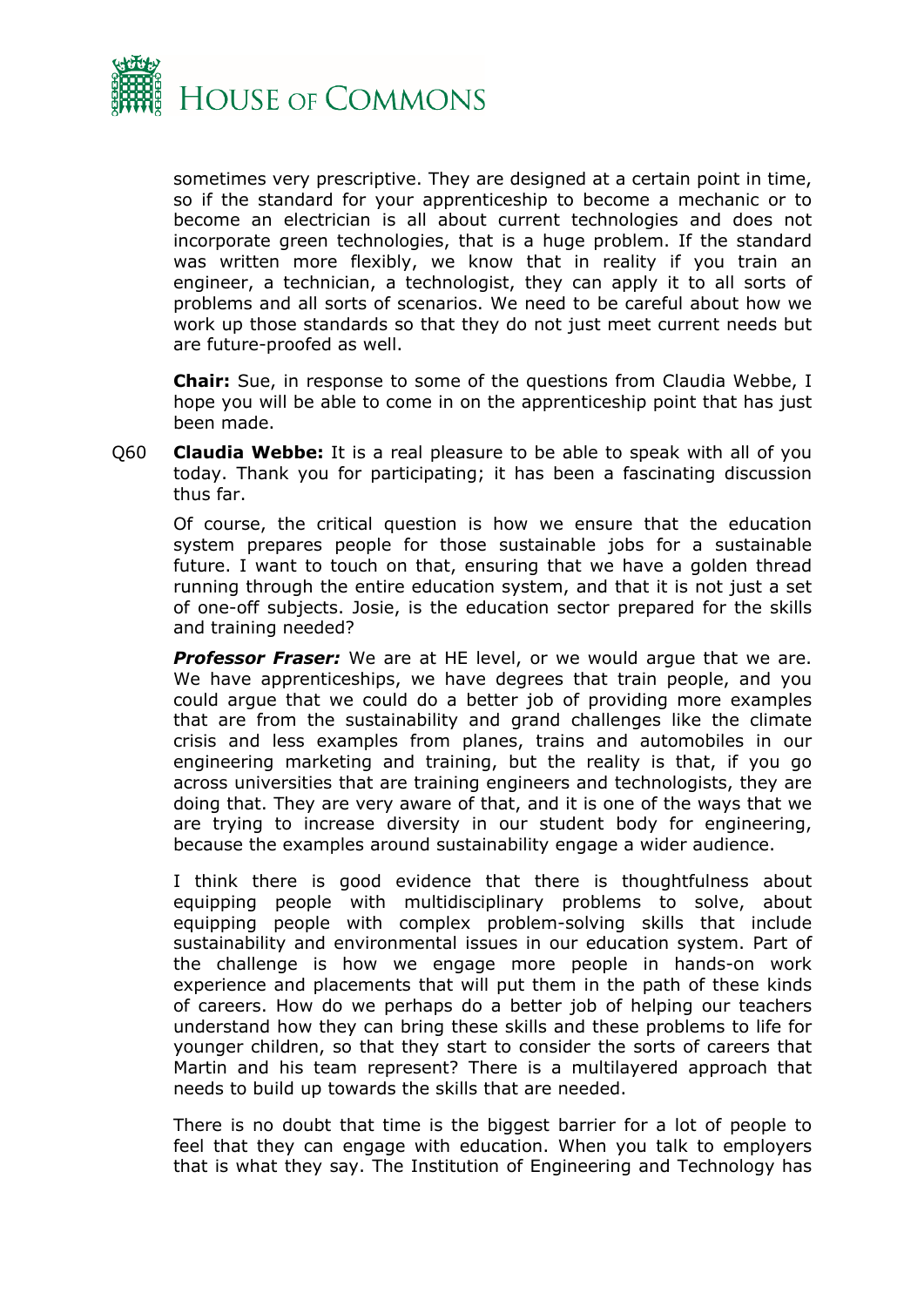

done some surveying of its engineering and tech employers to encourage them to engage with education, and nearly half of them said that the biggest problem is finding the time to get out into schools, to get out into local colleges or universities. A quarter of those employers said that they did not engage at all with the education system.

Even though it is an industry that has a lot of skills gaps and wants more people to come through our training and our education to fill those skills gaps, we need to find a way to support employers to do that engagement early and to open the doors to people so that they are looking for those courses that will prepare them, and that I think the sector is well prepared to provide.

I also think there is work we can do collectively as an education sector, in FE and HE, to help provide support to teachers so that they are better equipped to work with young people to advocate and drive pupils to make the choices that will allow them to access these professions.

Q61 **Claudia Webbe:** I do not know if anybody wants to pick up a bit more on the school system. I know Josie talked very much about the higher education system. Does anybody want to come in on the school system?

*Martin Baxter:* Students Organising for Sustainability, part of the National Union of Students, did some research and found that, I think, only 18% of teachers felt they were readily equipped to teach about climate and its implications. That is a starting point that suggests there is a big job to do to equip people with the ability to embed this in teaching and learning.

It has to be done not just as a standalone, it is about how to integrate this into the way you teach physics, the way you teach other subject areas, and the way you enthuse people about this. We know there is a big concern about climate and the environmental crisis. What you do not want to do is to frighten people to the extent that they feel they cannot be part of the solution. This is about weaving into the education system right from primary school and beyond to demonstrate that we can make change and that they are part of the solution and, in fact, they are going to be critical to that, and that they can get jobs and careers.

To do that you need to give teachers the tools to be able to do it effectively. That does require time. Josie is absolutely right that in a time-compressed world, particularly at this moment in time when teachers are having to do a combination of face-to-face and online learning and deal with all of that—put that to one side, because hopefully we will be out of that—you then have to build it into professional development and support for everybody who is involved in education.

Q62 **Claudia Webbe:** In a sense that draws into the question, because we know that 70% of teachers polled in 2019 said that the school curriculum needs a radical overhaul to prepare students for a sustainable future. I will ask each of the panellists what their view is about that.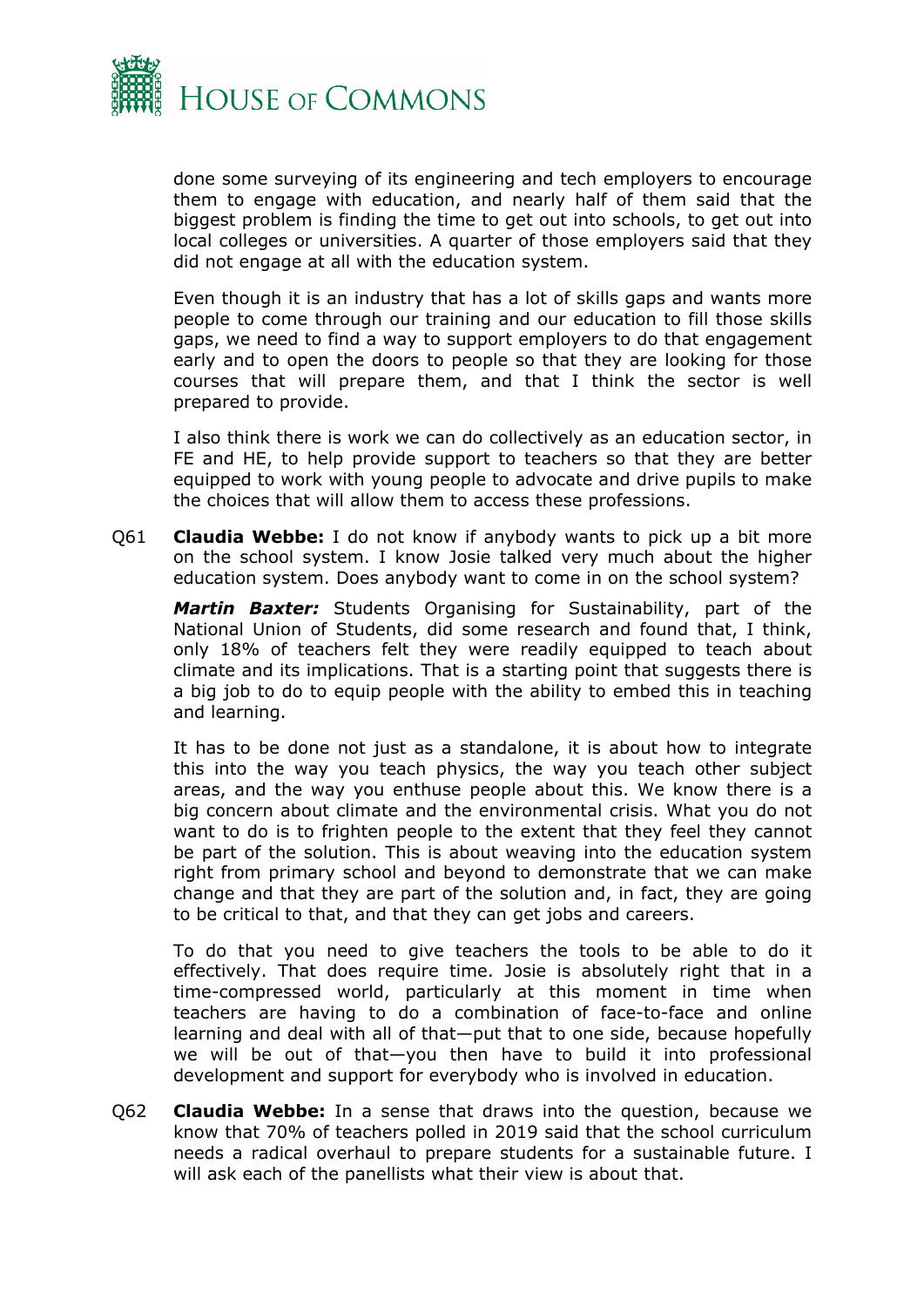

*Professor Fraser:* I think that is a fair point. If we want to move to a completely different economy in the future, we need to overhaul the curriculum and we need to think about it from a young age. I would like to think that some of the things the OU has done with the BBC is one of the reasons why it is at the forefront of teachers' minds. There are things that we are doing, like the partnership with broadcasters, to inform people. We know that *Blue Planet II* influenced consumer behaviour, consumer views and public understanding about the use of plastics. That has had a huge impact and influence on lots of people's behaviour. We try to build on that.

The Open University has its OpenLearn site that provides completely free resources. We have over 90 resources and courses on there on the environment, including one on renewable energy. We know it reaches lots of people; we have had over 90,000 requests so far for the poster that goes with the current *A Perfect Planet* programme. Those short courses can quickly help teachers and staff gain skills and knowledge that might help them in the classroom. They are there and they are free, and that is part of our mission to provide open educational resources to people. The challenge for teachers with a very packed national curriculum to follow is that, even though there may be resources there that could help them, how do they find the time to build that in? We need to think that through quite carefully in thinking about the national curriculum and what we are preparing pupils for.

Q63 **Claudia Webbe:** Martin, how can teachers and staff be successfully trained to prepare students for the skills needed?

*Martin Baxter:* In part, if I take our own organisation, we provide a lot of resource for our professionals to be able to take continuing professional development journeys, so that they can start to understand what is happening in terms of new tools and techniques that are coming out that have to apply in their work. All professions take that. I think this is working with the teaching profession, the professional bodies and the teaching unions, because the unions also have an important role to play, to start to create that professional development journey.

Then it has to be the employer, which is the schools themselves and the governors, who say, "This is really important; this is about the future of our children, the economy and the society that they are going to be living in" and giving space for that. This is always about priorities, and it is easy to deprioritise this because you have something else that you have to do. This is about everybody recognising that we have to build a future by educating young people, and teachers have to be part of that; therefore, we have to equip them with the time and resource to do it, and build that into their professional development and learning.

Q64 **Claudia Webbe:** Josie, a final thought from you on the higher education sector and what more needs to be done for this to take shape within higher education and learning.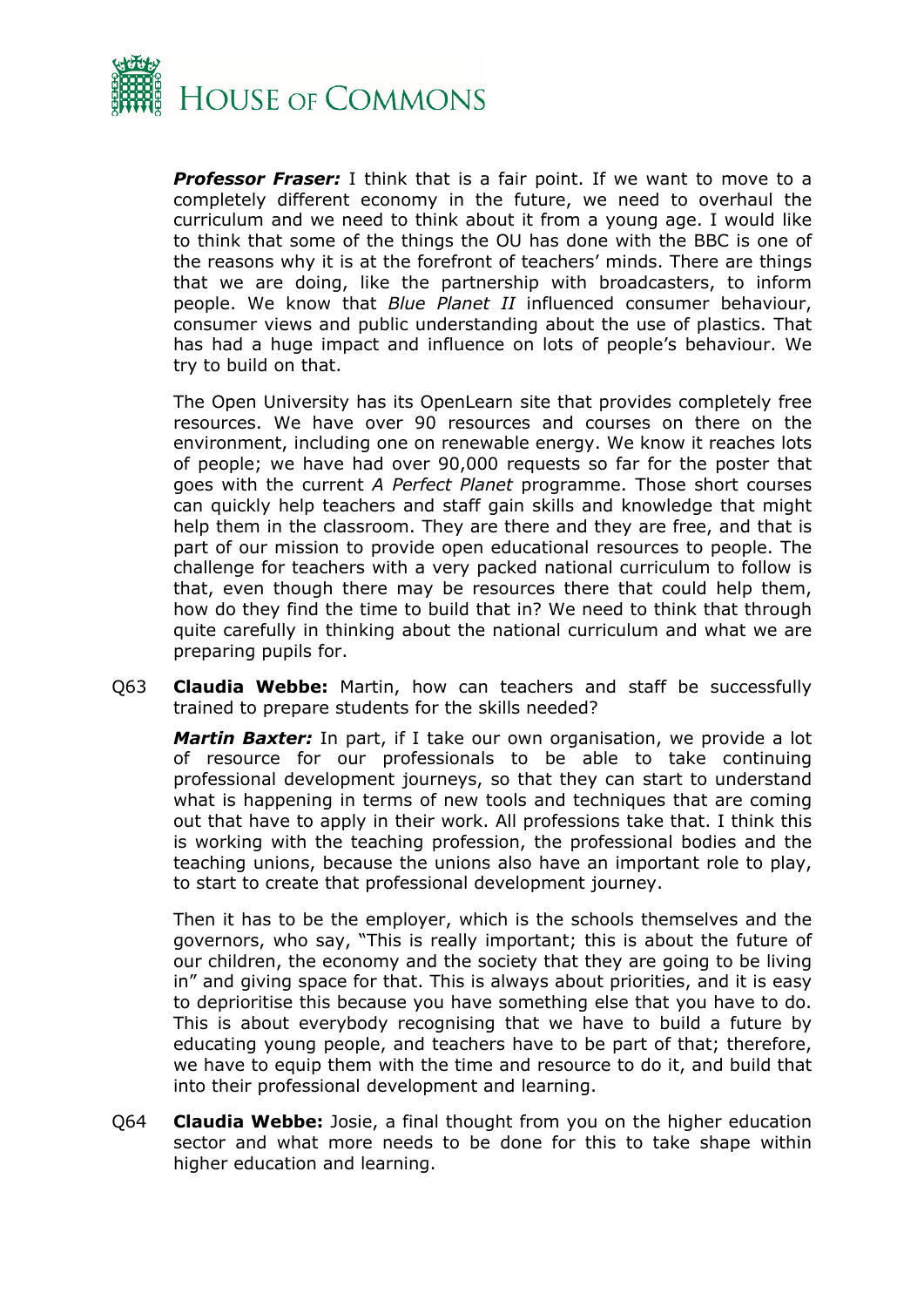

*Professor Fraser:* It is an interesting question. The Institution of Engineering and Technology had interesting feedback from employers who are looking to employ people into engineering, technology and technical jobs where they believe that those employees will have the right skills to develop sustainability. Looking across that group of employers, there was very clear feedback that what they critically want higher education to offer students in those discipline areas is more chance to get relevant work experience and more engagement with business. That came from the employers, but it is also those employers who agreed and said that they did not engage that much with colleges or universities because of time pressures to do that engagement.

Anything we could do to increase apprenticeships as a route, to increase easy upskilling and retraining for existing employees that is bite-size when they face skills gaps, that modular approach to lifelong learning, will be a big development that allows or encourages HE to find ways to support a role in developing the workforce to tackle the challenges of sustainability. Although I am talking very much from an engineering and technology technical perspective, because I think it is absolutely critical in these sectors, there are also a lot of other perspectives to draw on. We need to be thinking about how we train managers, leaders and senior leaders in organisations to think about building sustainability into the heart of their business, whether that is through procurement, through the ways in which they think about their buildings, or their workforce management. There are so many areas where higher education could think very creatively about the curricula for educating professionals across a wide range of discipline areas. The same will apply in other parts of the education sector as well, of course.

Q65 **Claudia Webbe:** Can I ask a final question to Martin on the whole issue of apprenticeships and what role apprenticeships can play? How can sustainability be weaved into all of them to make sustainable development, and the future of sustainable development in terms of jobs, real?

*Martin Baxter:* I have a couple of points. The first point is that we are very encouraged that there is a new environmental practitioner degree apprenticeship and a sustainability business specialist master's degree apprenticeship, partly because they offer a funded route that can really enhance diversity and inclusion. That is one aspect that we are pushing.

Apprenticeships are not very good at taking what I would call horizontal issues and applying them through all apprenticeships. You could probably say that most roles in work need to have some aspects of sustainability, and some aspects of health and safety, yet the whole apprenticeship system seems to be about trailblazer groups coming together to identify a need and to develop an occupational standard and a set of requirements on the skills and capabilities that somebody needs to have. Potentially you end up just reinventing a similar type of approach for parts of jobs multiple times. I think there is a real opportunity to look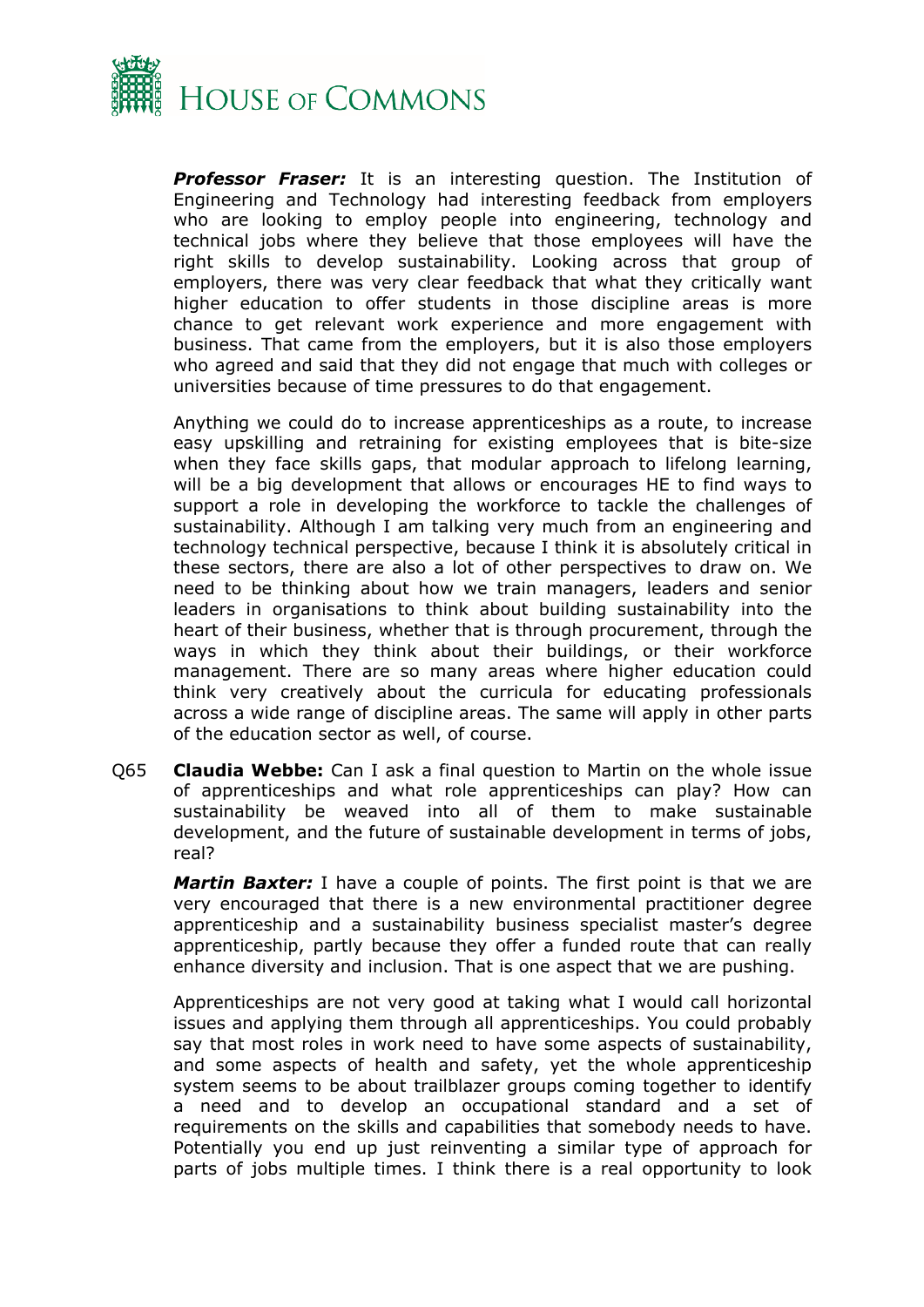

across the whole of the apprenticeships and, if not all, the vast majority should have elements in those jobs about how you do that job in a netzero environment in a sustainable way. How do you do it in a way that will help you to look after your own health, safety and wellbeing and that of others? That should be a straightforward obligation for all apprenticeships.

If you start to do that, there are probably more efficient and effective ways in which you can deliver that content that is fairly generic at one level but is then contextualised for every job family and every individual role. I think that would be a really powerful way for many people who are already in employment being able to access, for example, apprenticeship levy funding through their employer to upskill and add value very quickly, as Josie has mentioned, back into the workforce. You also become a more rounded employee who is able to play a full role in this transition.

Q66 Click here to enter text.**Claudia Webbe:** I know we are short on time, but does Sue have anything she wanted to add on either apprenticeships or sustainability?

*Sue Ferns:* I will be brief, but I have a few points to add. I agree with much of what the other two panellists have said, and I am glad that Josie made the connection between education and the employers, because I think that is important.

Providing all this extra resource and encouraging people is great, but let's be honest, we have had this issue of underrepresentation of women and people from minority ethnic communities in these sectors for a very long time. We now have an environmental imperative to do something about that. Encouragement and everything that has been talked about is really important, but I do not think it is enough. We need to apply more leverage to this.

For example, when we look at apprenticeships, there is woeful underrepresentation of women in engineering and related apprenticeships. Can't the Government apply some leverage to that—it is a Government flagship programme—to improve the diversity of apprenticeships? Yes, we need to be inclusive, but we need a harder edge to ensure there is greater diversity there.

It is really important to expand the pipeline, but we must also stop the leaks from the pipeline when people are in employment. Some 75% of female engineers wishing to return from a career break or maternity leave do not return because the flexibility is not there and the work patterns are too inflexible. When you get a young woman who goes out into employment and cannot get PPE that fits her, we have to address these issues at the same time. We really need initiatives, but we need an approach to systematically address some of those real and casual barriers that exist once you are in employment as well. I think we need that holistic approach.